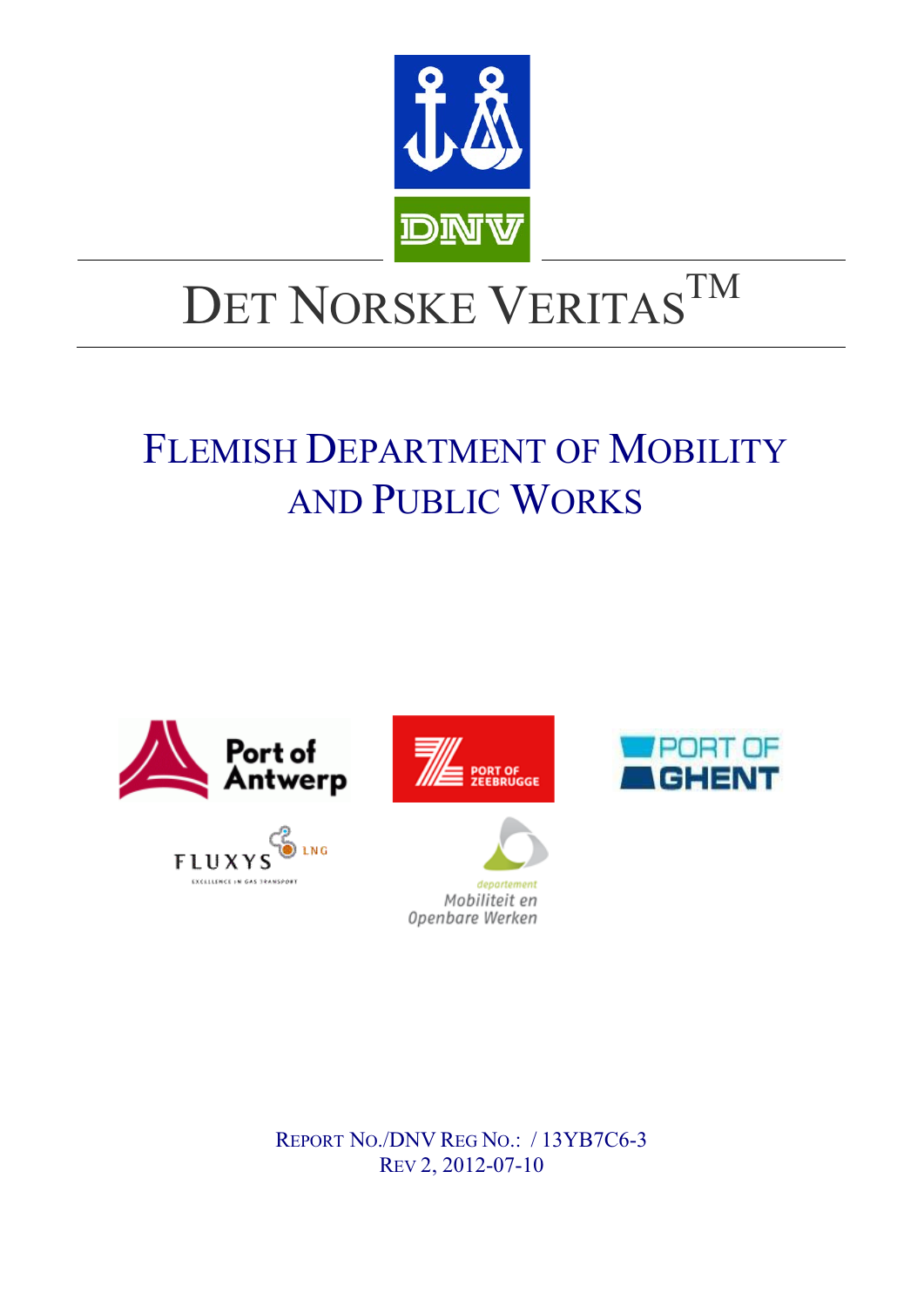

# DET NORSKE VERITASTM

## REPORT

# Modalities for the provisioning of LNG as shipping fuel in Flemish ports:

# PART II: Legal & Regulatory

REPORT NO./DNV REG NO.: / 13YB7C6-3 REV 2, 2012-07-10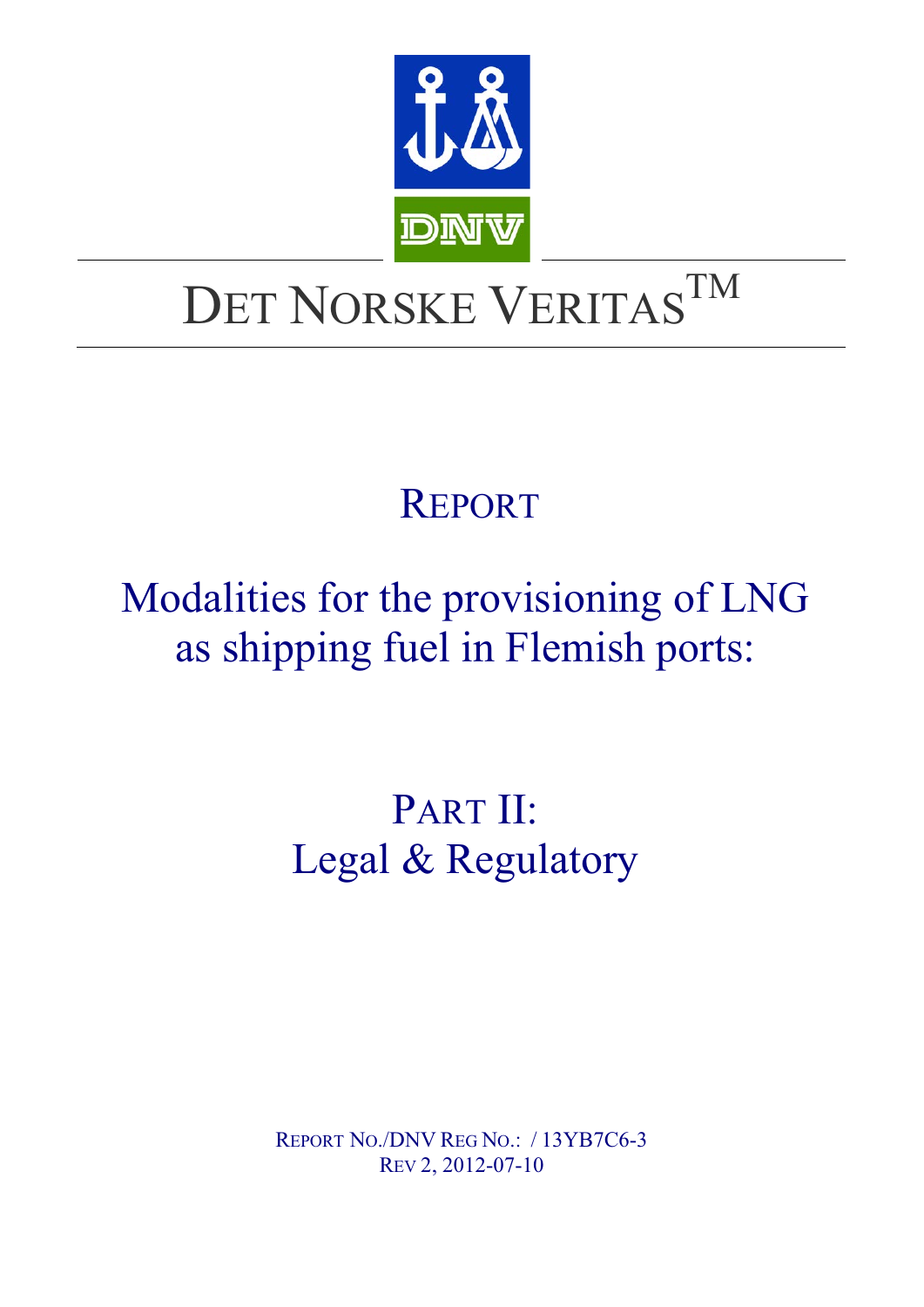

|                                                                                                                    |                           | Modalities for the provisioning of LNG as shipping fuel in Flemish ports |                    |                                                                                                                      | DNV Belgium NV    |
|--------------------------------------------------------------------------------------------------------------------|---------------------------|--------------------------------------------------------------------------|--------------------|----------------------------------------------------------------------------------------------------------------------|-------------------|
| For:<br>Departement Mobiliteit en Openbare Werken<br>Koning Albert II-laan 20 bus 5<br>1000 Brussel<br>Belgium     |                           |                                                                          |                    | Duboisstraat 39 b1<br>2060 Antwerp, Belgium<br>+32 3 206 65 40<br>Tel:<br>Fax: +32 3 226 05 15<br>http://www.dnv.com |                   |
| Account Ref.:                                                                                                      |                           |                                                                          |                    |                                                                                                                      |                   |
| <b>July 2012</b>                                                                                                   | Date of Current Issue: 10 |                                                                          | Project No.:       | PP030040                                                                                                             |                   |
| report PART II                                                                                                     | Revision No.: 2 - Final   |                                                                          | Organisation Unit: |                                                                                                                      | Solutions Belgium |
| DNV Reg. No.:                                                                                                      |                           | 13YB7C6-3                                                                | Report No.:        |                                                                                                                      |                   |
| Signature<br>Prepared by:<br>Name and Position<br>Sofie Van Volsem                                                 |                           |                                                                          |                    |                                                                                                                      |                   |
| Senior Consultant<br>Verified by:<br>Name and Position<br>Matthé Bakker<br>Head of Office Solutions<br>Netherlands |                           | Signature                                                                |                    |                                                                                                                      |                   |
| Approved by:<br>Name and Position<br>Maarten Bekaert<br>Head of Office Solutions Belgium                           |                           | Signature<br>lar                                                         | les                | herer                                                                                                                |                   |
| Keywords<br>Unrestricted distribution (internal and external)                                                      |                           |                                                                          |                    |                                                                                                                      |                   |
| Unrestricted distribution within DNV                                                                               |                           |                                                                          |                    |                                                                                                                      |                   |
| $\times$<br>Limited distribution within DNV after 3 years                                                          |                           |                                                                          |                    |                                                                                                                      |                   |
| No distribution (confidential)                                                                                     |                           |                                                                          |                    |                                                                                                                      |                   |
| Secret                                                                                                             |                           |                                                                          |                    |                                                                                                                      |                   |
| Rev. No.                                                                                                           | Date                      | Reason for Issue                                                         | Prepared by        | Verified by                                                                                                          | Approved by       |
| 1                                                                                                                  | 01/07/2012                | Final report                                                             |                    |                                                                                                                      |                   |
| $\overline{2}$                                                                                                     | 10/07/2012                | Inclusion of last remarks<br>from the steering<br>committee on 9/7/2012  |                    |                                                                                                                      |                   |
|                                                                                                                    |                           |                                                                          | namniagihla        |                                                                                                                      |                   |

Reference to part of this report which may lead to misinterpretation is not permissible.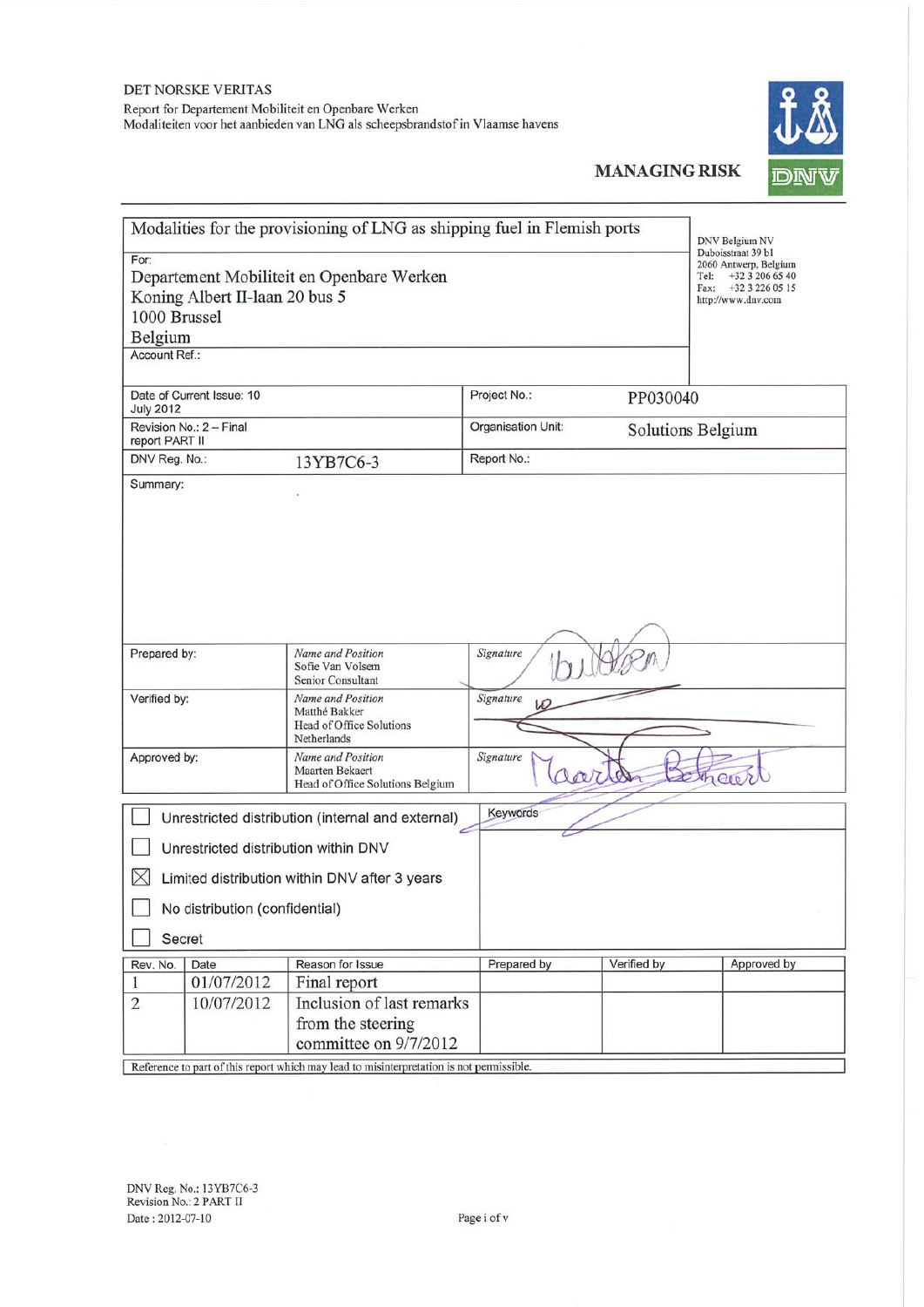

### *Table of Contents Page*

| 1 |                                                                                                |  |
|---|------------------------------------------------------------------------------------------------|--|
| 2 |                                                                                                |  |
|   | 2.1                                                                                            |  |
|   | 2.1.1                                                                                          |  |
|   | 2.1.2                                                                                          |  |
|   | 2.1.3                                                                                          |  |
|   | 2.1.4                                                                                          |  |
|   | 2.1.5                                                                                          |  |
|   | International standards and best practices relevant for onshore handling of LNG  10<br>2.1.6   |  |
|   | 2.1.6.1                                                                                        |  |
|   | 2.1.6.2                                                                                        |  |
|   | 2.1.6.3                                                                                        |  |
|   | 2.1.6.4                                                                                        |  |
|   | 2.1.6.5                                                                                        |  |
|   |                                                                                                |  |
|   | 2.2.1                                                                                          |  |
|   | 2.2.1.1                                                                                        |  |
|   | 2.2.1.2                                                                                        |  |
|   | 2.2.1.3                                                                                        |  |
|   | 2.2.2                                                                                          |  |
|   | 2.2.2.1                                                                                        |  |
|   | 2.2.2.2                                                                                        |  |
|   | 2.2.2.3                                                                                        |  |
|   | 2.2.3                                                                                          |  |
|   | 2.2.3.1                                                                                        |  |
|   | 2.2.3.2                                                                                        |  |
|   | 2.3                                                                                            |  |
|   | The society of international gas tanker & terminal operators (SIGTTO)  18<br>2.3.1             |  |
|   | 2.3.2                                                                                          |  |
|   | 2.3.3                                                                                          |  |
|   | 2.3.4                                                                                          |  |
|   | 2.3.5                                                                                          |  |
|   | 2.3.6<br>Mobile tanks.                                                                         |  |
|   | 2.4                                                                                            |  |
|   | 2.4.1                                                                                          |  |
|   | The international code for the construction and equipment of ships carrying liquefied<br>2.4.2 |  |
|   |                                                                                                |  |
|   | The international code for the construction of gas fuelled ships (IGF code) 31<br>2.4.3        |  |
|   | 2.4.4                                                                                          |  |
|   | 2.4.5                                                                                          |  |
|   | 2.4.6                                                                                          |  |
|   | 2.4.6.1                                                                                        |  |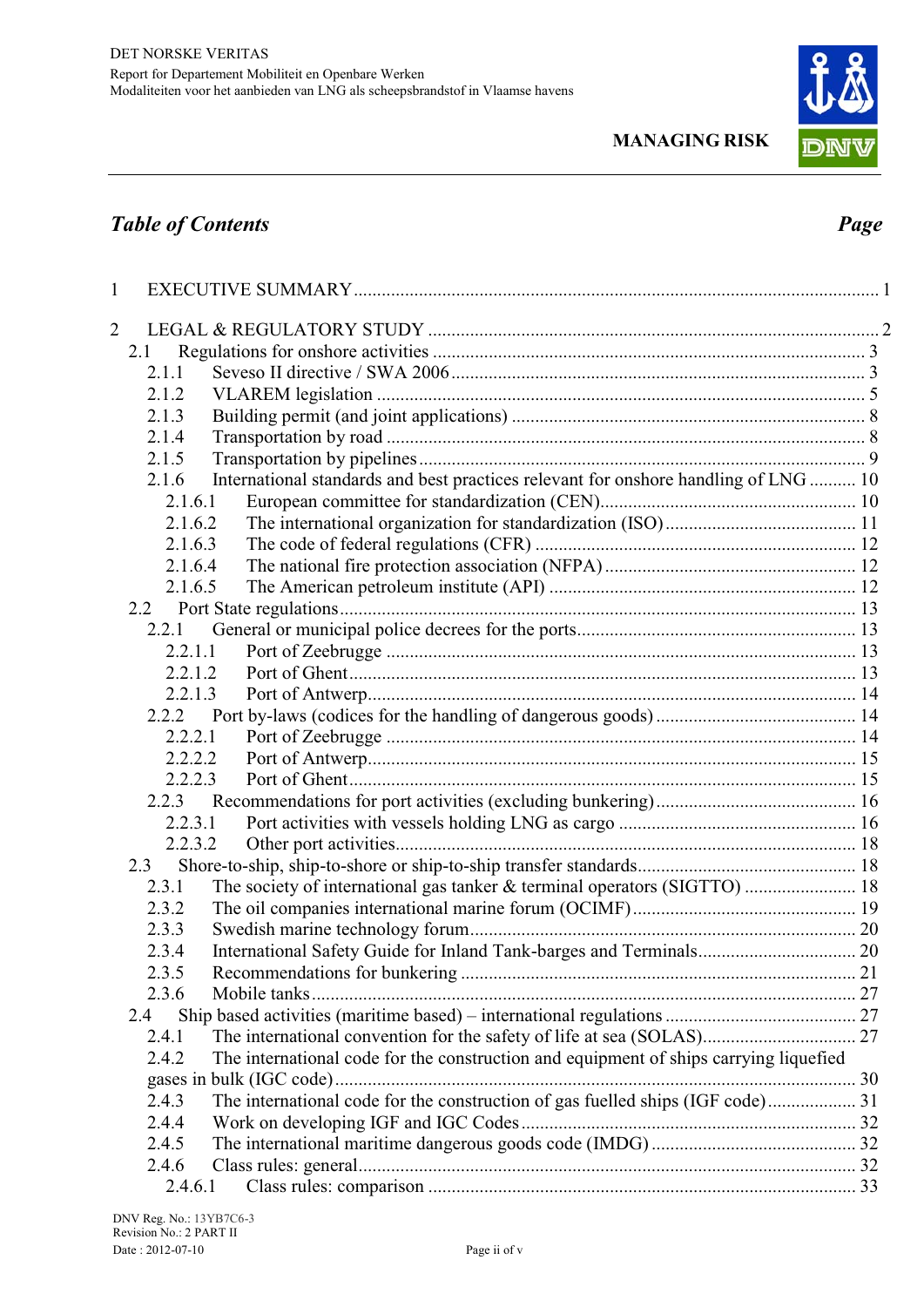

|   | 2.4.7   |                                                                                           |  |
|---|---------|-------------------------------------------------------------------------------------------|--|
|   | 2.5     |                                                                                           |  |
|   | 2.5.1   |                                                                                           |  |
|   | 2.5.2   | The international carriage of dangerous goods by inland waterways (ADN) 37                |  |
|   | 2.5.3   |                                                                                           |  |
|   | 2.5.4   |                                                                                           |  |
|   | 2.5.5   |                                                                                           |  |
|   | 2.6     | Specific regulations for the Belgian waterways and the access to the Flemish ports  41    |  |
|   | 2.6.1   |                                                                                           |  |
|   | 2.6.2   |                                                                                           |  |
|   | 2.6.3   |                                                                                           |  |
|   | 2.7     |                                                                                           |  |
|   | 2.8     | Overview of the recommendations for the completion/adaptation of the regulatory framework |  |
|   | 50      |                                                                                           |  |
|   | 2.8.1   |                                                                                           |  |
|   | 2.8.2   |                                                                                           |  |
|   | 2.8.3   |                                                                                           |  |
|   | 2.8.4   |                                                                                           |  |
|   | 2.8.5   |                                                                                           |  |
|   | 2.8.6   |                                                                                           |  |
|   | 2.8.7   |                                                                                           |  |
|   | 2.8.7.1 |                                                                                           |  |
|   | 2.8.7.2 |                                                                                           |  |
|   | 2.8.7.3 |                                                                                           |  |
|   | 2.8.7.4 | Construction and operation of LNG feeder vessels, LNG bunker barges, LNG                  |  |
|   |         |                                                                                           |  |
| 3 |         |                                                                                           |  |
|   |         |                                                                                           |  |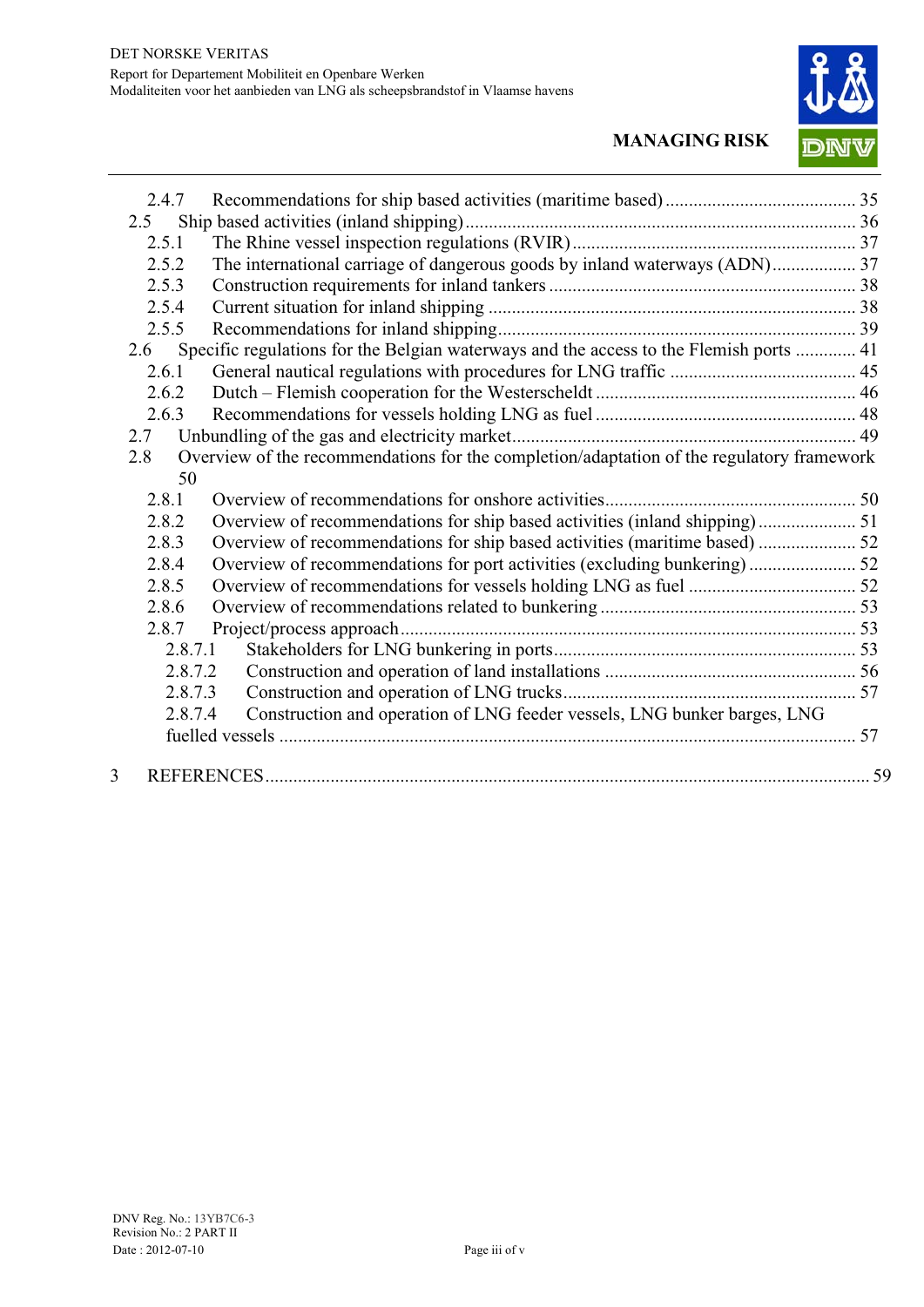

# *List of Abbreviations*

| <b>AEO</b>    | <b>Annual Energy Outlook</b>                                                                    |
|---------------|-------------------------------------------------------------------------------------------------|
| <b>ADN</b>    | International Carriage of Dangerous Goods by Inland Waterways                                   |
| <b>ADR</b>    | International Carriage of Dangerous Goods by Road                                               |
| <b>API</b>    | American Petroleum Institute                                                                    |
| <b>BTU</b>    | <b>British Thermal Unit</b>                                                                     |
| <b>CCNR</b>   | Central Commission for the Navigation on the Rhine                                              |
| <b>CEN</b>    | European Committee for Standardisation                                                          |
| <b>CFR</b>    | Code of Federal Regulations                                                                     |
| <b>CPS</b>    | Current policies scenario                                                                       |
| <b>DECC</b>   | Department of Energy and Climate Change                                                         |
| <b>ECA</b>    | <b>Emission Control Area</b>                                                                    |
| <b>ECE</b>    | Economic Commission for Europe                                                                  |
| <b>EIA</b>    | <b>Energy Information Administration</b>                                                        |
| EU            | European Union                                                                                  |
| <b>FERC</b>   | Federal Energy Regulatory Commission                                                            |
| <b>FSO</b>    | Floating Storage and Offloading vessels                                                         |
| <b>GIIGNL</b> | International Group of Liquefied Natural Gas (LNG) Importers                                    |
| <b>HAZID</b>  | Hazard Identification                                                                           |
| <b>HFO</b>    | Heavy Fuel Oil                                                                                  |
| <b>HOP</b>    | High oil prices                                                                                 |
| <b>IAPH</b>   | International Association of Ports and Harbours                                                 |
| <b>ICS</b>    | Institute of Chartered Shipbrokers                                                              |
| <b>IEA</b>    | <b>International Energy Agency</b>                                                              |
| <b>IGC</b>    | International Code for the Construction and Equipment of Ships Carrying Liquefied Gases in Bulk |
| IGF           | International Code of Safety for ships using gas or other low flash-point fuels                 |
| <b>IGU</b>    | <b>International Gas Union</b>                                                                  |
| <b>IMDG</b>   | International Maritime Dangerous Goods (code)                                                   |
| <b>IMO</b>    | International Maritime Organisation                                                             |
| <b>ISGOTT</b> | International Safety Guide for Oil Tankers & Terminals                                          |
| <b>ISO</b>    | International Organization for Standardization                                                  |
| <b>LNG</b>    | <b>Liquefied Natural Gas</b>                                                                    |
| <b>LNGRV</b>  | <b>LNG Regasification Vessels</b>                                                               |
| <b>MARPOL</b> | International Convention for the Prevention of Pollution from Ships                             |
| <b>MDO</b>    | Marine Diesel Oil                                                                               |
| <b>MGO</b>    | Marine Gas Oil                                                                                  |
| Mtpa          | million tons per annum                                                                          |
| <b>NBP</b>    | National Balancing Point                                                                        |
| <b>NFPA</b>   | <b>National Fire Protection Association</b>                                                     |
| <b>NYMEX</b>  | New York Mercantile Exchange                                                                    |
| <b>OCIMF</b>  | Oil Companies International Marine Forum                                                        |
| <b>OECD</b>   | Organisation for Economic Co-operation and Development                                          |
| <b>PHMSA</b>  | Pipeline and Hazardous Materials Safety Administration                                          |
| <b>RVIR</b>   | Rhine Vessel Inspection Regulations                                                             |
| <b>SIGTTO</b> | Society of International Gas Tanker and Terminal Operators                                      |
| <b>SOLAS</b>  | International Convention for the Safety of Life at Sea                                          |
| <b>SWA</b>    | Samenwerkingsakkoord                                                                            |
| <b>UNECE</b>  | United Nations Economic Commission for Europe                                                   |
| <b>VLAREM</b> | Vlaams Reglement betreffende de Milieuvergunning                                                |
| <b>WEO</b>    | World Energy Outlook                                                                            |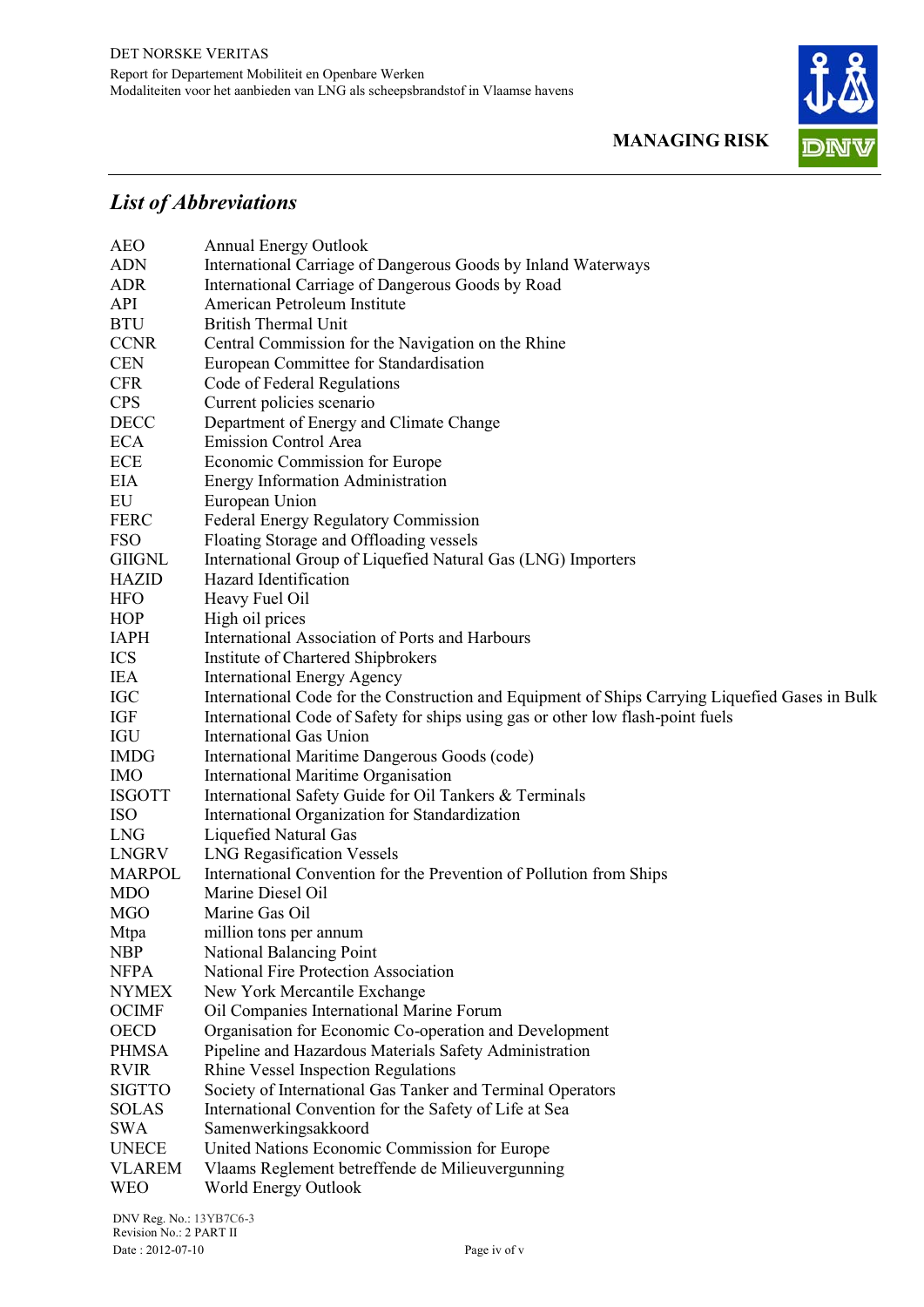

## *List of Figures Page*

## *List of Tables Page*

Table 1 Overview of requirements for low tier and high tier Seveso facilities in Flanders ..................... 4 Table 2 Requirements with regard to external safety on the Westerscheldt and its shores ................... 47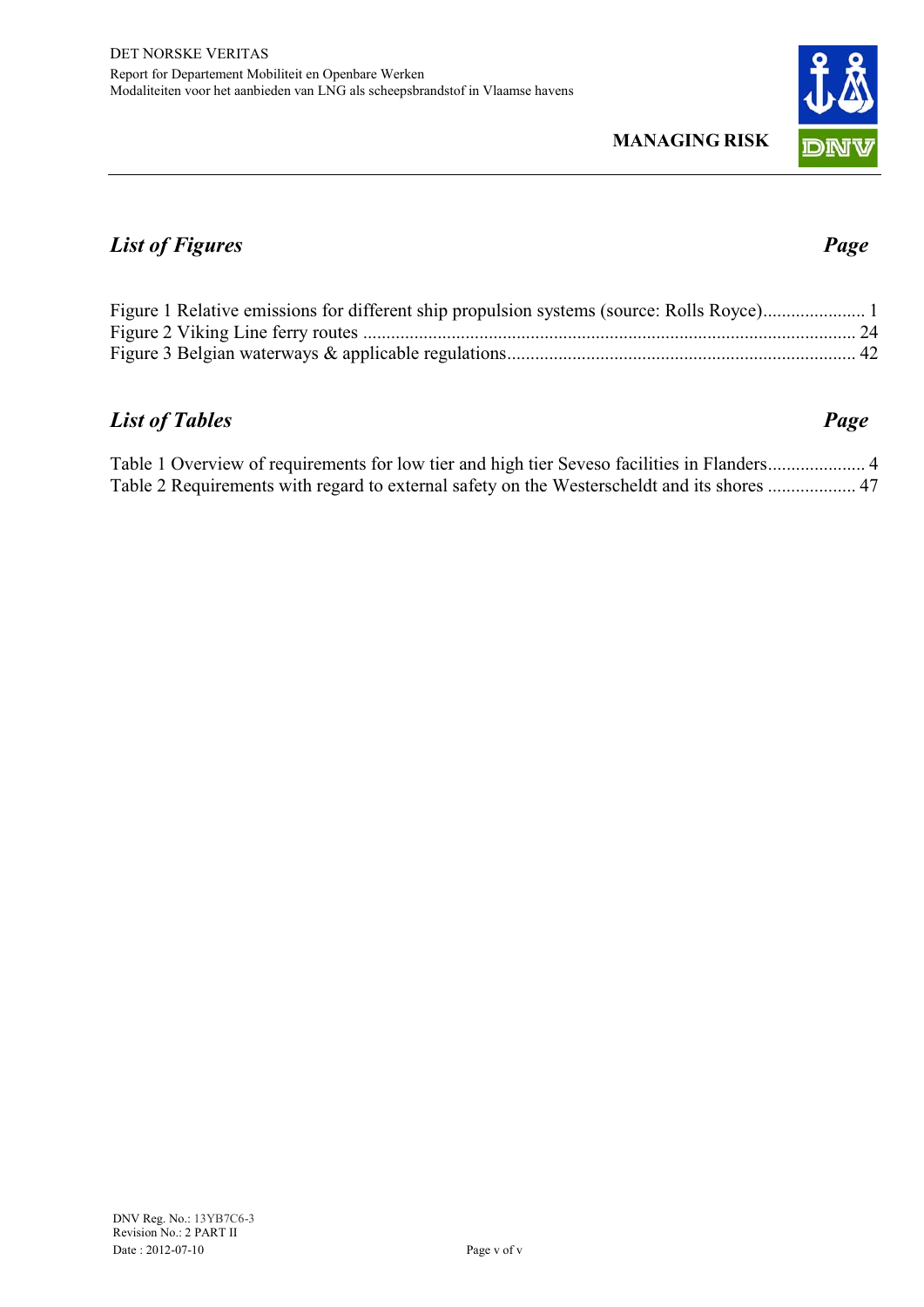

### **1 EXECUTIVE SUMMARY**

More stringent air emission requirements for seagoing vessels are introducing a new challenge for maritime administrations and services. These challenges are all the more daunting in the IMO (International Maritime Organisation) Emission Control Areas (ECAs).

One of the possible solutions to compliance is the use of LNG as propulsion fuel for shipping, next to the use of low sulfur (LS) fuels and the installation of exhaust gas scrubbers.

According to data from engine manufacturer Rolls-Royce, relative emissions for these various compliance options can be compared as follows, clearly demonstrating the LNG propulsion option as the overall environmental winner:



**Figure 1 Relative emissions for different ship propulsion systems (source: Rolls Royce)** 

The lack of adequate bunker facilities for LNG appears to be one of the obstacles for an effective breakthrough of this alternative fuel.

Therefore a study to evaluate the possibilities and options for the organisation and facilitation of bunkering of LNG in Flemish ports has been instigated. The Flemish Government and the port authorities of Antwerp, Zeebrugge and Ghent, in cooperation with Fluxys LNG (operator of the LNG terminal at Zeebrugge) are the initiators and stakeholders of this study.

In this report, the results of this study are presented.

The aim of this study was to identify the necessary regulations concerning bunkering of LNG and ultimately to create possibilities for efficient and safe LNG bunkering in these ports in the near future. The study will therefore cover the following key elements: a market survey, the risk and safety analysis, the legal and regulatory framework and the logistical organisation.

The segment 'risk and safety' is not included within this study but was conducted separately by M-Tech. The results of this separate study will be used in this study.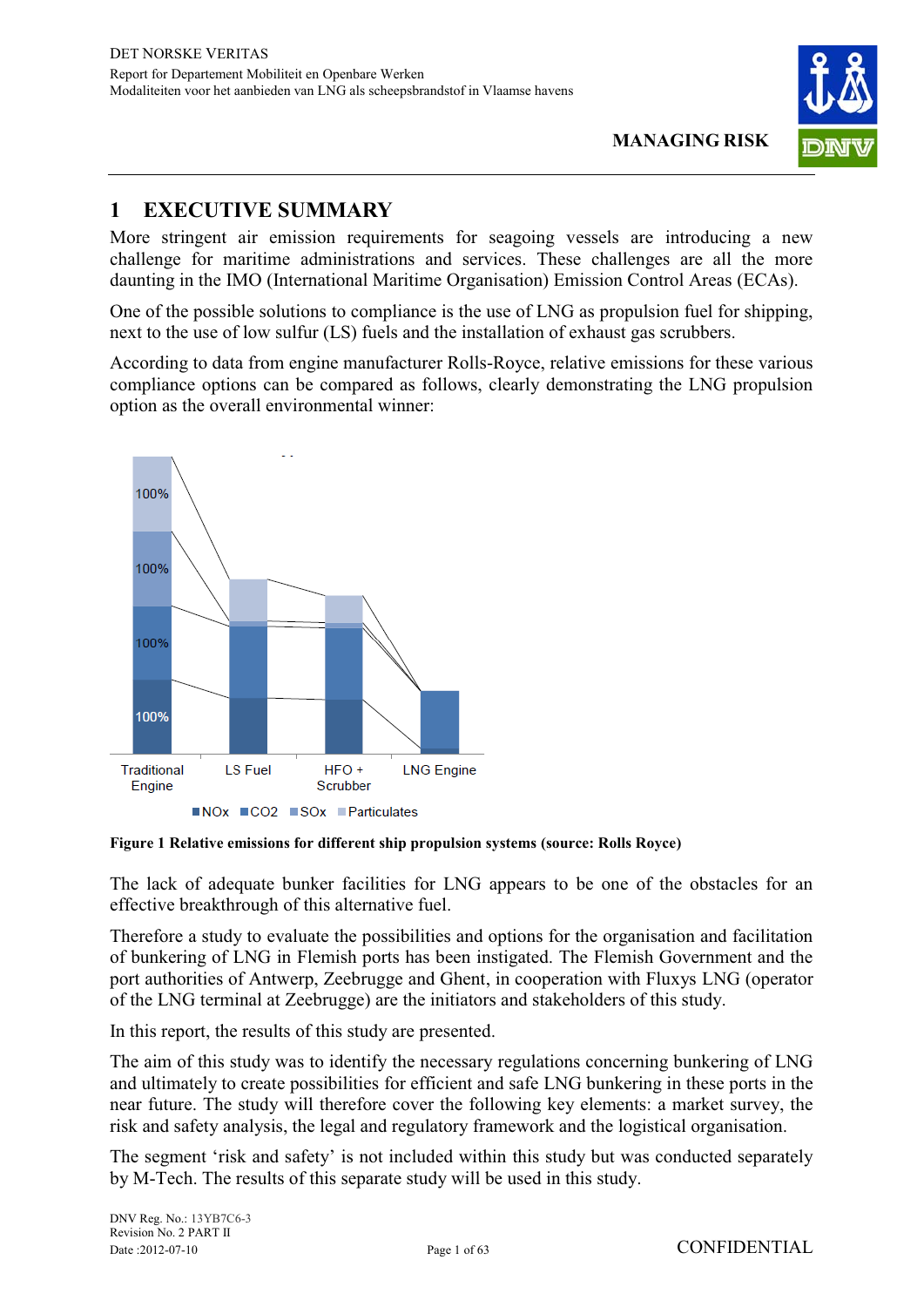

This report is the result of the work undertaken during a six-month project. It documents the main findings from the Market Research & Forecasting study, the Legal & Regulatory study and the Logistical Modeling performed to assess the feasibility of the supply of LNG as shipping fuel in 3 Flemish seaports: port of Antwerp, port of Ghent, port of Zeebrugge.

As requested the report is issued in three distinct parts, namely the Market Research & Forecasting study report, the Legal & Regulatory study report and the Logistical Modeling report.

The Market Research & Forecasting study resulted in demand projections for possible future demand for LNG as shipping fuel in the three ports concerned, for three time horizons 2015, 2020, 2025. This work was framed in a general forecasting study commenting on future energy, natural gas, LNG, and maritime fuels markets & prices.

The Legal & Regulatory study resulted in an overview of currently applicable rules  $\&$ regulations governing the maritime LNG supply chain, a gap analysis identifying the gaps in the current regulatory framework in order to make LNG bunkering feasible in the ports concerned, and a set of recommendations addressing the gaps identified.

The Logistical Modeling work resulted in an excel model + manual and a report discussing on example supply chain scenarios as defined in workshops with the three ports held in the course of the project.

The remainder of this report is the Legal & Regulatory study.

#### **2 LEGAL & REGULATORY STUDY**

In this chapter an identification of applicable and relevant regulations is made with regard to the proposed LNG supply process.

Relevant regulatory levels include:

- International
- European
- National (incl. flag state)
- Regional (i.c. Flemish)
- Local (Municipalities, Provinces)
- Port authorities

The chapter is organized as follows: in section 2.1 the regulations for onshore activities are summarized, followed by an overview of the port state regulations in section 2.2. In section 2.3 the regulations for LNG transfer activities are reviewed. To conclude the LNG value chain, in sections 2.4 and 2.5 the regulations applicable for LNG handling on ships is covered, for maritime vessels and inland vessels respectively.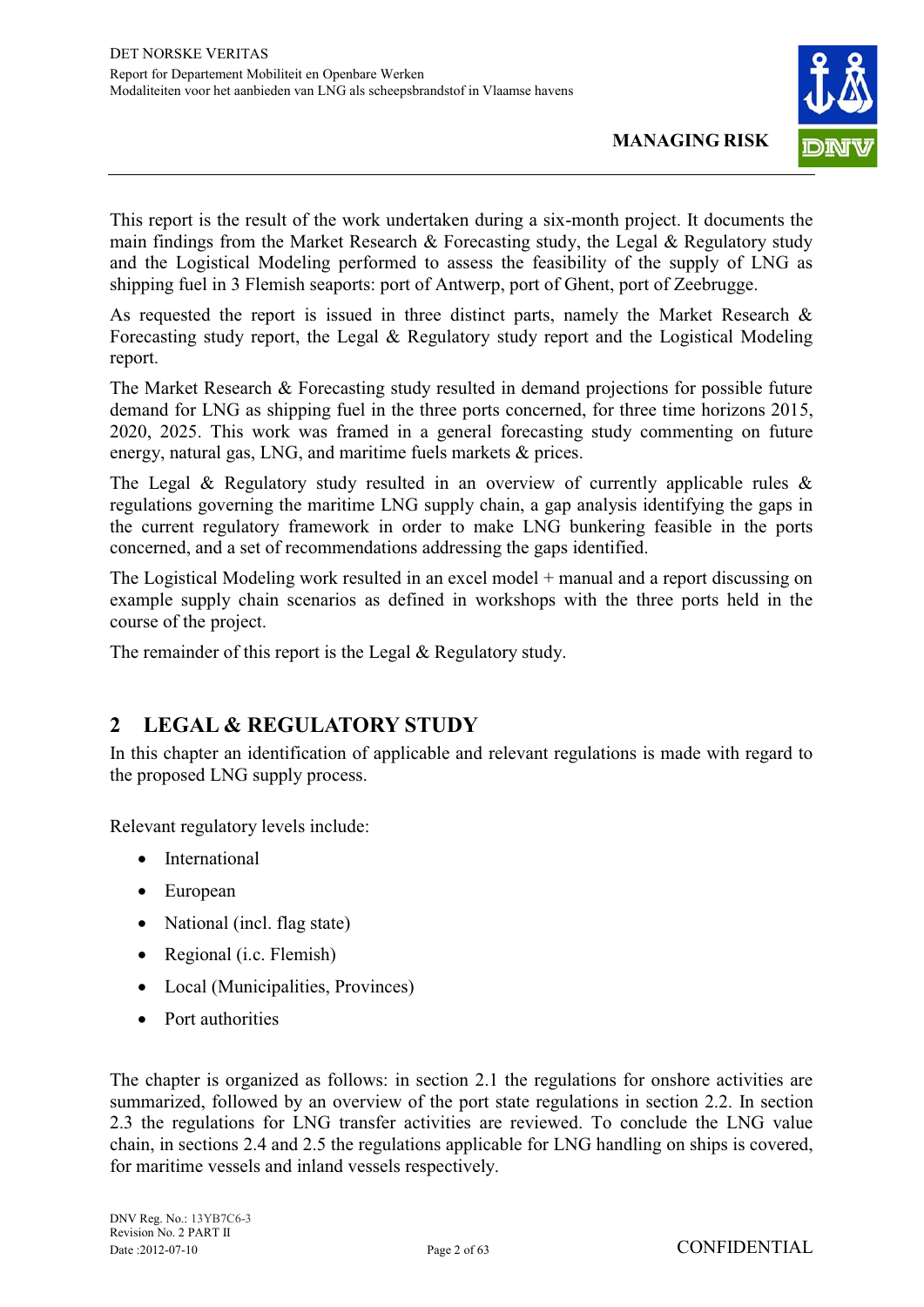

The chapter concludes by zooming in on some specific regulations for the Belgian waterways in section 2.6 and touching on the issue of the unbundling of the energy market in section 2.7. Finally a summary of the recommendations is given in section 2.8.

#### **2.1 Regulations for onshore activities**

In this section we will give an overview or relevant applicable legislation for the following onshore activities: LNG onshore handling  $\&$  storage, gas liquefaction, LNG transport by truck or pipeline.

It is worth mentioning that at the time of the construction of the Fluxys LNG terminal in Zeebrugge, the below-mentioned legislations for land-based installations did not exist yet. The terminal was thus built under a different regulatory framework:

For the initial construction of the LNG Terminal Zeebrugge, a set of dedicated safety measures were developed by a so-called 'Interministerial Working Group Safety Principles LNG Terminal Zeebrugge', and included in the initial operating permit of the terminal (Royal Decree of 07/08/1981). In case of important modifications (new technical installations or deviations from this RD 1981), positive advice is needed from this Interministerial Working Group, and are formally approved through the Gas Transport Permit.

#### **2.1.1 Seveso II directive / SWA 2006**

The so-called Seveso II Directive (*Council Directive 96/82/EC on the control of majoraccident hazards*) was converted in Belgian Law in the so-called Samenwerkingsakkoord (SWA) 2006 (Cooperation agreement). The Flemish region has agreed to this SWA 2006 via its decree of 01/12/2006 which was published in "Belgian Publication Journal (Belgisch Staatsblad)" on 08/01/2007. On 26/04/2007 the federal law agreeing on this SWA 2006 was published in "Belgisch Staatsblad", concluding the legal conversion of Seveso directives into Belgian law. Samenwerkingsakkoord (SWA) 2006 is fully applicable since 06/05/2007.

The Seveso II Directive/SWA 2006 applies to industrial establishments (pipelines are not in scope) where dangerous substances are present in quantities exceeding the thresholds laid down in the directive. As LNG is one of those dangerous substances (Category of liquefied extremely flammable gases (including LPG) and natural gas), the onshore handling of the LNG is subject to this legislation if the threshold quantity is surpassed. For LNG, the applicable thresholds are 50 tons (low tier) / 200 tons (high tier) respectively. Storage facilities, as well as production installations such as liquefaction plants with permit capacities exceeding these thresholds thus have to comply with SWA 2006.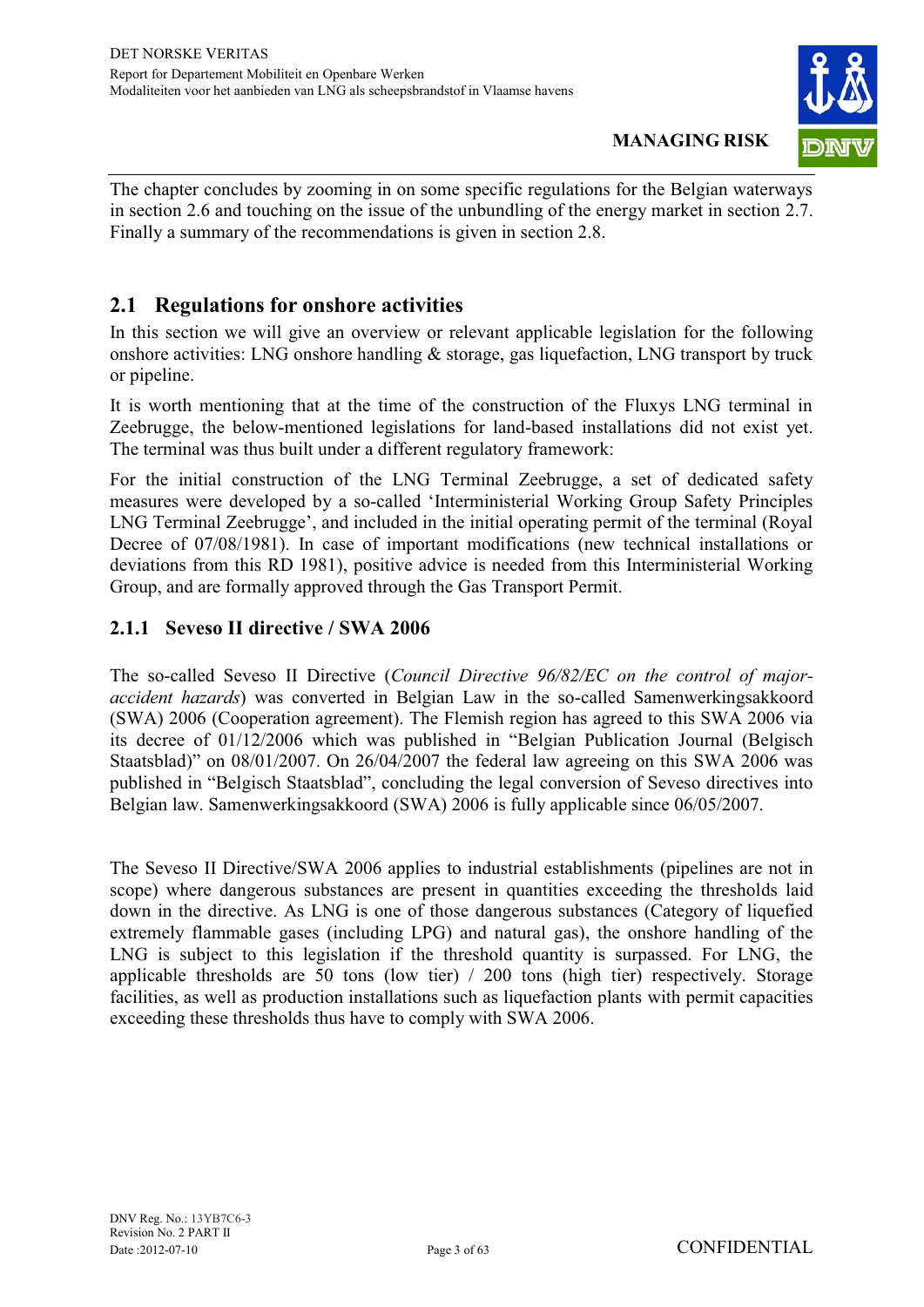

In the Table below a general overview of the requirements is given for high tier and low tier facilities respectively:

|  | Table 1 Overview of requirements for low tier and high tier Seveso facilities in Flanders |
|--|-------------------------------------------------------------------------------------------|
|  |                                                                                           |

|                                        | A low tier facility has to:                                                                                             | A high tier facility has to:                                                                                                                                                                |  |
|----------------------------------------|-------------------------------------------------------------------------------------------------------------------------|---------------------------------------------------------------------------------------------------------------------------------------------------------------------------------------------|--|
|                                        | Demonstrate "general care"<br>$\bullet$                                                                                 |                                                                                                                                                                                             |  |
|                                        | Submit a notification                                                                                                   |                                                                                                                                                                                             |  |
|                                        | Have a policy for the prevention of major accidents with hazardous<br>substances:                                       |                                                                                                                                                                                             |  |
| Preventive measures                    | Have a document describing the<br>$\bullet$<br>policy for prevention of major<br>accidents with hazardous<br>substances | Have a safety management<br>system ensuring adequate<br>execution of the policy for<br>prevention of major accidents<br>with hazardous substances<br>Submit a safety report (SWA-<br>$VR^*$ |  |
|                                        |                                                                                                                         | Have an internal emergency plan                                                                                                                                                             |  |
|                                        | Define actions following a severe accident                                                                              |                                                                                                                                                                                             |  |
| Consequence-<br>mitigating<br>measures |                                                                                                                         | The internal emergency plan has<br>to comply with specific<br>demands and be linked to the<br>external emergency plan                                                                       |  |

\*: SWA-VR: With this type of safety report, the facility operator must be able to indicate that he knows & manages the hazards and risks linked to the presence of hazardous substances. The SWA-VR also needs to contain adequate information to allow for emergency response planning by the responsible authorities. The SWA-VR is a dynamic document that must be in accordance with the company's current situation. This is why it must be reviewed periodically, at least every five years.

Examining the articles of the SWA 2006 in more detail leads to the following:

Art. 3 §1 states that: "This agreement is applicable to establishments where dangerous substances are present in quantities equal to or greater than those listed in Annex I, Parts 1 and 2, column 3 amount. [...] " ("*Dit samenwerkingsakkoord is van toepassing op inrichtingen waar gevaarlijke stoffen aanwezig zijn in hoeveelheden die gelijk zijn aan of groter zijn dan de in bijlage I, delen 1 en 2, kolom 3, vermelde hoeveelheid. […])* Thus determining the scope of applicability of this legislation to all establishments where dangerous substances are present in quantities exceeding the thresholds in the directive (for LNG 50 resp. 200 tons).

However, in Art. 6 the exceptions to the general applicability of this legislation are stated: "This agreement does not apply to:  $\left[ \ldots \right]$  3  $\degree$  the transport of dangerous substances and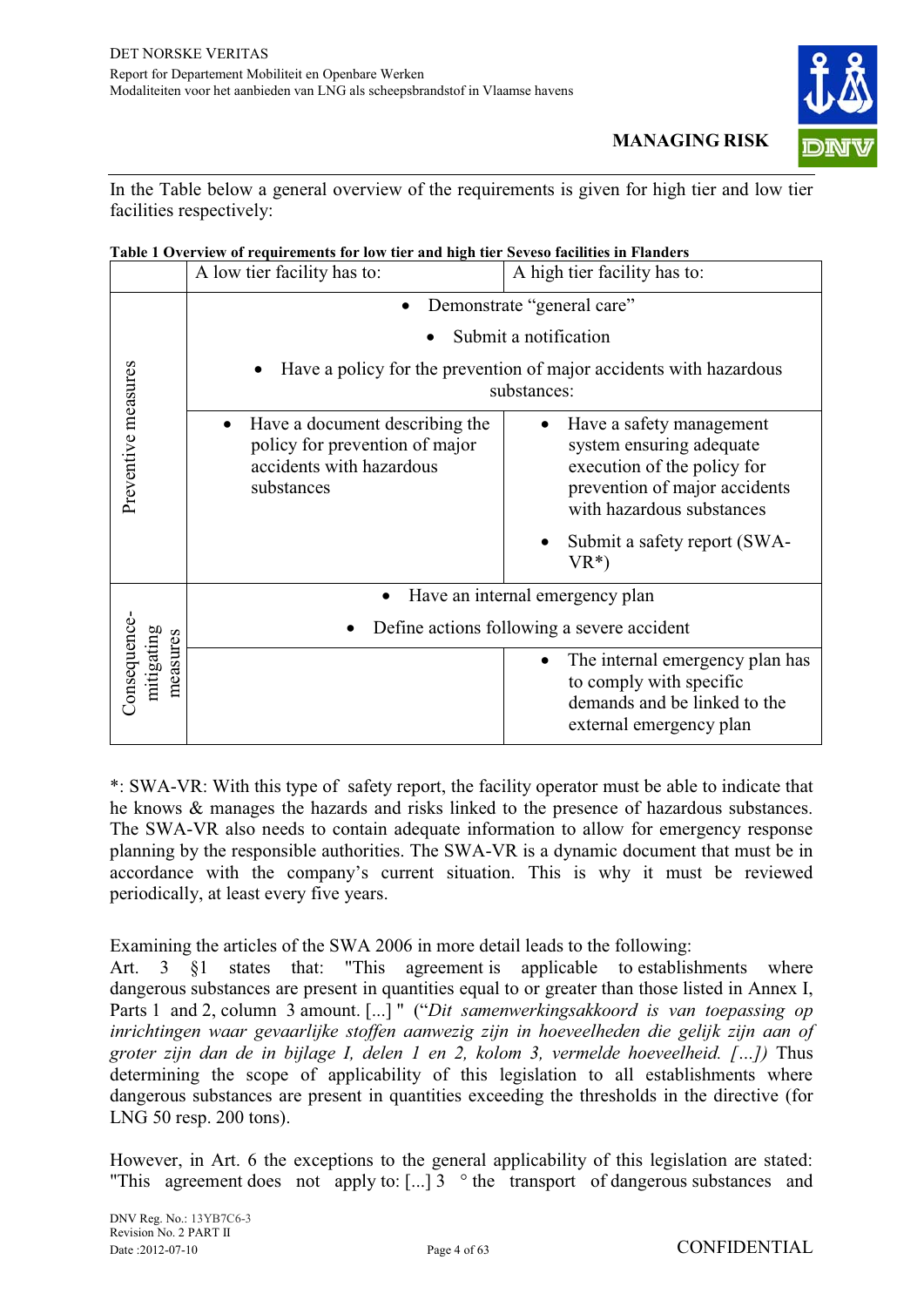

intermediate temporary storage by road, rail, inland waterways, sea or air including loading and unloading and transport to another mode of transport at docks, wharves or marshaling yards outside the establishments covered by this agreement, [...] *"* (*"Dit samenwerkingsakkoord is niet van toepassing op: […] 3° het vervoer van gevaarlijke stoffen en tijdelijke opslag tijdens het vervoer over de weg, per spoor, over binnenwateren of zeewateren of door de lucht, met inbegrip van laden en lossen en de overbrenging naar een andere tak van vervoer in havens, op kaden of in spoorwegemplacementen, buiten de door dit samenwerkingsakkoord bestreken inrichtingen; […]")* 

Hence temporary storage of hazardous goods (typical duration less than 24 hours) including transfer of goods to other modalities in for example ports is excluded as long as it does not comprise activities within Seveso locations.

The scope of the Seveso II directive was extended/amended by 2003/105/EC, to cover risks from storage and processing in mining and from pyrotechnic and explosive substances. On the 21th of December 2010, the European Commission adopted a proposal for a new Directive (Seveso III) that would replace Seveso II; The main aim of the proposal is to address the changes from EU CLP (Classification, Labeling and Packaging of chemical substances and mixtures)-legislation. Official publication is expected soon. The amendment nor the proposal of Seveso III will impose important extra requirements with regard to the LNG supply chain.

#### **2.1.2 VLAREM legislation**

The regulatory body for environmental affairs in this case is the Flemish government, as all the seaports in Belgium are on Flemish territory. The governing legislation for environmental affairs is the Vlarem legislation: Title I & Title II of Vlarem. This legislation is applicable to onshore activities only.

Establishments that could cause potential nuisance or hold a certain risk to humans and the environment, have to obtain an environmental permit to operate from the Department Environment, Nature & Energy (Leefmilieu, Natuur en Energie) of the Flemish Government:

- All companies with a potential impact on the environment have to apply for an environmental permit (milieuvergunning).
- All companies with a potential major impact on the environment have to apply for an environmental permit and must add an environmental impact assessment (milieueffectenrapport).

In Vlarem II, storage or transfer facilities for natural gas with a capacity exceeding  $10.000 \text{ m}^3$ are determined as class 1 facilities (most stringent class). The environmental permits for class 1 facilities are treated by the Provincial Commission for Environmental Permitting. This Commission will further ask relevant regional, provincial and federal official agencies for advice.

The application form for an environmental permit for a class 1 (application is at provincial level; "bestendige deputatie van de provincieraad") or class 2 facility (application is at municipal level; "college van burgemeester en schepenen") can be found on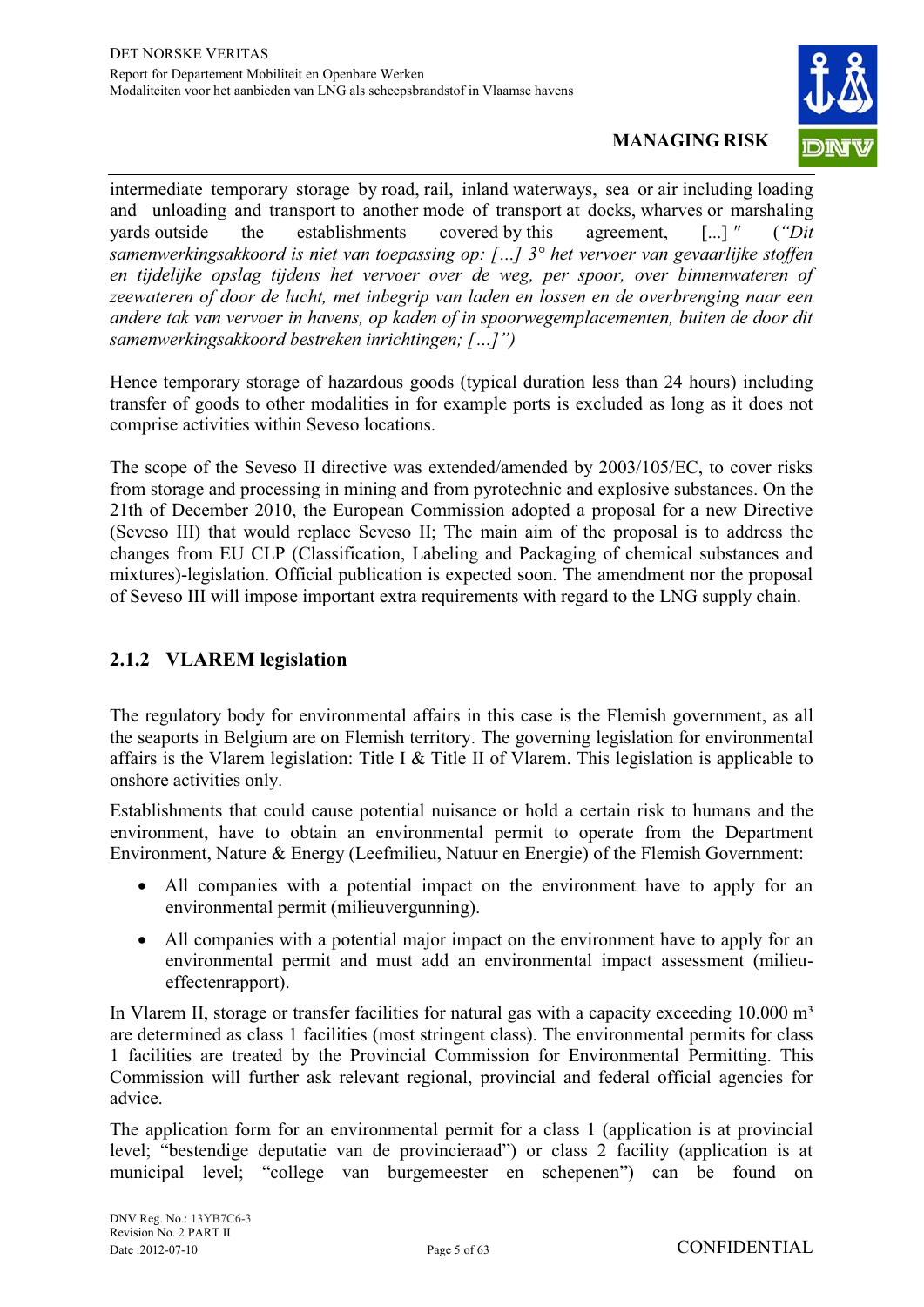

http://www.lne.be/themas/vergunningen/bestand/regelgeving/titel-i-van-het-vlarem-bijlage-4 modelformulier-voor-aanvraag-pdf/

For facilities where there are risks of major accidents with hazardous substances the application for an environmental permit has to include an external safety report (omgevingsveiligheidsrapport). In practice this is only applicable to the so-called high tier Seveso companies. This type of safety report analyses and evaluates the risks for the surroundings of the facility.

Appendix I of Vlarem I (art. 4.3.2, §2 and §3) lists companies/projects which are obliged to submit an environmental impact assessment. Of relevance for LNG handling is that this list includes:

- energy companies
- $\bullet$ above-ground storage facilities of natural gas with a capacity exceeding  $100.000 \text{ m}^3$

Such an environmental impact assessment describes, estimates and reports the direct effects of the project on humans and the environment, of all business activities and proposes possible measures that limit the environmental effects to an acceptable level.

The complete process flow for conducting an EIA is published (in Dutch), on http://www.lne.be/themas/milieueffectrapportage/over-milieueffectrapportage/projectmilieueffectrapportage/1processchema-project-mer.pdf

However, Appendix 2 of the environmental impact assessment Act (MER-besluit (2004); Besluit van de Vlaamse Regering van 10 december 2004 houdende vaststelling van de categorieën van projecten onderworpen aan milieueffectrapportage) states the categories of projects for which the project owner can submit a duly motivated request to be relieved of EIA obligation; category 3c are the above-ground storage facilities of natural gas with a capacity exceeding100.000 m<sup>3</sup>.

Appendix I of Vlarem I describes the list of establishments and activities that are to be classified as potential nuisance or hold a certain risk to humans and the environment. In category 48 of this Appendix, the seaports & ports are listed.

Title I & Title II of Vlarem in more detail:

• Title I: The Decision of the Flemish Government of 6 February 1991 fixing the Flemish regulations on environmental permitting. This Decision governs the various procedures and the division of authorities. Annex I to this Decision contains a list with facilities and activities that are classified as a nuisance. Operation of an establishment included in this list may not be operated by anyone without an acknowledgment or an environmental permit. *(Het besluit van de Vlaamse Regering van 6 februari 1991 houdende vaststelling van het Vlaams reglement betreffende de milieuvergunning (afgekort als titel I van het VLAREM). Dit besluit regelt o.a. de verschillende procedures en de bevoegdheidsverdeling daarin. Bijlage I van dit besluit bevat de lijst met inrichtingen en activiteiten die als hinderlijk zijn ingedeeld. Niemand mag een inrichting opgenomen in deze indelingslijst uitbaten zonder over een milieuvergunning of aktename te beschikken.)*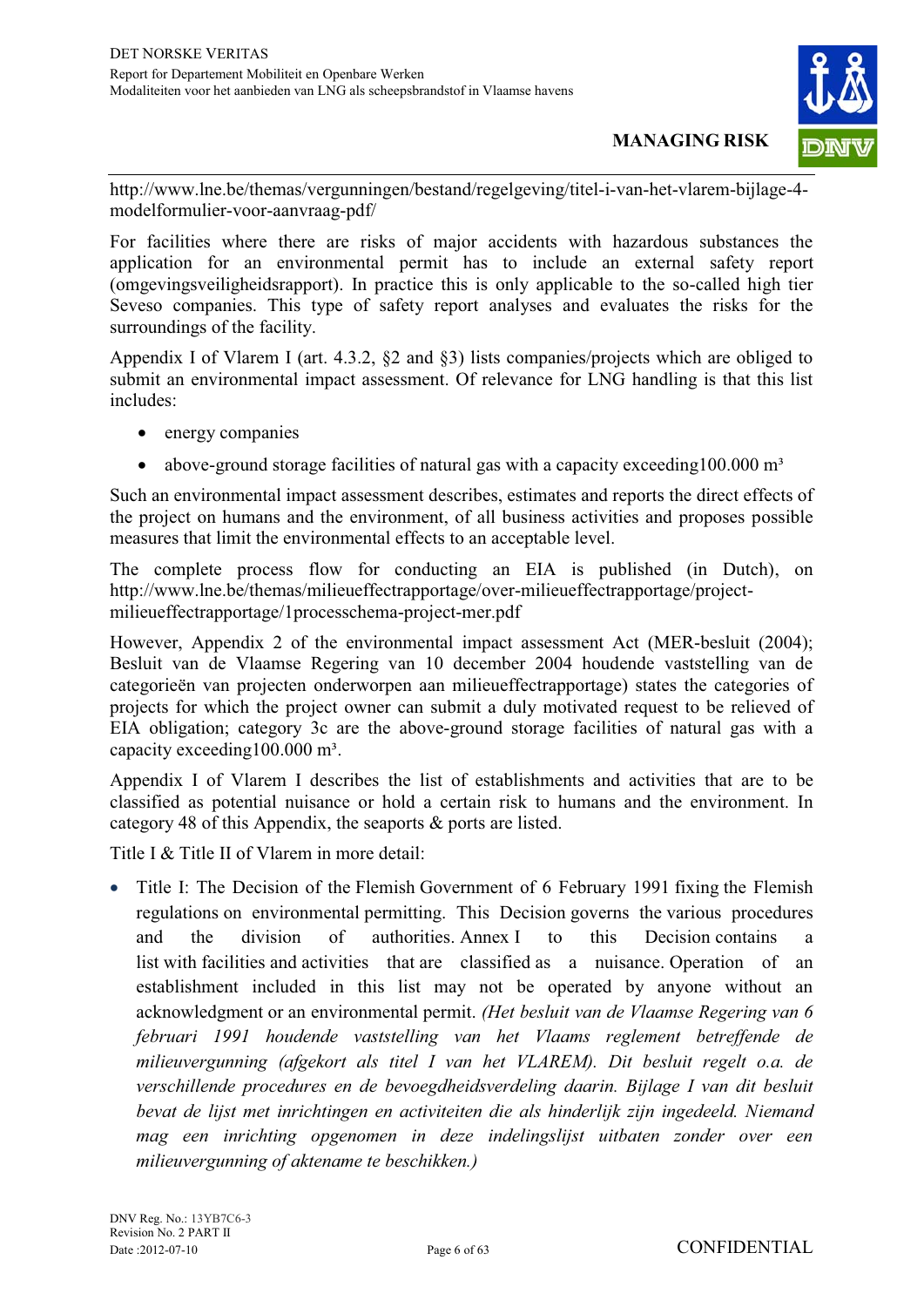

- Title II: The following decree, the decision of the Flemish Government of 1 June 1995 concerning general and sectoral provisions on environmental hygiene, combines the ecological conditions under which such a system may be operated (*Het volgende uitvoeringsbesluit, het besluit van de Vlaamse Regering van 1 juni 1995 houdende algemene en sectorale bepalingen inzake milieuhygiëne (afgekort als titel II van het VLAREM), bundelde o.a. de milieuvoorwaarden onder dewelke een inrichting mag worden geëxploiteerd).*

Summarizing, onshore installations (the legislation does not make this distinction between process or storage installations) with a permit capacity exceeding the threshold of 50 resp. 200 tons have to comply with SWA2006 (decree of 10/12/20006) and to Vlarem II. Onshore installations with a permit capacity lower than this threshold have to comply with the Vlarem II legislation. This legislation is applicable for LNG terminals, liquefaction plants and small scale bunkering installations.

So, in principle, all onshore activity (excluding transport) is covered in the current Flemish regulatory framework. However, since LNG (as fuel) is not explicitly mentioned in Chapter 5.16 of Vlarem II, no predefined frame exists. This would mean that –even though legislation is fully applicable– the permit requirements & conditions are to be established on a case-bycase basis between the permitting authorities and the permit requester; which is likely to complicate and delay the permitting process. It is therefore recommended to develop an approach similar to what exists for LPG installations for LPG as fuel (Titel II van het Vlarem, subafdeling 5.16.4.4), prescribing e.g. safety distances, fire protection measures, requirements for surrounding installations, filling operation instructions. Having a similar section (subafdeling) for LNG bunkering installations would benefit a uniform approach and a smooth permitting trajectory.

- $\Rightarrow$  **Recommendation A1**: LNG is not mentioned explicitly in Vlarem II as shipping fuel. It is recommended to start the process of incorporating the necessary requirements in Vlarem II; for example as an extra "subafdeling" under 5.16.4. Necessary requirements would for instance be fixed safety distances, technical requirements for materials  $\&$  installations, fire fighting requirements, permits  $\&$  legal compliance checks. This legislation has to be prepared on a regional level and more explicitly by the Flemish Government Department of Environment, Nature and Energy, division Environmental Permitting.
- $\Rightarrow$  **Recommendation A2**: Ensure alignment with international standards available (and under development) when developing the regulations under Rec A1. Reference can be made to the Dutch PGS  $33<sup>1</sup>$  (publicatiereeks gevaarlijk stoffen).

 $\overline{a}$ 

<sup>&</sup>lt;sup>1</sup> The draft of PGS (Publicatiereeks gevaarlijke stoffen: publication series dangerous substances) 33 Natural Gas – delivery facilities for liquefied natural gas (LNG) for motorized verhicles ("PGS 33 Aardgas –

afleverinstallaties van vloeibaar aardgas (LNG) voor motorvoertuigen") is published and available for public consultation through

http://content.publicatiereeksgevaarlijkestoffen.nl/documents/other/PGS33\_Concept\_v0.1\_web.pdf It is expected that the final guideline will be published by the end of 2012.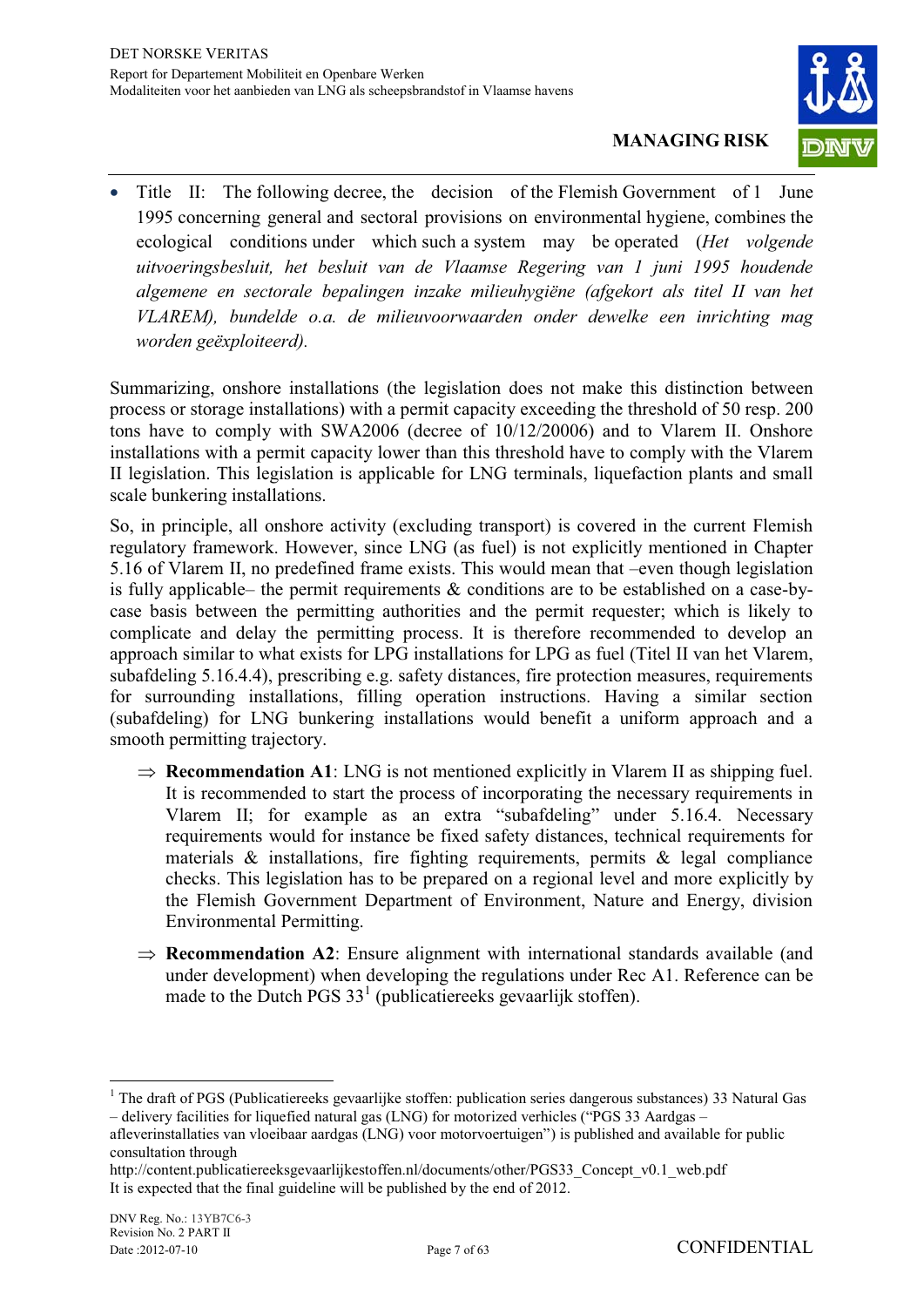

The permitting process is a rather slow process involving a lot of stakeholders. In order to have as little delay as possible in the permitting process, early cooperation between and involvement of relevant parties is recommended.

 $\Rightarrow$  **Recommendation A3**: Initiate a process to ensure early involvement and cooperation between local and regional authorities, port authorities, fire brigades and other stakeholders to get an idea on the suitability of locations for onshore LNG bunkering facilities and to guarantee a smooth permitting process.

Even though the LNG industry (fixed installations and shipping) has excellent accident statistics, experience has shown that the public is not very keen on having LNG terminals and Small Scale LNG plants in the vicinity. Next to the general public, it is also important to inform target stakeholder groups such as dockers and port personnel timely and comprehensively about the presence and handling of LNG in the ports.

**Recommendation A4:** Consider starting a public engagement process to inform the public and promote the (environmental) benefits of LNG compared to conventional fuels and to demonstrate that risks of LNG are well controlled. Also consider an approach to inform target stakeholder groups such as dockers and port personnel timely and comprehensively about the presence and handling of LNG in the ports. This can be a joint effort of federal, regional, local authorities and the harbors.

#### **2.1.3 Building permit (and joint applications)**

For the construction of all land based installations, a building permit (stedenbouwkundige vergunning) has to be obtained. Although strictly speaking, this procedure is separate from the environmental procedure, the Flemish government has decided that as from January 1, 2010, all municipalities should have a joint bureau (uniek loket) where all applications for building permits and environmental permits are jointly treated, ensuring the alignment of both procedures in terms of timing, and the possibility to have joint public investigations (gezamenlijk openbaar onderzoek) linked to the applications. In the application procedures, there is, dependent on the nature of the application, a standard set of requirements to fulfill. However, with each permit application, the permit issuing government (the municipality, the province or eventually the Flemish region) always has the liberty to impose extra requirements.

Other than that, the building permit procedures don't contain requirements that are of specific relevance for LNG installations, and hence will not be further discussed in this report.

#### **2.1.4 Transportation by road**

The transport of hazardous materials by road is covered in the European Agreement concerning the International Carriage of Dangerous Goods by Road, commonly known as ADR ("*Accord européen relatif au transport international des marchandises Dangereuses*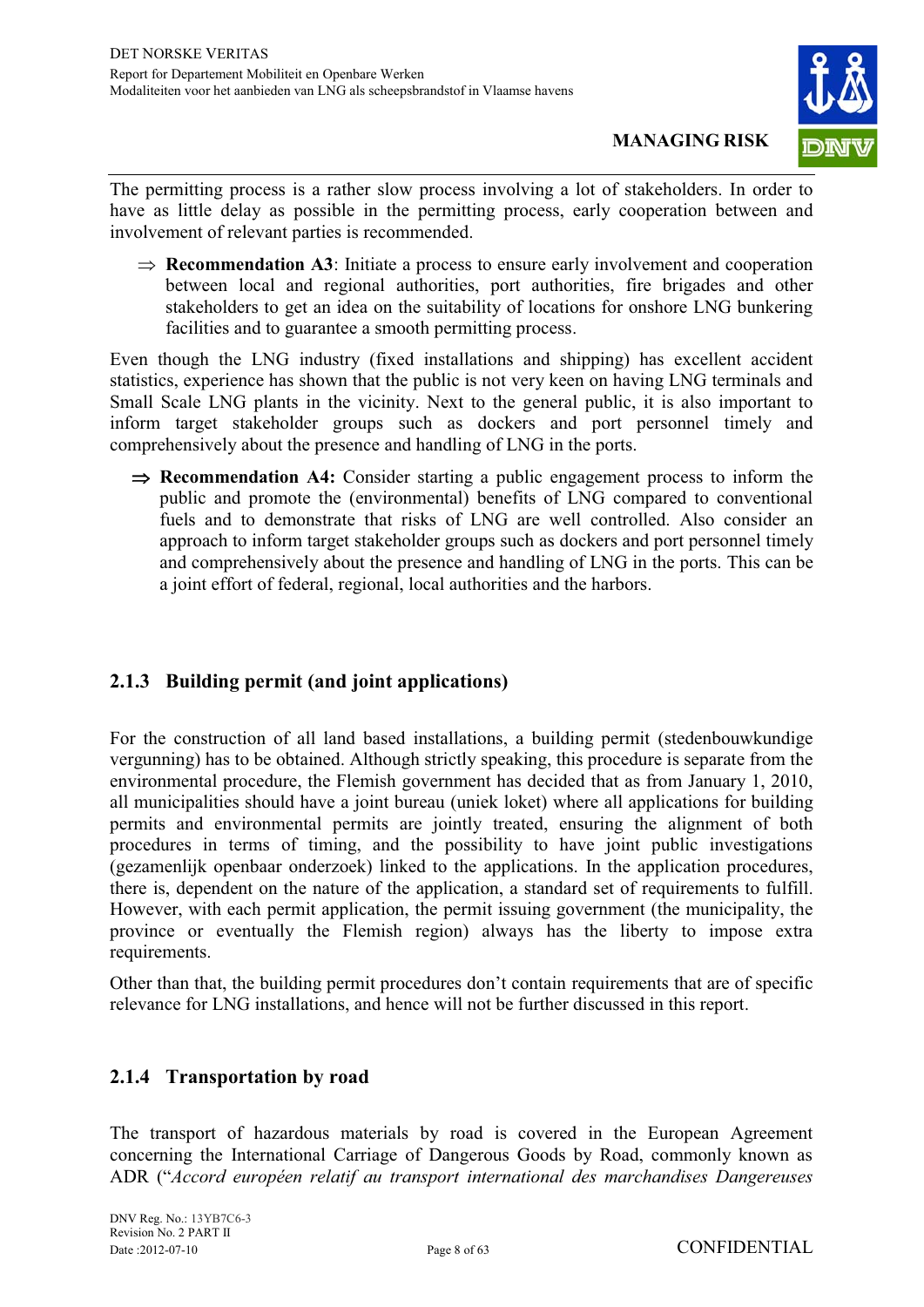

*par Route*"). The ADR is subjected to most of the 56 members of the United Nations Economic Commission for Europe (UNECE or ECE). The ADR is translated and included in the national legislation of the applicable countries. The ADR describes that, excluding some excessively dangerous goods, other dangerous goods may be transferred internationally in road vehicles subject to compliance with:

- the conditions mentioned in Annex A for the goods in question, in particular with regards to their packaging and labeling; and
- the conditions mentioned in Annex B, in particular with regards to the construction, equipment and operation of the vehicle carrying the goods in question.

Related to the LNG value chain it can be concluded that the transport of LNG is subject to the conditions that are set in ADR Annex A (with respect to construction of the LNG tank and labeling/indication of hazardous materials on tank) and Annex B (with respect to the construction of the tank). Trucks that are using LNG as a fuel are subjected to Annex B with respect to the construction of the truck (e.g. fuel tank of the truck).

For trucks that want to load LNG at the Fluxys terminal, Fluxys imposes extra criteria, described in their LNG truck approval procedure, which can be obtained from Fluxys on demand. Via this procedure, minimum technical requirements are set for the truck/trailer combination and also minimum requirements (experience, training, language) for the truckers. Moreover, an impact analysis calculation based on finite elements analysis is required for LNG trailers or ISO-containers.

**Recommendation A5:** Even though the activities of LNG transportation by truck are fully covered by the existing ADR framework, Fluxys' practice to impose extra requirements + the truck approval procedure could serve as example for procedures/requirements the ports could impose on future LNG bunkering trucks, to guarantee safe operations as well as full compatibility between the truck/trailer systems and the receiving infrastructure.

#### **2.1.5 Transportation by pipelines**

The main regulation for transportation of gaseous products through pipelines is the Gaslaw 1965 concerning the transport of gaseous products by means of pipelines, and its modifications. ("Gaswet 1965 betreffende het vervoer van gasachtige produkten en andere door middel van leidingen").

We mention also the Royal Decree of 11 March 1966 concerning the safety measures to be foreseen during construction and exploitation of gas transport by means of pipelines.

It is interpreted that art. 1,  $8^{\circ}$  and art. 2,  $\S$  1 of this "Gaswet 1965" limit the scope of these regulations to "vervoersinstallaties" (transportation installations) and as such do not include the LNG pipelines linked to local LNG bunkering installations as foreseen in the ports. Those will be covered under the abovementioned Seveso and Vlarem regulations for onshore facilities.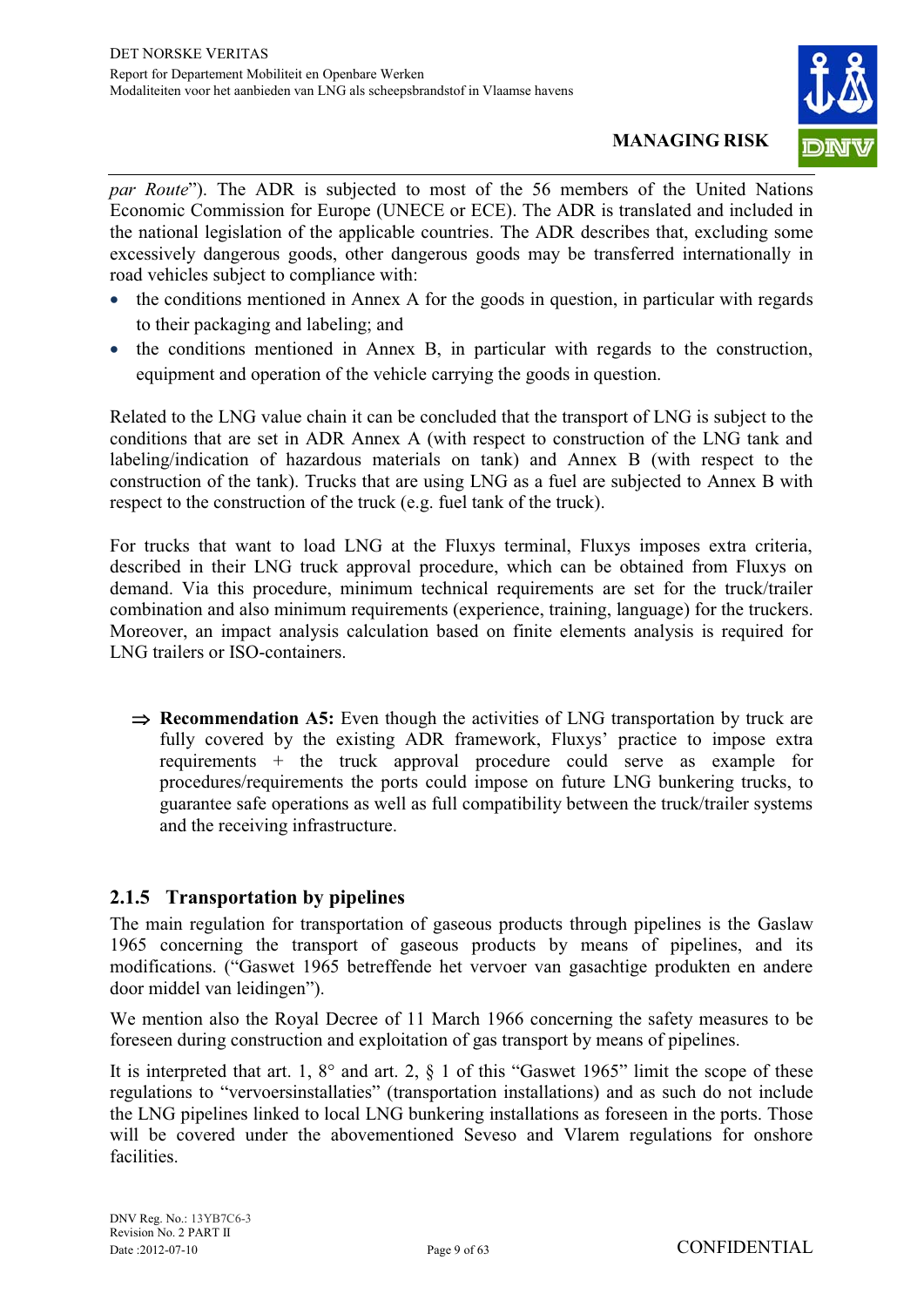

#### **2.1.6 International standards and best practices relevant for onshore handling of LNG**

With industry interaction and in light of international industry best practices, the industry also creates its own codes, rules, regulations and environmental standards. In this way, policies and regulation for LNG safety and security can reflect state-of-the-art technologies and operational practices based on performance history and extensive research and development, design and testing.

The below-mentioned series of standards and best practices is meant to give a general overview. The standards mentioned are not always mandatory or legally binding; they can however be regarded as a collection of industry best practices and as such serve as starting point or as inspiration for further regulatory & standardization developments.

#### **2.1.6.1 European committee for standardization (CEN)**

Most of the standards for the construction of land-based constructions in Europe are determined by the European Committee for Standardization (CEN). Some of the standards are voluntary, whereas other standards such as harmonized standards have been made effectively mandatory under EU law. CEN is officially recognized as a European standards body by the European Union. The following CEN standards are applicable for LNG facilities:

- EN1473 Installation and equipment for Liquefied Natural Gas Design of onshore installations;
- EN1160 Installation and equipment for Liquefied Natural Gas General Characteristics of Liquefied Natural Gas;
- EN1474 Installations and equipment for Liquefied Natural Gas Design and testing of marine transfer systems;
- EN 14620 Design and manufacture of site built, vertical, cylindrical, flat bottomed steel tanks for the storage of refrigerated liquefied gases with operating temperatures between 0 and  $-165$  °C:
- EN12308 Installation and equipment for liquefied Natural Gas Suitability testing of gaskets designed for flanged joints used on LNG piping;
- EEMUA 147 Recommendations for the design and construction of refrigerated liquefied gas storage tanks.

The worldwide LNG value chain could not develop without the evolution of international standards that can apply to LNG operations wherever they are located. Countries that rely extensively on natural gas (NG) to meet their energy needs; such as Japan, South Korea or countries that have extensive LNG production such as Australia have made considerable investments in the creation of a set of policies and regulations that support a safe and secure LNG industry. Worldwide codes are provided by the ISO. In the U.S., federal regulations are provided in the Code of Federal Regulations (CFR). Other U.S. standards are the National Fire Protection Association (NFPA) and the American Petroleum Institute (API). All four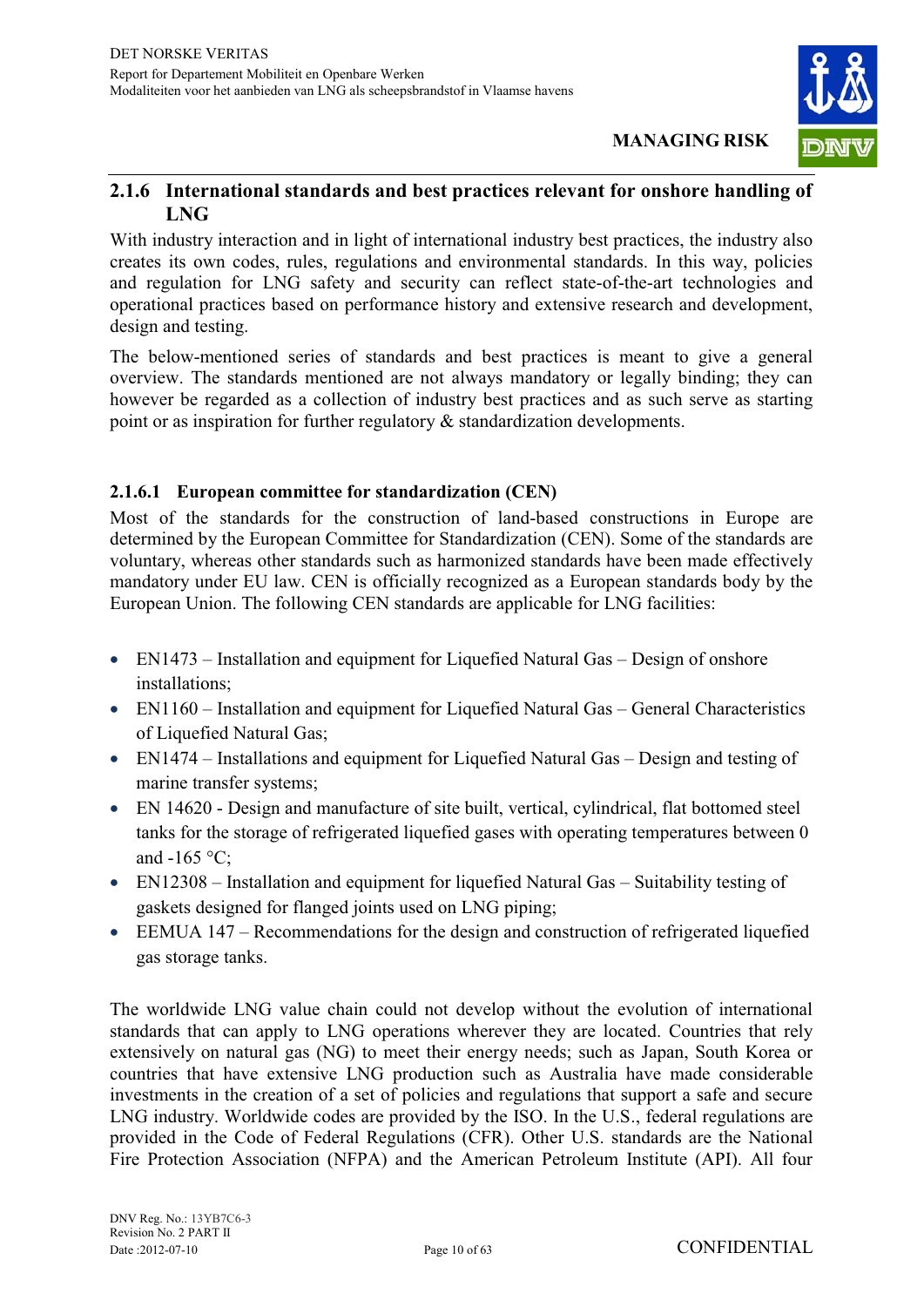

organizations and their applicable codes and standards with respect to LNG will be addressed below:

#### **2.1.6.2 The international organization for standardization (ISO)**

The International Organization for Standardization (ISO) is standard-setting body on an international level composed of representatives from various national standardization organizations. While ISO defines itself as a non-governmental organization its ability to set standards that often become law, either through treaties or national standards, makes it far more influential than most non-governmental organizations. In practice, ISO acts as a consortium with strong links to governments. ISO's main products are the International Standards, but it also publishes Technical Reports, Technical Specifications, Publicly Available Specifications, Technical Corrigenda and Guides. For activities related to LNG the ISO published the following standards:

• Installation and Equipment for Liquefied Natural Gas - Ship to shore interface and Port Operations (ISO 28460:2010)

ISO 28460:2010 specifies the requirements for ship, terminal and port service providers to ensure the safe transit of an LNG carrier through the port area and the safe and efficient transfer of its cargo. It is applicable to

- $\bullet$ pilotage and vessel traffic services (VTS);
- tug and mooring boat operators;
- terminal operators;
- ship operators;
- $\bullet$  suppliers of bunkers, lubricants and stores and other providers of services whilst the LNG carrier is moored alongside the terminal.
- ISO 28460:2010 includes provisions for
	- $\bullet$ a ship's safe transit, berthing, mooring and unberthing at the jetty;
	- cargo transfer;
	- access from jetty to ship;
	- $\bullet$ operational communications between ship and shore;
	- $\bullet$  all instrumentation, data and electrical connections used across the interface, including OPS (cold ironing), where applicable;
	- the liquid nitrogen connection (where fitted);
	- $\bullet$ ballast water considerations.
- ISO 28460:2010 applies only to conventional onshore LNG terminals and to the handling of LNGC's in international trade. However, it can provide guidance for offshore and coastal operations.
- Centrifugal Pumps for Petroleum, Petrochemical and Natural Gas Industries (ISO 13709:2003)

Currently a working group (ISO TC67/WG10) is developing a guideline for systems and installations for the use (and supply) of LNG as fuel to ships (see also section §2.3.5). The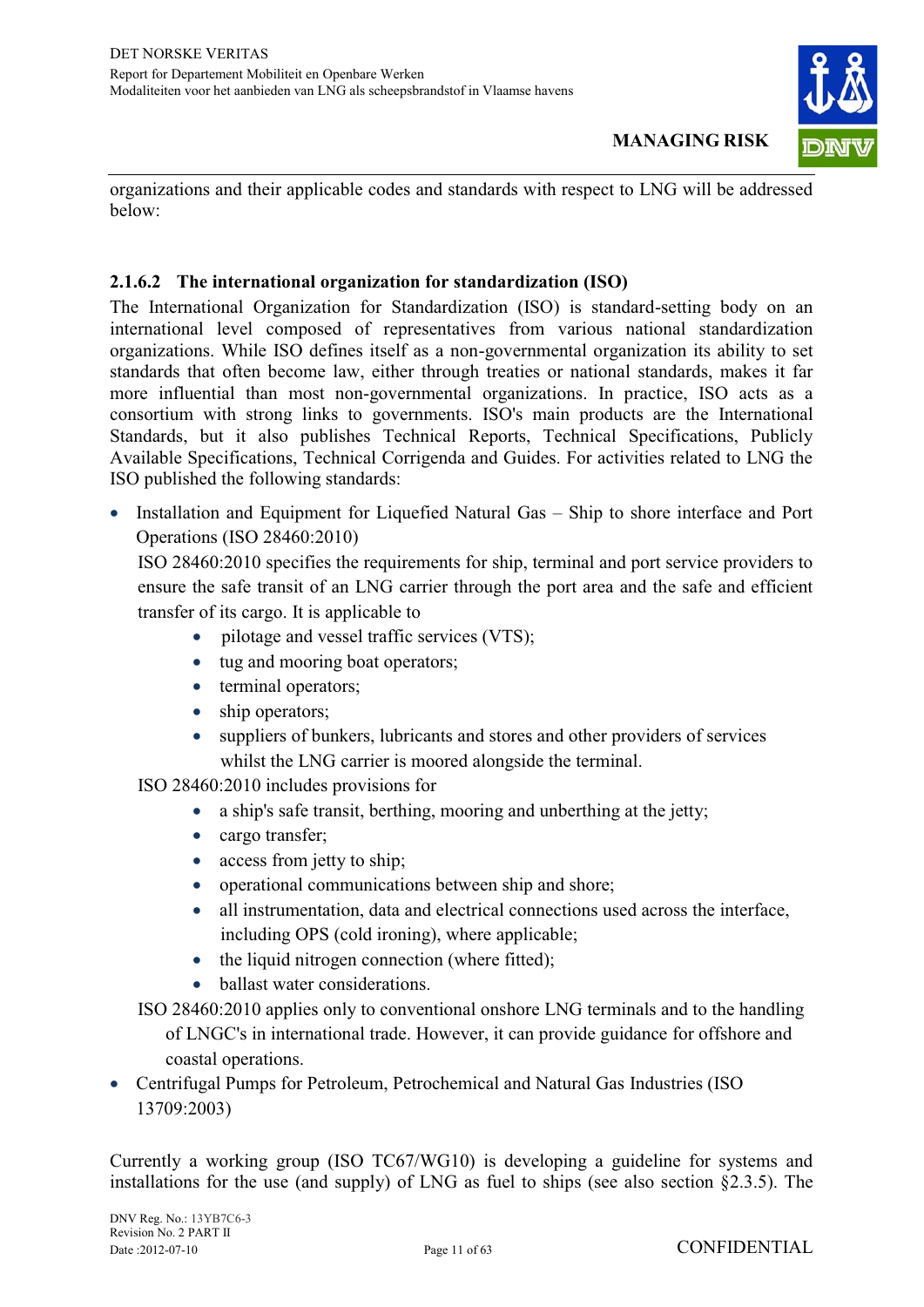

focus of the new ISO standard is to standardize the interface between the ship and the fuel supply facilities, to ensure the possibility of refueling an LNG fuelled ship in any port with LNG fuel supply facilities.

The purpose of this new guideline will be:

- Establish operational and control procedures to ensure safe, practical and aligned operations in different ports;
- Meet safety requirements specified by authorities (National and Port). Reference to Guidelines for Risk Assessment;
- Identify requirements to components (Storage tanks, piping, hoses, loading arms, connectors etc.) to ensure equipment compliance;

#### **2.1.6.3 The code of federal regulations (CFR)**

Code of Federal Regulations (CFR) standards are produced by different American societies; the U.S. Department of Transportation Pipeline and Hazardous Materials Safety Administration (PHMSA), U.S. Federal Energy Regulatory Commission (FERC) and the U.S. Coast Guard, Department of Homeland Security. Each of the societies separately produces standards that concern different activities in the LNG value chain. The CFR standards that are applicable to LNG operations are:

- 49 CFR Part 193: Liquefied Natural Gas Facilities
- 18 CFR Part 153: Applications for authorization to construct, operate, or modify facilities used for the export or import of natural gas
- 33 CFR Part 127: Waterfront Facilities Handling Liquefied Natural Gas and Liquefied Hazardous Gas
- 46 CFR Part 154: Safety Standards for Self-Propelled Vessels Carrying Bulk Liquefied Gases

#### **2.1.6.4 The national fire protection association (NFPA)**

The National Fire Protection Association (NFPA) is the world´s leading advocate of fire prevention and an authoritative source on public safety. The organization develops, publishes and disseminates more than 300 consensus codes and standards intended to minimize the possibility and effects of fire and other risks. The following NFPA standards are applicable on LNG facilities:

- NFPA 59A: Production, Storage and Handling of Liquefied Natural Gas
- NFPA 30: Flammable and Combustible Liquids Code

#### **2.1.6.5 The American petroleum institute (API)**

The American Petroleum Institute (API) produces standards, recommended practices, specifications, codes and technical publications that cover each segment of the industry. Most of the standards and recommended practices are dedicated to a single type of equipment. The following API could be applicable on LNG facilities: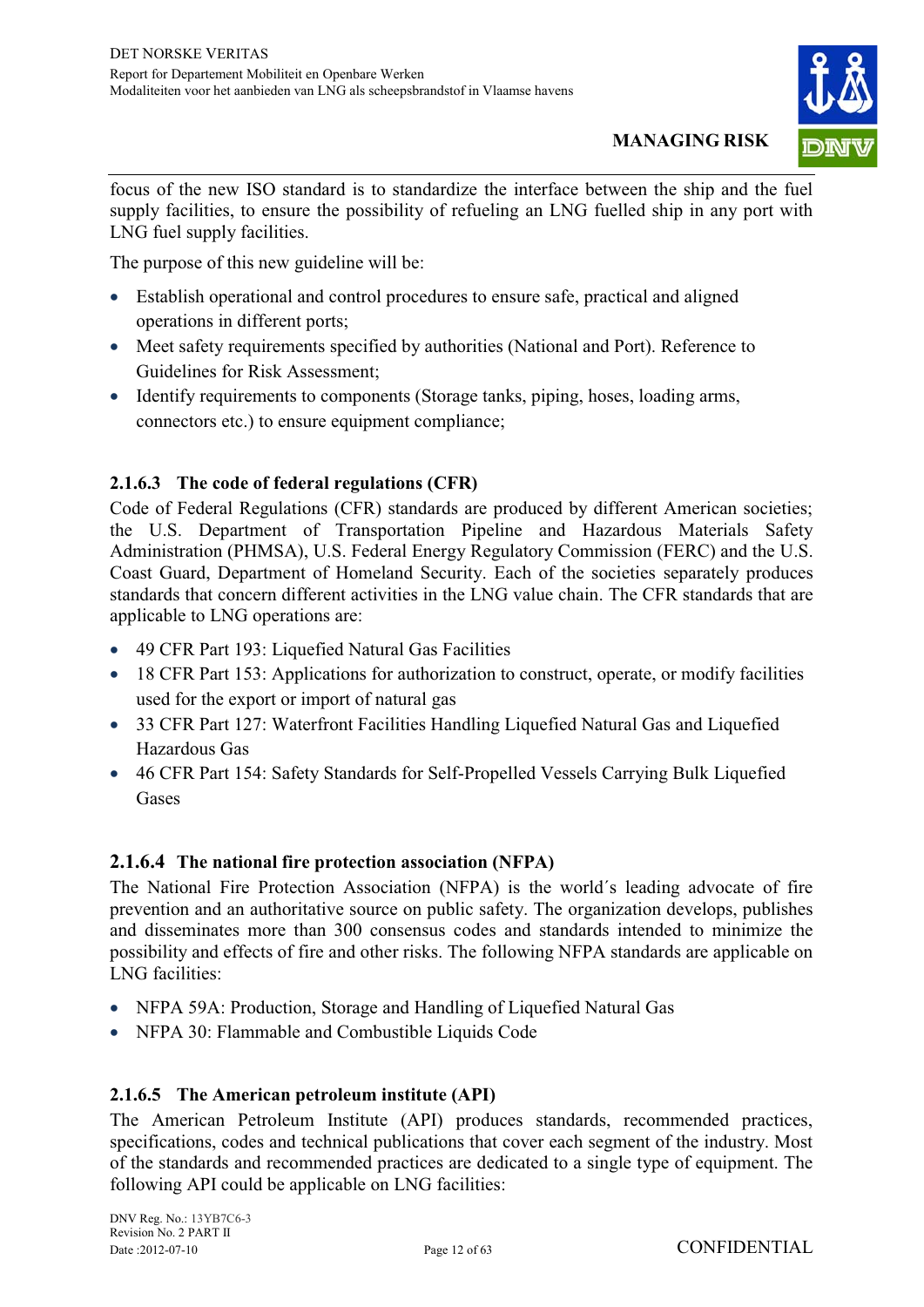

- API RP 521: Guide for Pressure-Relieving and Depressuring Systems
- API Std 2510: Design and Construction of Liquefied Petroleum Gas (LPG) Installations
- API Std 617: Axial and Centrifugal Compressors and Expander Compressors for Petroleum, Chemical and Gas Industry Services.
- API Std 620: Recommended Rules for Design and Construction of Large, Welded, Low-Pressure Storage Tanks

### **2.2 Port State regulations**

Specific regulations exist for the Flemish seaports. There are the port by-laws or codices describing the handling of dangerous goods in the ports on the one hand, and the general or municipal police decrees valid for the port on the other hand. The description underneath will be focused on and limited to relevance for LNG bulk transport of LNG as shipping fuel.

#### **2.2.1 General or municipal police decrees for the ports**

#### **2.2.1.1 Port of Zeebrugge**

In the '*Verordening voor de Haven van Zeebrugge, het Zeekanaal en de Dokken van Brugge',*  general port rules are mentioned, but no specific rules for handling and transportation of dangerous goods are made. The only article that specifically mentions hazardous substances is art. 53, stating that without explicit permission of the harbour master, it is strictly prohibited to load or store resin type or highly flammable products in the port.

#### **2.2.1.2 Port of Ghent**

For the port of Ghent, the '*Algemene politieverordening van de Haven van Gent'* applies. Art. 9 defines that with bunkering is meant the intake of bunker oil or lubricants. No reference to other bunker products is made.

Chapter 3.6 stipulates requirements for safe bunkering (art.  $85 \rightarrow 90$ ). All these requirements relate to oil bunkering and are as such not usable/applicable for the bunkering of LNG.

Art. 10 defines the scope of what are to be considered hazardous substances: all substances mentioned as such in IMDG, IBC, IGC, ADN and all other substance appointed as such by the harbor master or the regulatory body.

Chapter 5.2 (art. 117  $\rightarrow$  120) is concerned with dangerous or polluting substances. The articles relate in general to dangerous substances shipped as cargo not as fuel. Dangerous substances can only be handled in the port if the 'General prescriptions and specific requirements for the handling of dangerous substances in the harbor of Ghent' are precisely complied with.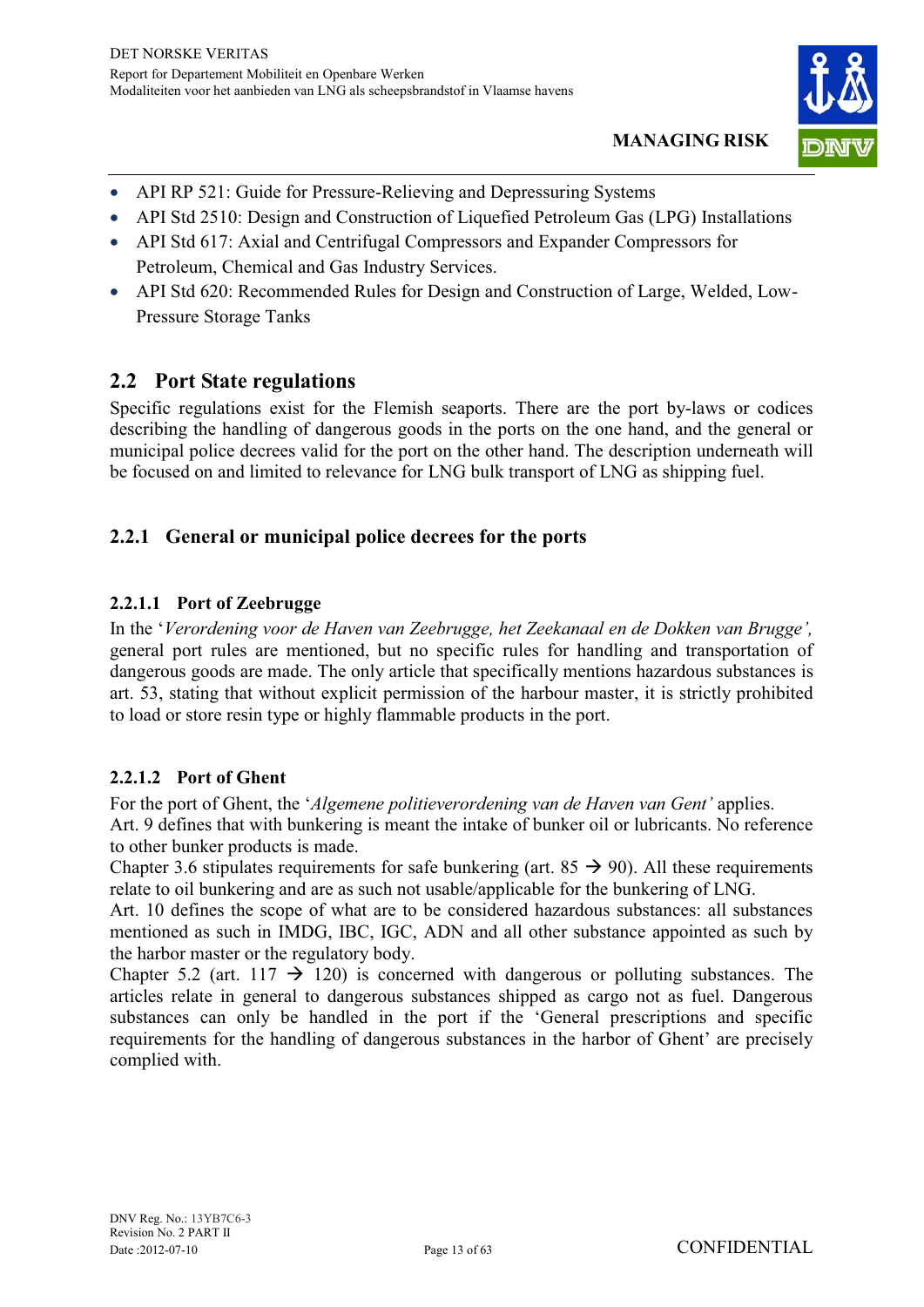

#### **2.2.1.3 Port of Antwerp**

The *'Gemeentelijke havenpolitieverordening'* of the port of Antwerp contains an extensive list of specific rules for vessels carrying dangerous goods. The requirements relate to dangerous substances as cargo and not to dangerous substances as fuel.

Chapter 5 contains rules concerning hazardous cargo (as defined by IMDG, IMO, IGC, IBC) and activities that can be potentially dangerous. Apart from stating that dangerous goods can be handled only when following all regulatory and general requirements, some specific rules are mentioned in this chapter, such as that

- no maintenance or repair work is allowed on board of a tanker vessel during its stay in the port unless certificate of safe conditions,
- for bunker vessels mooring is only possible at the designated petroleum docks unless permission of harbor master,
- no visits are allowed on a vessel during loading/unloading,
- no handling of packed goods in the same time as the loading/unloading of bulk cargo,
- the prohibition of direct ship to ship transfer of the dangerous goods unless explicit permission and conditions,
- the obligation of use of tugboats for transferring the tanker to the dock,
- the routing that has to be followed.
- $\bullet$ …

Furthermore, tankers carrying dangerous goods have to supply specific information concerning their freight before entering locks, such as the type and amount of the dangerous good. Article 85 of this regulation contains a specific rule for tankers holding liquid fuels to supply other vessels, stating that these vessels are only allowed into the docks when they have permission in advance.

Chapter 5 sections  $D \& E$  contain specific regulations for the Marshall dock and other docks where hazardous liquids or gases are stored or treated, or where vessels are de-gassed and cleaned. In these designated areas other vessels are prohibited, unless specific permission and the compliance to strict rules (no mooring next to the vessels containing the hazardous cargo, keeping a distance of at least 25m, no fire or open light or activities that can cause sparks).

#### **2.2.2 Port by-laws (codices for the handling of dangerous goods)**

#### **2.2.2.1 Port of Zeebrugge**

In the by-law for handling dangerous goods (*Codex voor de behandeling van gevaarlijke goederen*) from the Port of Zeebrugge, the following topics are of interest:

Chap IV: the notification of Dangerous Goods needs to be performed twice, at arrival and when leaving the port via Internal Forwarding and Transport Dangerous Goods Notificationdocument.

Section VII mentions special provisions for dealing with methane *(Bijzondere voorschriften voor het behandelen van methaan) (IMO 2.1 UN 1972)* and is more specifically applicable to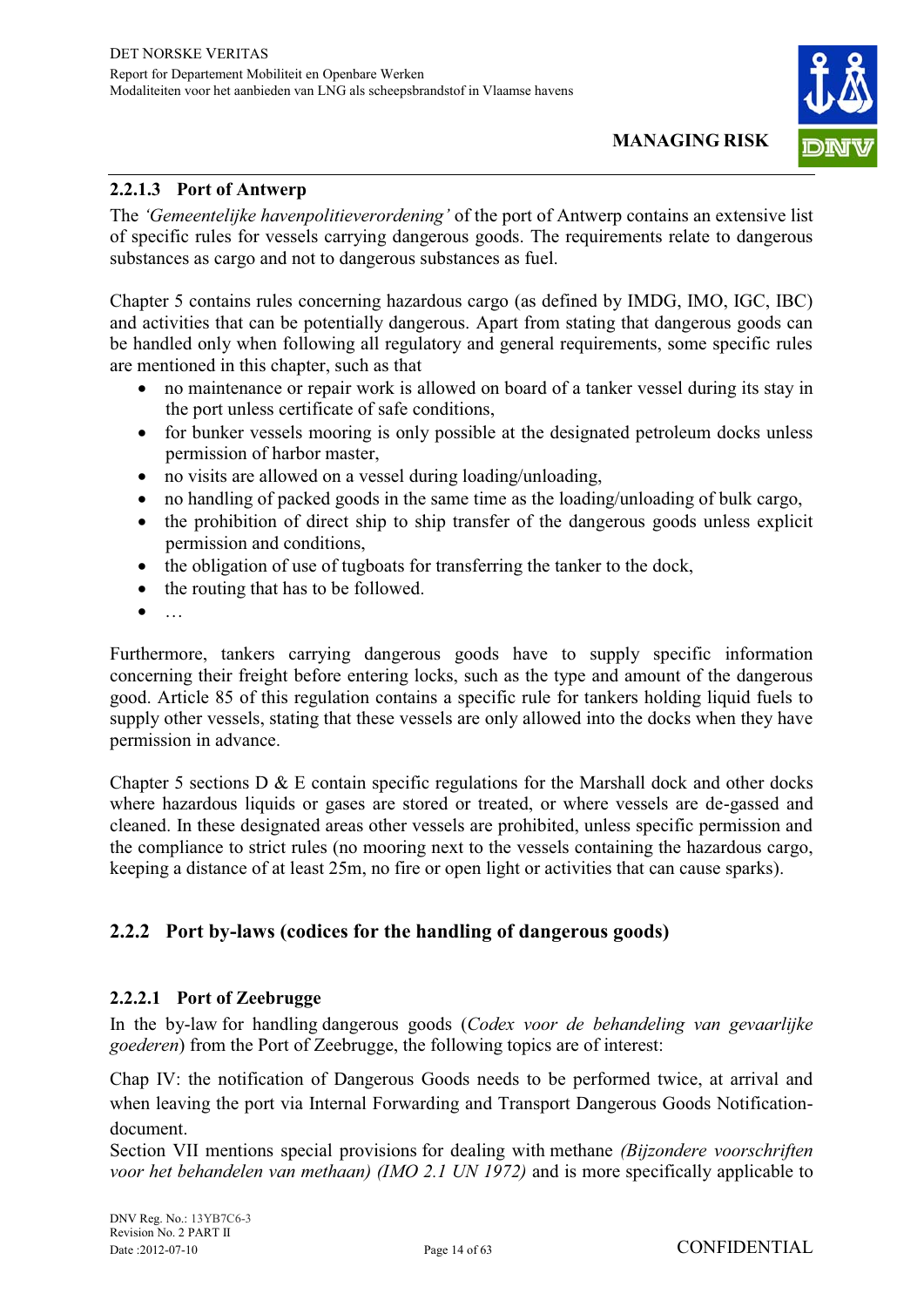

vessels carrying methane (e.g. LNG tankers mooring at the LNG terminal). This chapter contains specific requirements with regard to the operations of LNG carriers in the port of Zeebrugge. It relates to the need for permission of Harbor Master before entering the port, precautions to be taken at Fluxys Terminal, the non acceptance of common presence with a ship carrying munition, general mooring arrangements, … Specific rules are set up for barges coming alongside LNG vessels for bunkering purposes.

Reference is also made to the 'General nautical regulations with procedures for LNG traffic' with more detailed information on position indication of the ship, nautical requirements when mooring or unmooring (e.g. number of tugs). Distinction is made between small carriers (<200m) and large carriers (>200m).

#### **2.2.2.2 Port of Antwerp**

In the code for handling dangerous goods (*Codex voor gevaarlijke goederen*) of the Port of Antwerp the main requirement with regard to LNG is that before handling approval of the harbor master is needed.

#### **2.2.2.3 Port of Ghent**

In the regulations for handling dangerous and harmful goods (*Reglement gevaarlijke en/of schadelijke stoffen van de Haven van Gent*) of the Port of Ghent the following articles are applicable on the storage and handling of LNG (LNG is considered in the category of flammable liquids with a flame point lower than  $21^{\circ}$ C):

Chapter I art 24:

- Dangerous and/or hazardous goods cannot be handled in case the meteorological situation leads to a hazardous situation.

Chapter I art 30:

- §5 LNG (Methane is described as a category A product in appendix VII) cannot be transferred from sea tanker ship to another tanker ship.
- §8 During transfer of LNG (Methane is described as a category A product in appendix VII) from sea tanker ship to onshore installation, no ship can be docked next to the sea tanker ship.
- §13 LNG (Methane is described as a category A product in appendix VII) cannot be transferred between two inland tanker vessels (binnentankschip).

A ship-shore safety checklist exists for liquefied gases in bulk.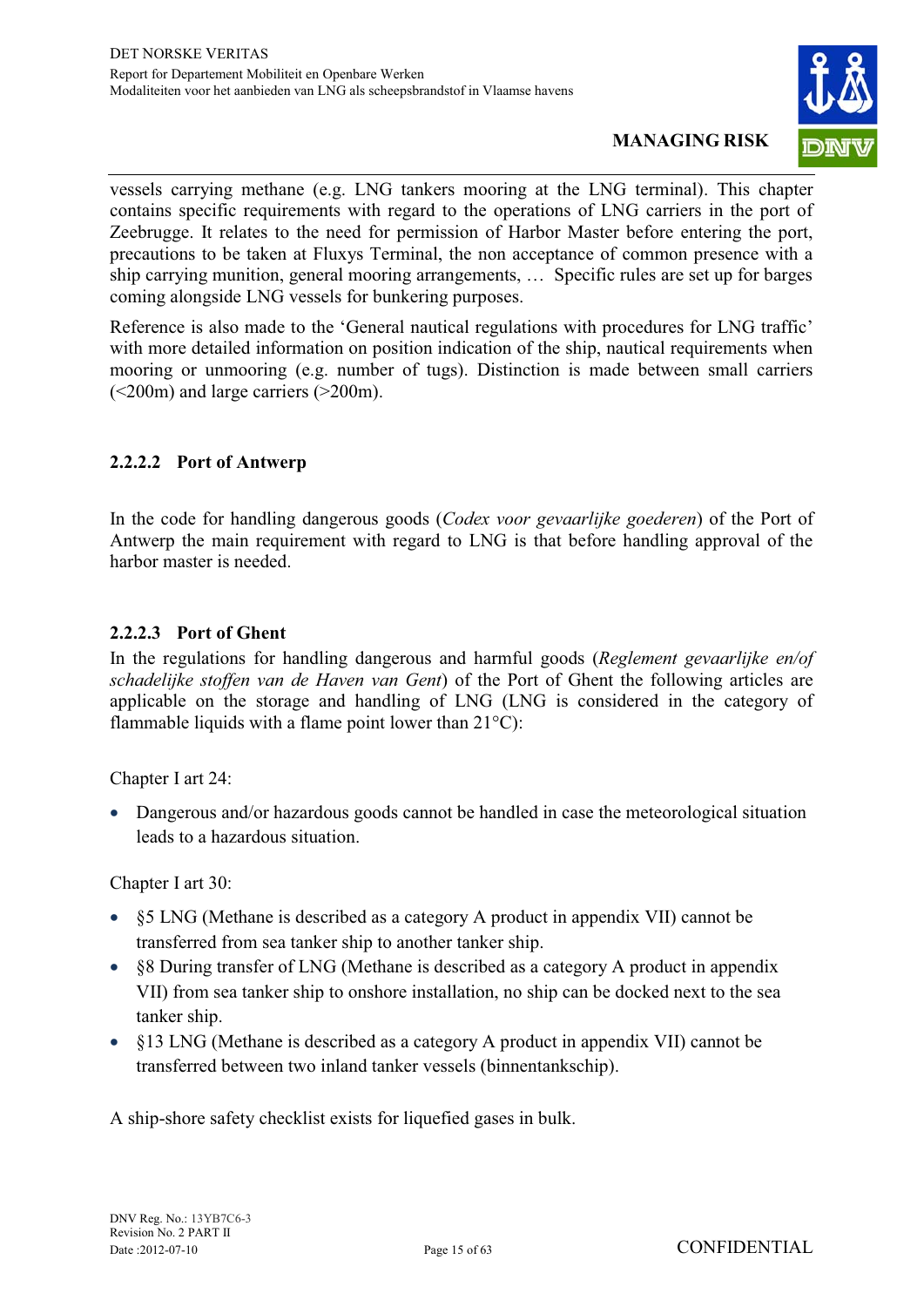

#### **2.2.3 Recommendations for port activities (excluding bunkering)**

During the analysis of the port by-laws, codices and the general or municipal police decrees, it is noted that the requirements enforced to ensure the safe handling of hazardous substances always relate to hazardous substances as cargo. Considering the future use of LNG as a propulsion fuel, the question arises whether or not (partial) distinction needs to be made between vessels that carry LNG as bulk cargo in cargo tanks (LNG carriers and LNG feeder & bunker vessels), and vessels that carry LNG merely as fuel, in fuel tanks.

#### **2.2.3.1 Port activities with vessels holding LNG as cargo**

Looking at the situation of LNG as cargo, one of the recommendations (no. 11) from the report of the North European LNG Infrastructure Project is to consider the LNG bunker vessel traffic similar to other dangerous cargo vessel traffic and avoid introduction of special requirements specific for the LNG bunker vessel traffic. The rationale for this is that stringent international codes and national regulations for ship design and traffic with hazardous cargo including liquid flammable gases are already well established and are generally and internationally considered to ensure an adequate safety level for sea transportation of most types of dangerous cargo and hazardous materials. LNG is one of the substances listed and considered in these regulatory frameworks and it is therefore not considered necessary to introduce special requirements or procedures for traffic with LNG feeder vessels and LNG bunker boats only because they are carrying LNG. Depending on the port specific conditions and traffic situation it may, however, still be important to review and assess the feasibility and potential risks associated with the projected LNG bunker vessel traffic and to compare it with the present bunker vessel traffic in the port.

**⇒ Recommendation D1:** It is recommended to consider the LNG on board LNG bunker vessels navigating in the port generally in a similar way as other hazardous cargo transported in the port. In this way all regulations applicable to the transport of hazardous cargo in the ports will be applicable to these bunker vessels.

But, next to this *general* policy, the ports should consider which *specific* aspects to address in the by-laws, such as the routing, the use of tug boats (type of tug, number of tug, specifications for tug cables, specifications for fire-fighting equipment on board of tugs, ...), designated places to anchor/moor, distances to other vessels when moored, distances for crossing other vessels when sailing in the ports, requirements for entering locks and so on. Zeebrugge's General Nautical Regulations – Procedures LNG-traffic can serve as a starting point for the development of these port specific regulations on top of the general rules for the handling of hazardous cargo as they exist already in the port by-laws today.

 $\Rightarrow$  **Recommendation D2**: Port authorities need to update their port by-laws, codices and general or municipal police decrees with specific aspects for LNG cargo vessels.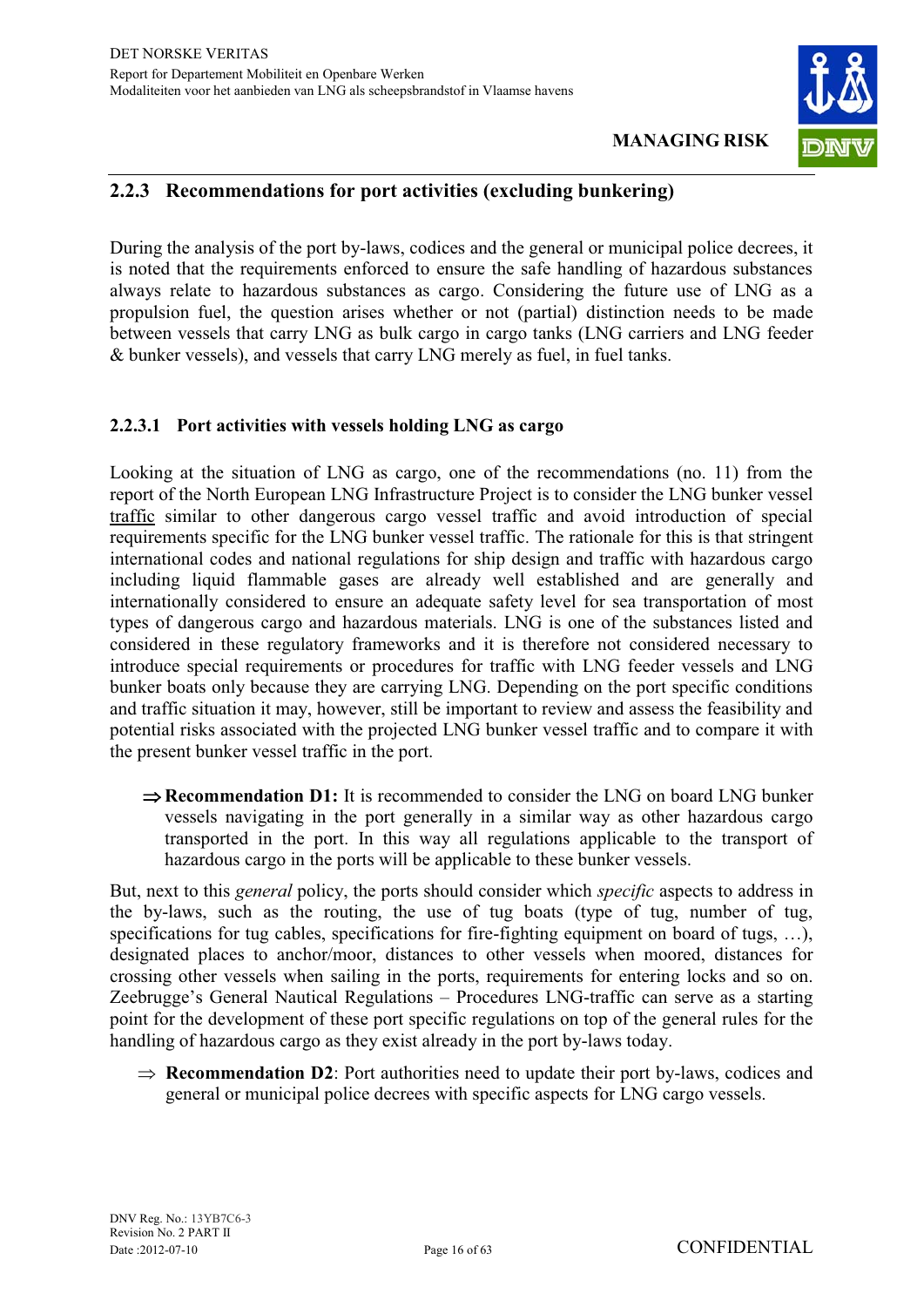

For the three ports concerned, this means concretely:

#### **Port of Ghent:**

*Algemene Politieverordening van de Haven van Gent:* 

- Examine to which extent Art. 64 & 65 need to be revised for LNG carriers. Possible adaptations:
	- o enforce the use of tug boats for LNG carriers, possibly dependent on the size of the LNG carrier.
	- $\circ$  Specify type of tug, number of tug, specifications for tug cables, specifications for fire-fighting equipment on board of tugs assisting LNG carriers.
- Examine to which extent Art. 73 needs to be revised. Possible adaptation is to enforce minimum distances between moored vessels in case one of the vessels is an LNG carrier.

*Reglement gevaarlijke en/of schadelijke stoffen van de Haven van Gent:* 

• Remove methane (LNG) in "Bijlage VII (version 30-03-2009) on p 139", in order to allow the ship-to-ship transfer of LNG in the Port of Ghent.

#### **Port of Antwerp:**

*Gemeentelijke havenpolitieverordening:* 

- Examine to which extent Chapter 5, section 2A needs to be revised to include LNG carriers. The requirements stated here are formulated in a general way, no reference is made that excludes LNG, so no real void in regulations was detected. However, possible adaptations could be considered for e.g. Art. 73 describing the need for a vapor return and Art. 74 describing the connection between ship side pipelines and port side pipelines.
- Examine to which extent Art. 80 and Art. 9 need to be revised, regarding the requirements for tug boats & crew.
- Examine to which extent Chapter 5, section 2D needs to be adapted. Possible adaptation is to enforce minimum distances between moored vessels in case one of the vessels is an LNG carrier.

#### **Port of Zeebrugge:**

*Verordening voor de Haven van Zeebrugge, het Zeekanaaal en de dokken van Brugge:* 

No specific suggestions, since the port of Zeebrugge already has its general nautical regulations with procedures for LNG traffic, though legislation needs to be extended for ships not mooring at the LNG terminal.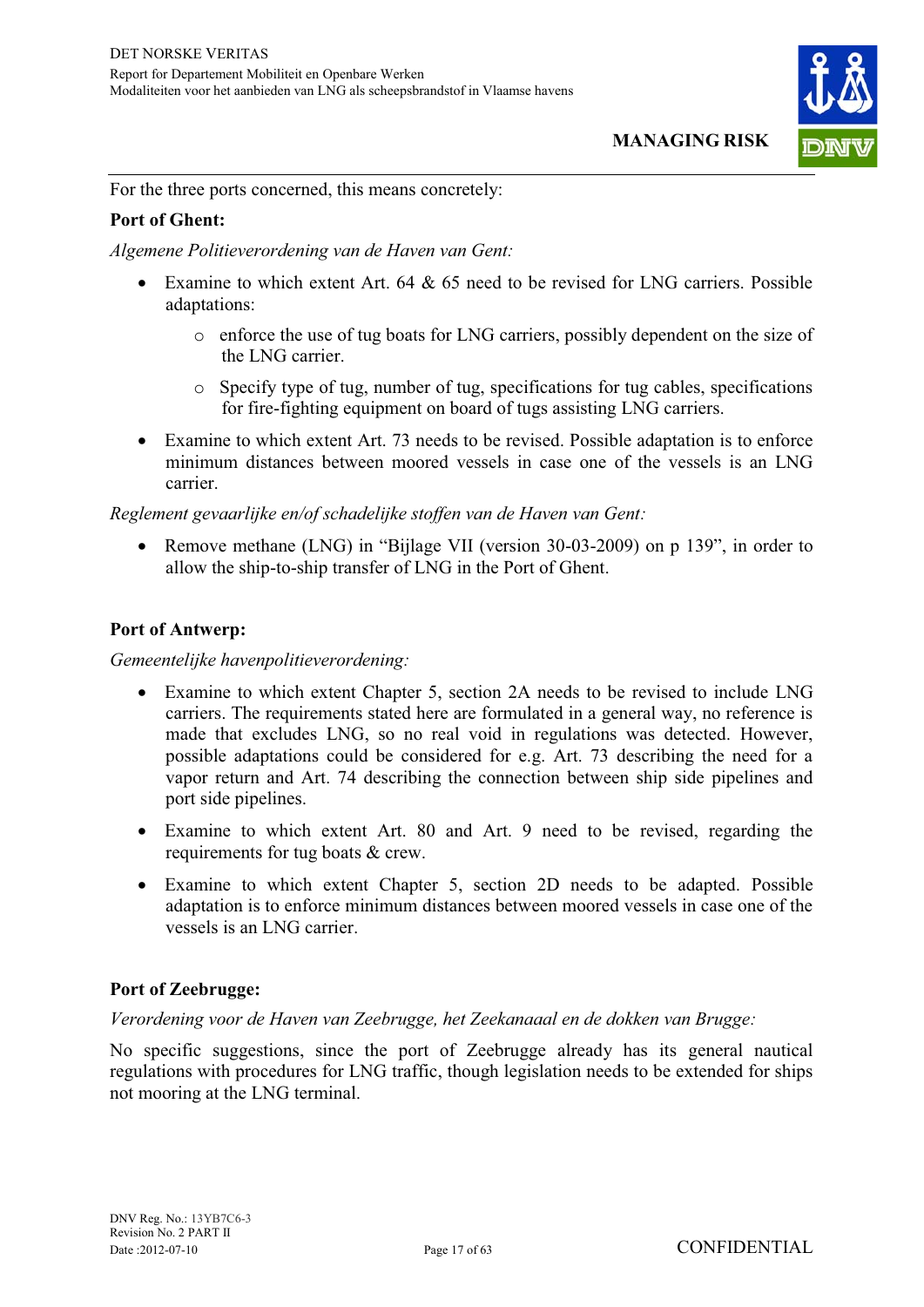

#### **2.2.3.2 Other port activities**

Floating installations containing LNG (e.g. a local storage facility) are, very strictly speaking, not covered. However, there are precedents where floating but stationary installations are considered as fixed installations, equivalent with onshore installations, and are treated accordingly. The department Milieuvergunningen has internal guidelines stating a clear position to consider floating but stationary installations as fixed.

 $\Rightarrow$  **Recommendation D3**: Consider to explicitly describe the case of floating installations in Vlarem instead of only having it as an internal guideline. This has to be done on a regional level and more explicitly by the Flemish Government Department of Environment, Nature and Energy, division Environmental Permitting.

#### **2.3 Shore-to-ship, ship-to-shore or ship-to-ship transfer standards**

The regulatory framework for seagoing vessels that is covered by the International Maritime Organization does not include the transfer of materials from one vessel to another. Advice and support of the transfer operations are captured in standards and best practices of societies like SIGTTO and OCIMF. These two societies and their applicable standards and best practices that can be useful for LNG are given below:

#### **2.3.1 The society of international gas tanker & terminal operators (SIGTTO)**

The Society of International Gas Tanker & Terminal operators is an organization formed to promote high operating standards and best practices in gas tankers and terminals throughout the world. It provides technical advice and support to its members and represents their collective interests in technical and operational matters. The SIGTTO guidelines are focused on large scale LNG transfer from LNG carriers, both for transfer to terminal and for Ship to Ship LNG transfer. Some of the guidelines designed for large scale LNG operations, can be used for bunkering of LNG as well. SIGTTO publishes guidelines and "white papers" with the purpose of sharing expertise and best practices.

The two most important guidelines that are applicable for the ship to ship bunkering of LNG are:

• Ship to Ship Transfer Guide (Liquefied Gases) - 2nd edition (OCIMF/SIGTTO)

The "ship to ship transfer guide Liquefied Gases" covers the ship to ship transfer of liquefied gases at sea. The guideline is originally written for the transfer of LPG but may be used for LNG as well. The guide will be of use in the event of emergency lightning operations, providing checklists for each stage of the operation. This guide aims to familiarize ship's Masters, ship and barge operators and charterers/traders with the general principles of liquefied gas transfer operations.

• LNG Ship to Ship Transfer Guidelines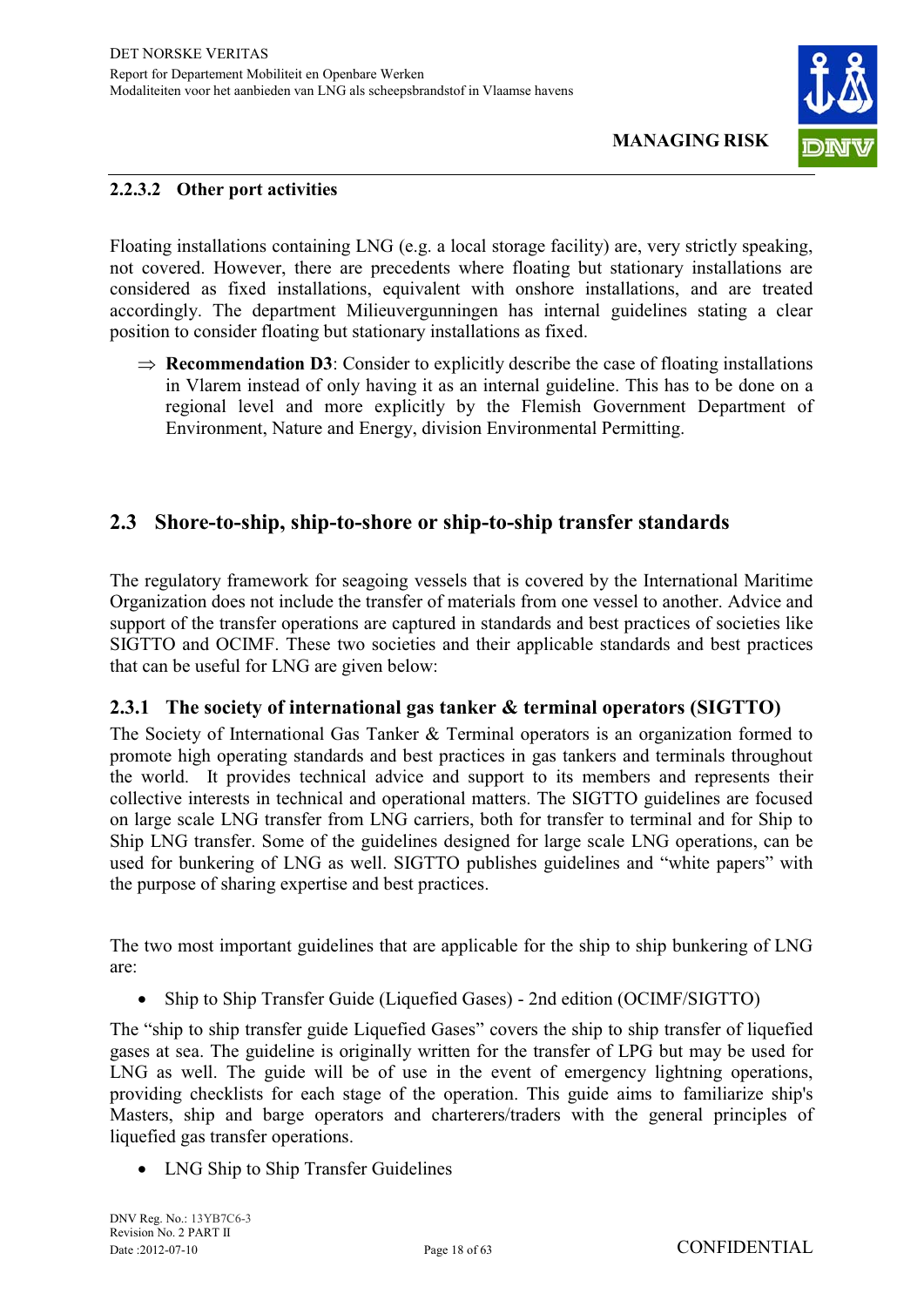

The "LNG Ship to Ship Transfer Guidelines" differ from the "ship to ship transfer guide Liquefied Gases". The former guideline, which was published in 2001, covers the transfer of LNG from LNG carriers at anchor, alongside a shore jetty or while underway. They are also useful for reference when establishing rules and procedures for transfer operations between seagoing ships and LNG regasification vessels (LNGRV) or LNG floating storage and offloading vessels (FSOs) in inshore waters. The guideline is applicable on the transfer of large amounts of LNG from ship to ship. It does not cover the bunkering process. However it can be used as a starting point for the development of LNG bunkering guidelines.

Relevant publications for ship to shore transfer are e.g.:

- Safety in Liquefied Gas Marine Transportation and Terminal Operations
- Ship/Shore Interface Safe Working Practice for LPG & Liquefied Chemical Gas Cargoes
- LNG Operations in Port Areas

"This document draws on the collective experience of the gas industry members in setting out guidance to best practice for managing gas shipping operations within ports. It also illuminates the profile of risks attaching to gas operations, for the information of those who administer ports and provide essential services in ports areas. This document is essential guidance to best practice for those involved with the design and operation of new LNG terminals and for existing terminals who wish to reassess risk due to the dynamic nature of operating environments"

• ESD Arrangements & Linked Ship / Shore Systems for Liquefied Gas Carriers:

"This SIGTTO guidance note has been produced due to members' concerns about the different interpretations of the functional requirements for ESD systems, particularly those differences between the needs of the LNG industry and those of the LPG industry and how these may interact with linked ship/shore shutdown systems"

#### **2.3.2 The oil companies international marine forum (OCIMF)**

The Oil Companies International Marine Forum (OCIMF) is a voluntary association of oil companies with an interest in the shipment and terminal operation of crude oil, oil products, petrochemicals and gas. The OCIMF aims to take care of a safe and environmentally responsible operation of oil tankers, terminals and offshore support vessels by promoting continuous improvement in standards of design and operation. The most important rules and regulations that can be applicable on LNG operations are:

 $\bullet$ *ISGOTT* 

The International Safety Guide for Oil Tankers & Terminals (ISGOTT) is devolved for the safe carriage and handling of crude oil and petroleum products on tankers and at terminals. To ensure that the ISGOTT reflects the current best practice and legislation the guideline is reviewed by the ICS and OCIMF, together with the International Association of Ports and Harbours (IAPH). It is recommended by the industry that a copy of the International Safety Guide for Oil Tankers & Terminals (ISGOTT) is kept and used on board every tanker and in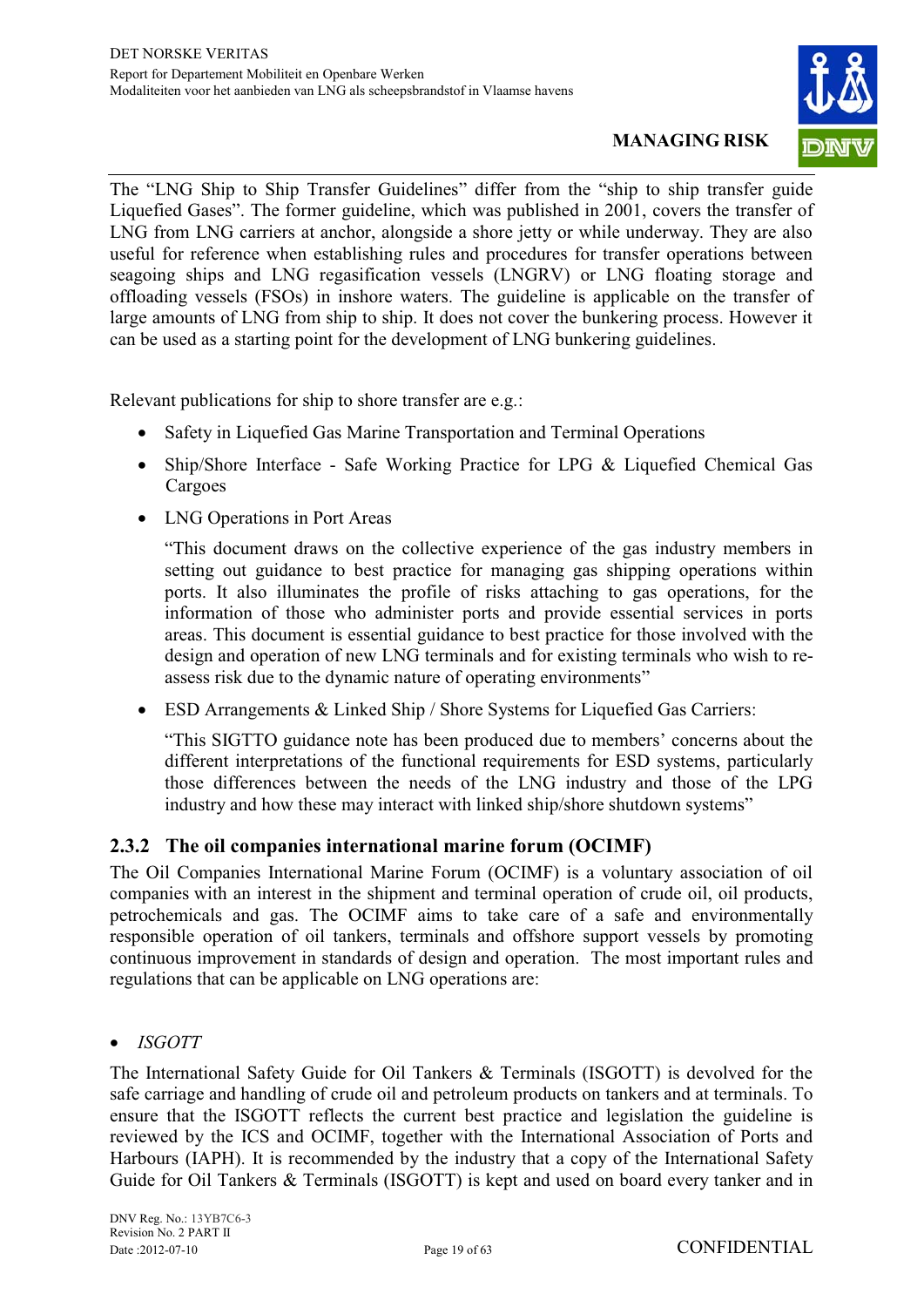

every terminal so that there is a consistent approach to operational procedures and shared responsibilities for operations at the ship/shore interface.

#### $\bullet$ *Ship to Ship Transfer Guide (petroleum)*

The ship to ship transfer guide will primarily cover the transfer of crude oil and petroleum products between seagoing vessels. The guide is aimed at providing advice for masters, marine superintendents and others responsible for planning Ship-to-Ship transfer operations. Although the guide is written for the transfer of crude oil and petroleum products between seagoing vessels the principle can be used for LNG applications as well.

#### **2.3.3 Swedish marine technology forum**

An LNG ship to ship bunkering procedure has recently been issued by The Swedish Marine Technology Forum: FKAB Marine Design, Linde Cryo AB, Det Norske Veritas AS (DNV), LNG GOT and White Smoke AB.

The document is a procedural description of how LNG (liquid natural gas) bunkering between two ships should be done according to the Forum's experts. The document is the result of the joint venture project "LNG bunkering Ship to Ship", a technology development project carried out by the Forum.

LNG bunkering ship to ship in port with demands for short operation time have not been performed before and this procedure has been worked out to handle the specific details of this operation in a safe way. The procedure is made for ship to ship bunkering of LNG in a port environment, with a dedicated bunker ship rapidly delivering the fuel to client ships while cargo and passenger handling is still in progress. The project has developed a LNG bunkering concept that encompasses both the operational bunkering process and technical solutions needed for ship to ship bunkering of LNG.

The concept is accepted and approved in principle by DNV. The procedure has no legal or binding status.

#### **2.3.4 International Safety Guide for Inland Tank-barges and Terminals**

The Oil Companies International Marine Forum (OCIMF) together with other stakeholders for inland waterways, like the CCNR developed the International Safety Guide for Inland Tank-barges and Terminals (ISGINTT). The International Safety Guide for Inland Tankbarges and Terminals is not intended to replace or to amend current legislation as ADN and RVIR, but to provide additional recommendations. The CCNR supports the Guide as the principal industry reference manual on the safe operation of tankers and terminals that serve them.

The ISGINTT does not give restrictions on fuel properties that can or cannot be used for the propulsion of inland ships. The link with LNG can be found in the hazards that arise for liquids with a flashpoint below 60°C. The ISGINTT does distinguish between volatile and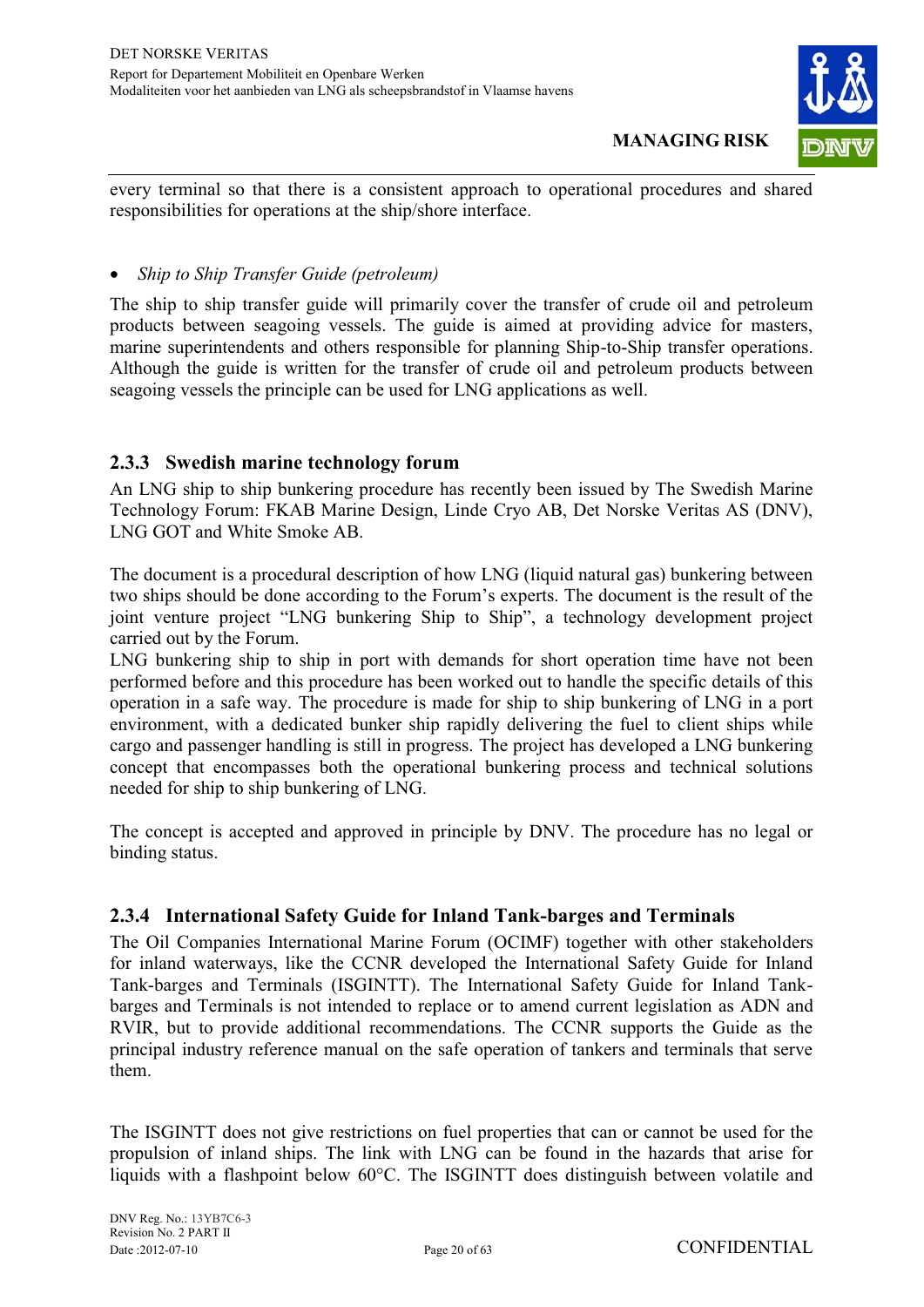

non-volatile liquids based on their flashpoints. However, this link is purely based on hazard identification and not on shipping fuel related activities.

#### **2.3.5 Recommendations for bunkering**

The class rules do not give all safety information that is needed for the bunkering process of LNG. For example the safety distances that are given in the rules are applicable around the fuel tank when there is no bunkering of LNG. Currently there are no safety perimeters available for the bunkering of LNG as a fuel.

The IMO / IGF / IGC regulations cover the technical requirements for safe bunkering at the ship's side.

No existing regulation or standardization is directly applicable, but there is some practical experience and there is ongoing standardization work.

Practical experience for LNG transfer:

- large scale LNG transfer through fixed loading arms, typically at high throughput rates (order of magnitude 10 000 m<sup>3</sup> /hour), limited relevance towards small scale LNG bunkering practices
- Ships in operation in Norway: transfer of LNG through cryogenic hoses, low capacities of about 70 m<sup>3</sup>/hour. Most of these projects have developed their own dedicated LNG supply system, so limited generic experience is accumulated so far.

There are some on-going projects that may give some guidance on LNG bunkering in the near future:

- - The current Interim Guidelines of IGF contains some issues related to ship to ship bunkering:
	- Final version of IGF code will come in 2014
	- The fact that it is currently "interim guidelines" simply means that it may be updated more frequently
	- Flag states can still adopt the interim guidelines for the code (Norwegian Maritime Directorate has rules)
	- Note that a formal safety assessment (FSA) is required for each individual ship
- The SIGTTO document Guidelines on Ship to Ship bunkering covers most of the issues including pre-notification and safety zones. These guidelines are not yet generally valid, though the intent of the guidelines is for authorities and other organizations to use them as input to regulation and guideline work concerning LNG bunkering;
- The Gothenburg Ship to Ship bunkering procedure project;
- The on-going ISO project for the development of guidance for systems and installations for the supply of LNG as a fuel in the shipping industry;
- Bungas project in the port of Hamburg;
- Local projects by (Port) authorities.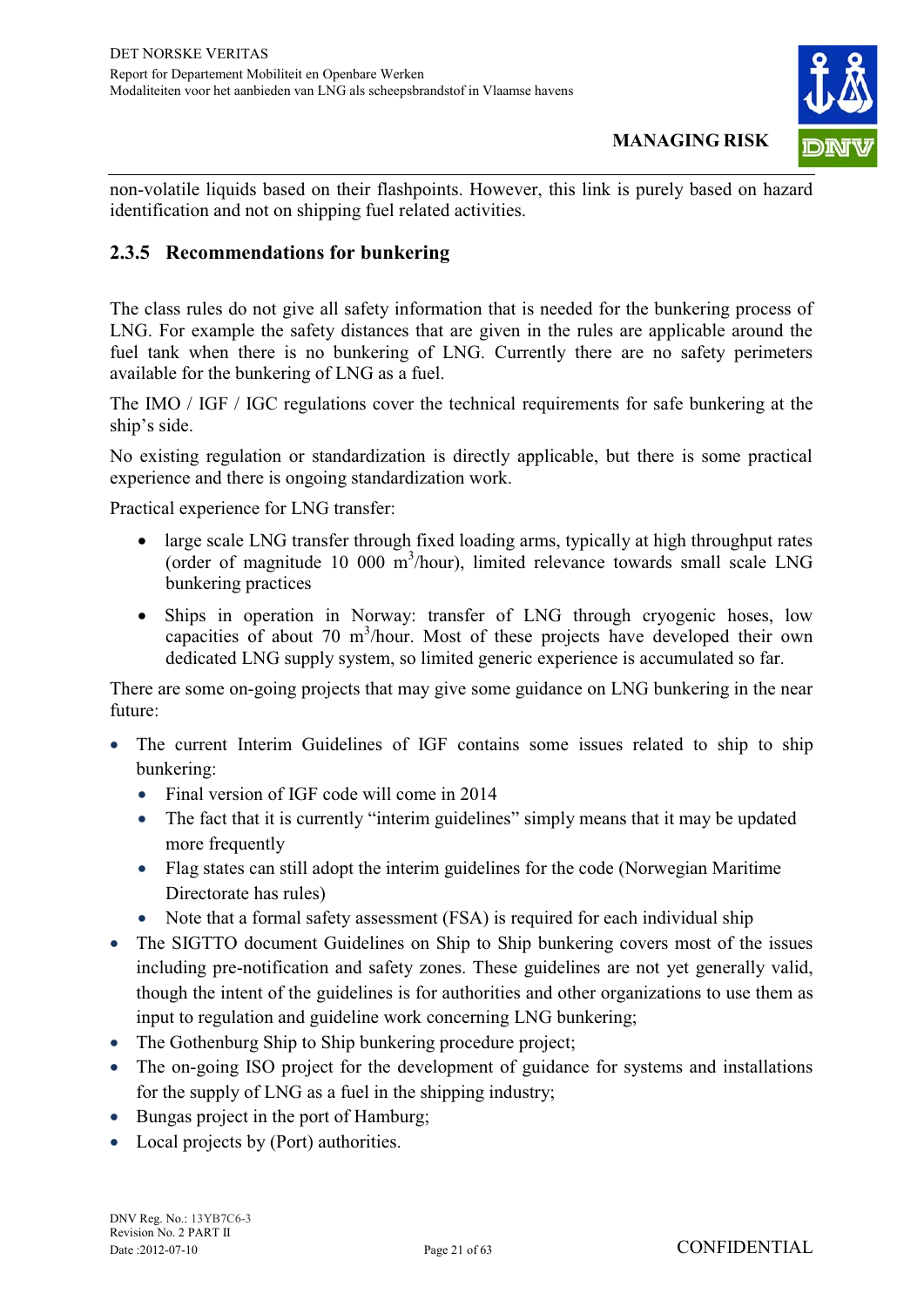

DNV proposed the topic to ISO TC67/WG10 (ISO workgroup for the LNG industry). The objective of this workgroup is to develop standards for LNG bunkering equipment and procedures; 20 companies and individuals are participating, representing the following countries:

- Norway
- Belgium
- Brazil
- Canada
- China
- France
- Germany
- $\bullet$ Italy
- $\bullet$ UK

The scope for the Project Team is to provide guidance on how to

- Meet safety requirements specified by authorities (National and Port) with reference to Guidelines for Risk Assessment.
- Establish operational and control procedures to ensure safe, practical and aligned operations in different ports.
- Identify requirements to components (Storage tanks, piping, hoses, loading arms, connectors etc) to ensure equipment compliance.
- other factors as agreed by the PT such as:
	- Requirements for maintenance
	- Training and qualification schemes
	- Emergency preparedness

The Project Team shall collect, evaluate and distill experiences and practices developed in the North Sea area. The focus shall be to standardize the interface between the ship and the fuel supply facilities, to ensure that a LNG fuelled ship can refuel in any port with LNG fuel supply facilities.

The most recent meeting of the committee took place  $26-27<sup>th</sup>$  June 2012, in Washigton D.C. with participation of the US coast Guard. A draft guideline will be provided later this year and information will be given to EMSA and IGF-Code Correspondence Group at the end of the summer.

The ambition is to publish draft "guidelines for systems and installations for supply of LNG as fuel for ships" by the end of 2012. The guidelines should cover all safety relevant items and set the baseline of all functional requirements necessary for safe bunkering operations.

A tentative table of content for the guideline is proposed as follows: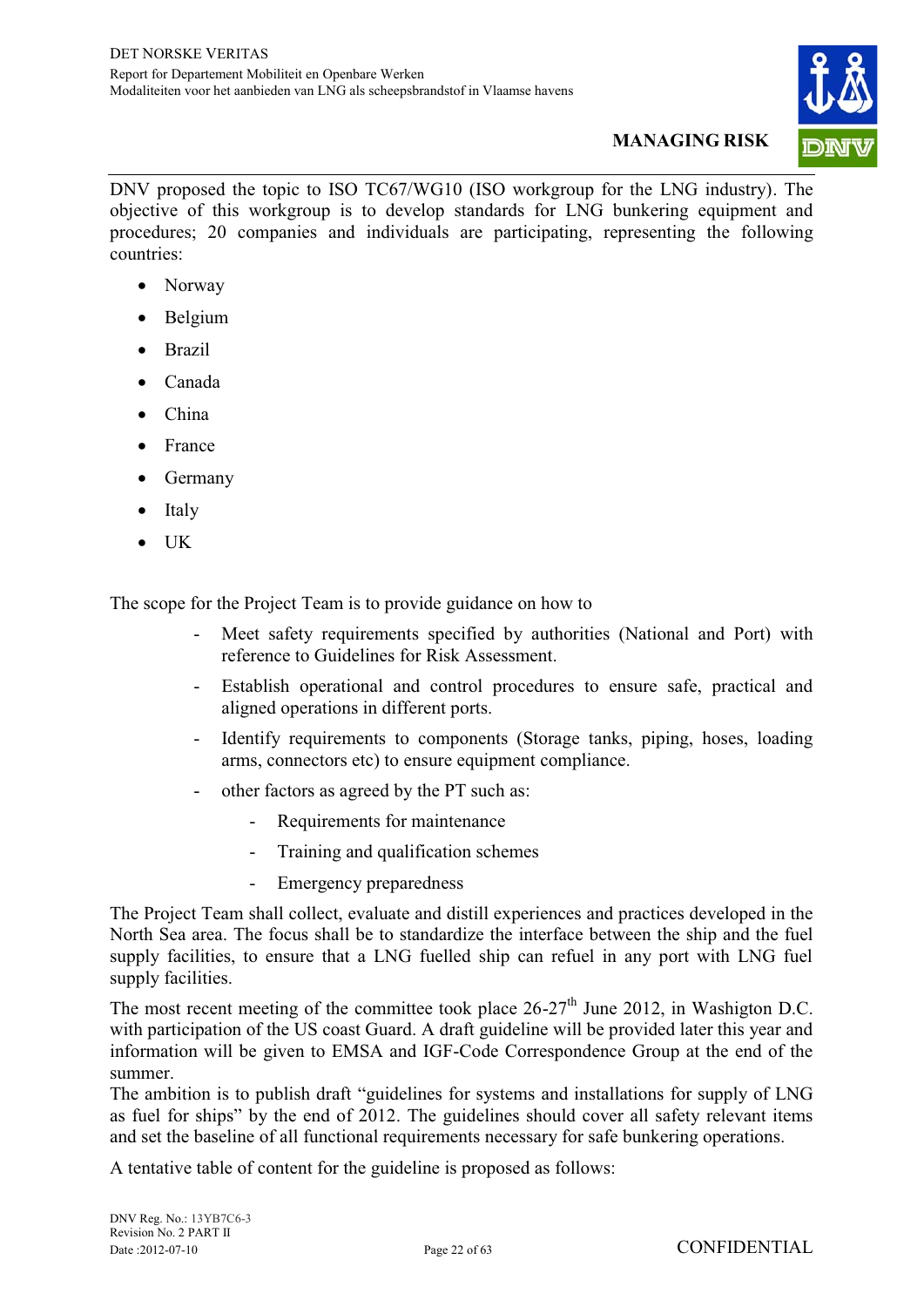

- 1 Scope
- 2 Normative references
- 3 Terms and definitions.
- 4 Properties and behaviour of LNG
- 5 Safety
- 5.1 Main Safety Philosophy
- 5.2 Prescriptive Risk Reduction Measures
- 5.3 Risk Assessment Approach
- 6 Functional requirements for LNG Bunkering system
- 6.1 General
- 6.2 Prevent and contain hazardous situation
- 6.3 Requirements to components and systems
- 7 Training
- 7.1 Generics
- 7.2 Use of Equipment
- 7.3 Port specific operations
- 8 Requirements to documentation

Summarizing, despite several ongoing initiatives, there is currently no comprehensive (international) legislation available for the bunkering of LNG as a fuel. In order to allow safe bunkering operations, there is a need for (standardized) technical requirements for the equipment and for operational procedures (e.g. with regard to safeguards and safety distances).

- $\Rightarrow$  **Recommendation F1**: Develop regulations/procedures for truck to ship (TTS) bunkering.
- $\Rightarrow$  **Recommendation F2**: Develop regulations/procedures for ship to ship (STS) bunkering.
- $\Rightarrow$  **Recommendation F3**: Develop regulations/procedures for small scale LNG station to ship bunkering (ITPS: intermediary storage to ship via LNG pipeline).

Furthermore, in order to be time-efficient, the possible concurrency of LNG bunkering with cargo handling and passenger embarking or debarking is a point of interest. This possibility is also being addressed a.o.t. in the ISO TC67/WG10. For the time being, the workgroup has not issued any written guidelines addressing this issue, not even in draft form, but the point is certainly on the table and the intention of the forthcoming guideline is to address and make possible these concurrent operations.

Looking at the positions of other stakeholders / other countries in this matter, the current situation is as follows: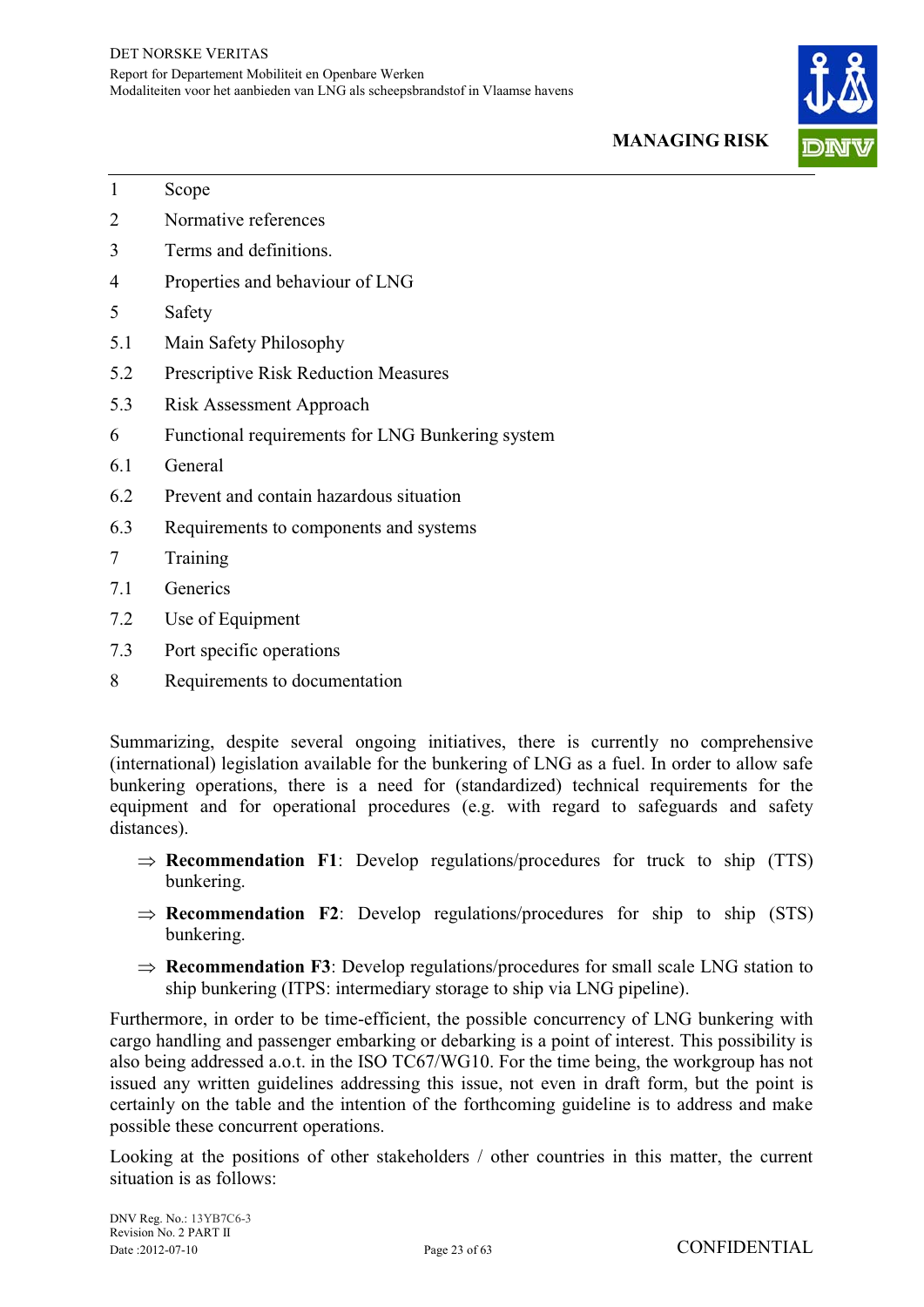

Norway: There are no general regulations / conditions under which LNG bunkering together with passenger movement is allowed in Norway. DNV has conducted a risk assessment for this combined operation (bunkering while passengers are brought on or off board) but the Authorities have not yet allowed this to happen. They have, however, initiated a new second risk assessment which may give complementary points of views, giving more confidence in this. Concretely, the "Department for fire & explosion safety" have received a request to allow this for the upcoming Fiordlines ferries which may bunker in Stavanger (Risavika).

Other Baltic countries: an active stakeholder in the debate is Viking Line, a ferry line operating ferry services between Sweden, Finland and Estonia. The new Viking Line vessel can run on both LNG and traditional fuels. The new vessel will replace M/S Isabella on the Stockholm-Åland-Turku route and will operate from the western Stadsgården/Masthamnen quay. The M/S Viking Grace will begin to call at Stadsgården from the beginning of 2013.

To adapt the Viking Terminal for the new Viking Line vessel M/S Viking Grace Ports of Stockholm is performing construction work at Stadsgården. This work will be ongoing throughout 2012.

The work performed by Ports of Stockholm will include reconstructing and adapting car lanes, constructing a goods vehicle ramp and a side ramp for cars, adapting the quayside and laying new conduits for fresh water and waste water.

AGA Gas AB will deliver the liquefied natural gas from its LNG terminal in Nynäshamn, which was inaugurated in 2011. The planning, pre-construction engineering and permitting process for bunkering of the vessel at Stadsgården in the port of Stockholm is under way.



**Figure 2 Viking Line ferry routes** 

Germany: currently, there are no regulations in force in Germany. The German Ministry of Transportation (BMVBS) have issued a study (with GL) that, amongst other things, covers concurrent bunkering/cargo operations. The study is finished but not yet published.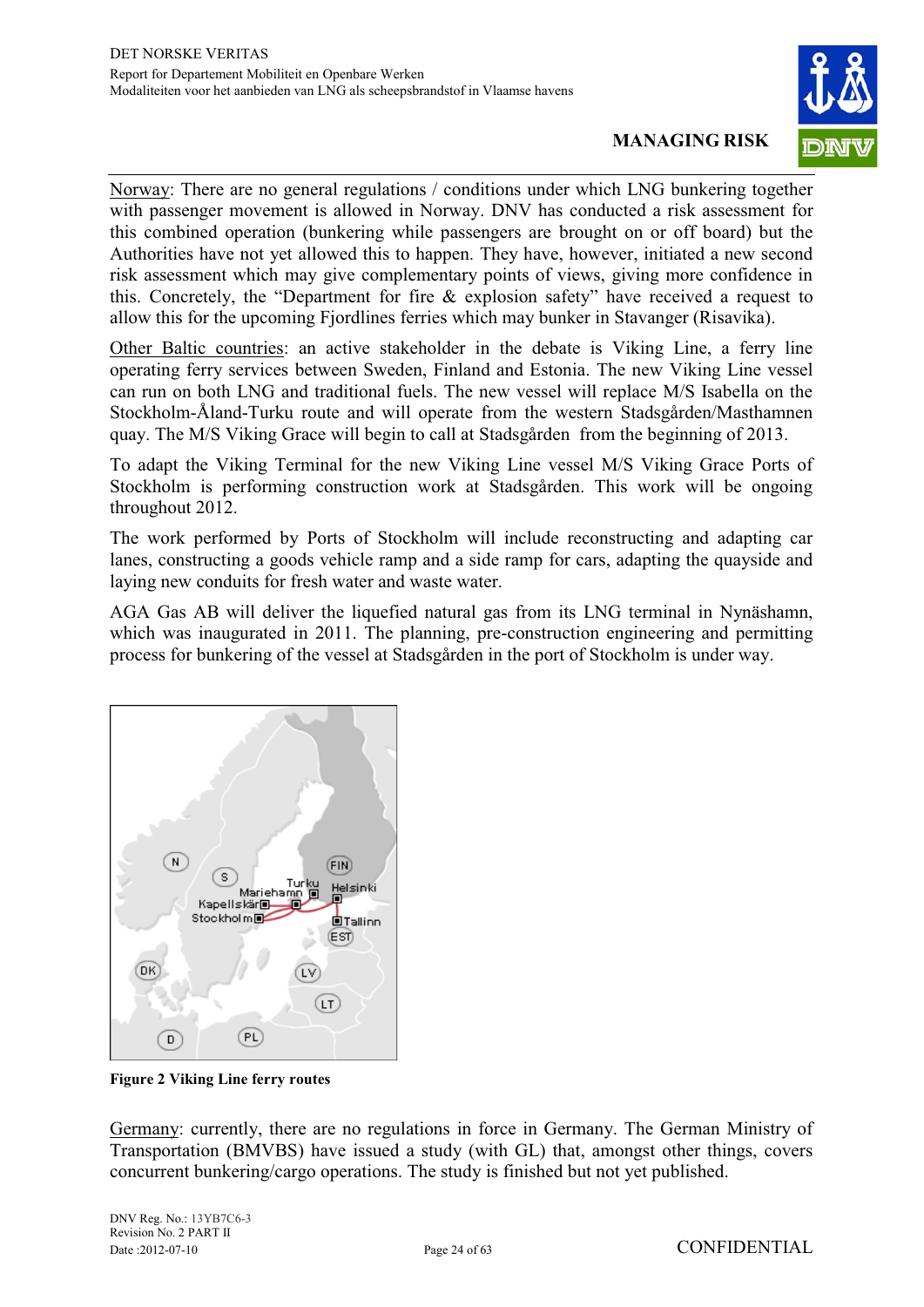

- $\Rightarrow$  **Recommendation F4**: Develop regulations/procedures for simultaneous bunkering  $\&$ cargo handling.
- $\Rightarrow$  **Recommendation F5**: Develop regulations/procedures for simultaneous bunkering  $\&$ passenger embarking/debarking.

Concretely guiding the development of bunkering procedures is out of the scope of this study, but it can be stated that the bunker procedures to be developed should cover the whole sequence of bunkering, i.e.

- Communication aspects in ports between all parties involved (receiving vessels, bunker vessels or trucks, harbor master service, fire & rescue brigades,…)
- Navigation aspects of bunker vessels in ports
- Technical and safety requirements for bunkering facilities (= bunker vessels or trucks + small scale bunkering infrastructure, including associated containment systems)
- Requirements covering the operational and safety aspects of the bunkering operation, referencing both the vessel's rules and the port's rules where applicable. The bunkering operation can be considered as a sequence of phases:
	- o GENERAL (notification, communication, …)
	- o PRE-FILLING
	- o FILLING
	- o POST-FILLING
- The need and the way to perform safety assessments
- Training and qualification schemes of all personnel involved in the abovementioned sequence, where the depth of training should be commensurate on the roles and responsibilities of the personnel and the complexity of the operation and facilities.

Bunkering personnel need to know:

- o Generics
	- Basics of LNG Handling
	- LNG metering (Mass/volume/calorific value/composition)
	- Hazards and properties of LNG and Natural gas, and inerting gases
	- Use of PPE equipment
	- Safety and firefighting
- o Use of Equipment
	- $\blacksquare$  Hoses
	- **Connectors**
	- Valves
	- Pumps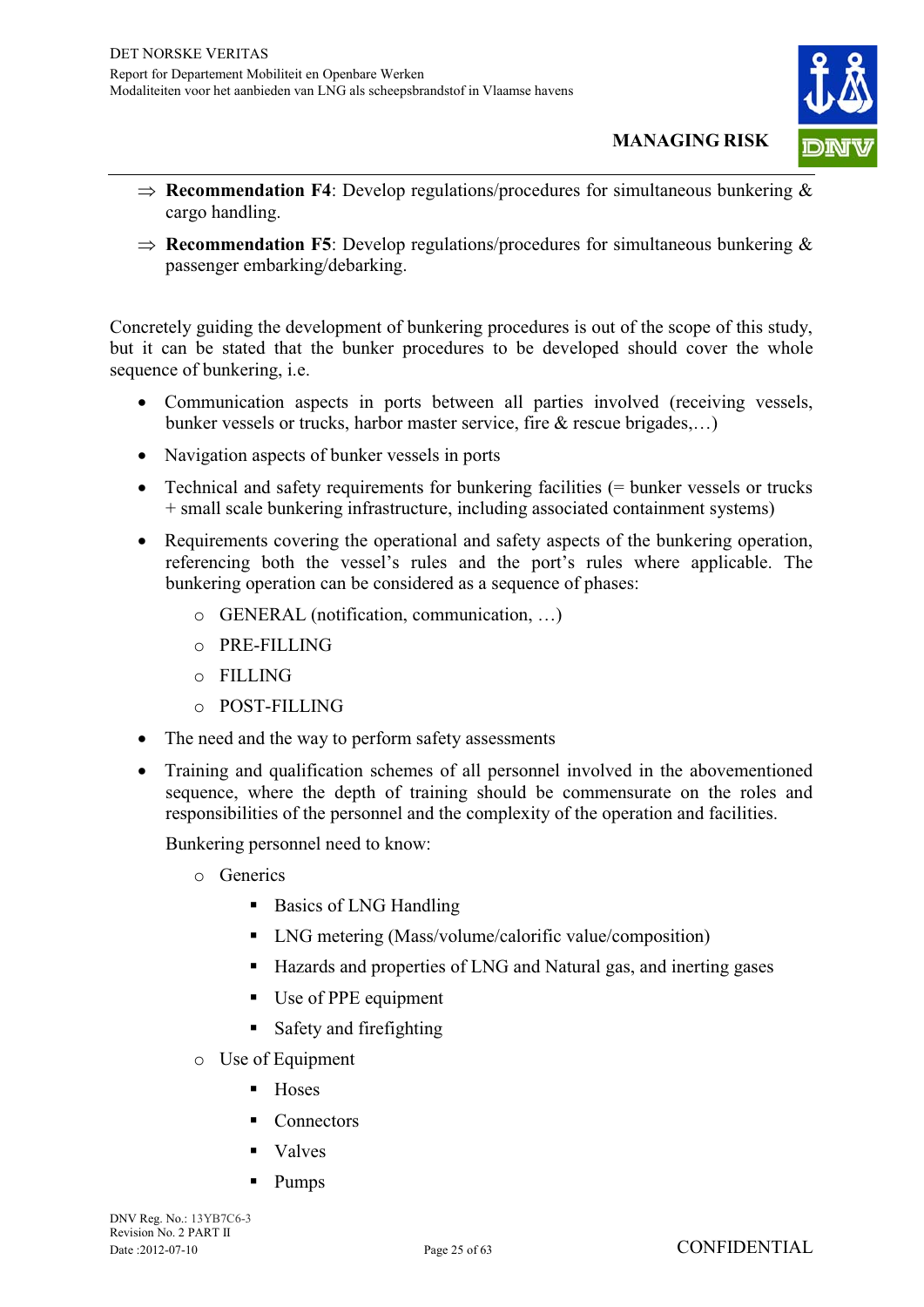

- ESD
- Instrumentation controls
- **Safety devices**
- Handling equipment
- o Port Specific Operations
	- Operations
	- Organisation/communication
	- Emergency preparedness

Looking into what is currently prescribed in the port by-laws, codices and the general or municipal police decrees, the following concrete suggestions can be made:

*Port of Ghent: Algemene Politieverordening van de Haven van Gent:* 

- Adaptation of art. 9 definition of bunkering
- Adaptation of chapter 3.6 on bunkering

*Reglement gevaarlijke en/of schadelijke stoffen van de Haven van Gent:* 

- Adaptation of bunker checklist
- Adaptation of ship/shore checklist
- $\bullet$ Adaptation of guidelines for the filling out of the terminal safety checklist

*Port of Antwerp: Gemeentelijke havenpolitieverordening: -* 

*Codex voor gevaarlijke goederen: -* 

No specific problems are discovered with respect to the possibility to allow LNG bunkering, although given the specific properties of LNG it might be sensible to make the requirements more specific.

*Port of Zeebrugge: Verordening voor de Haven van Zeebrugge, het Zeekanaaal en de dokken van Brugge: - Codex voor de Behandeling van Gevaarlijke Goederen in de Haven van Zeebrugge/Brugge:* 

- Adaptation of Section 6, art. 24
- Review of Section 7 , extend the scope beyond unloading at the Fluxys terminal
- $\bullet$ Adaptation of Section 8.5, art. 2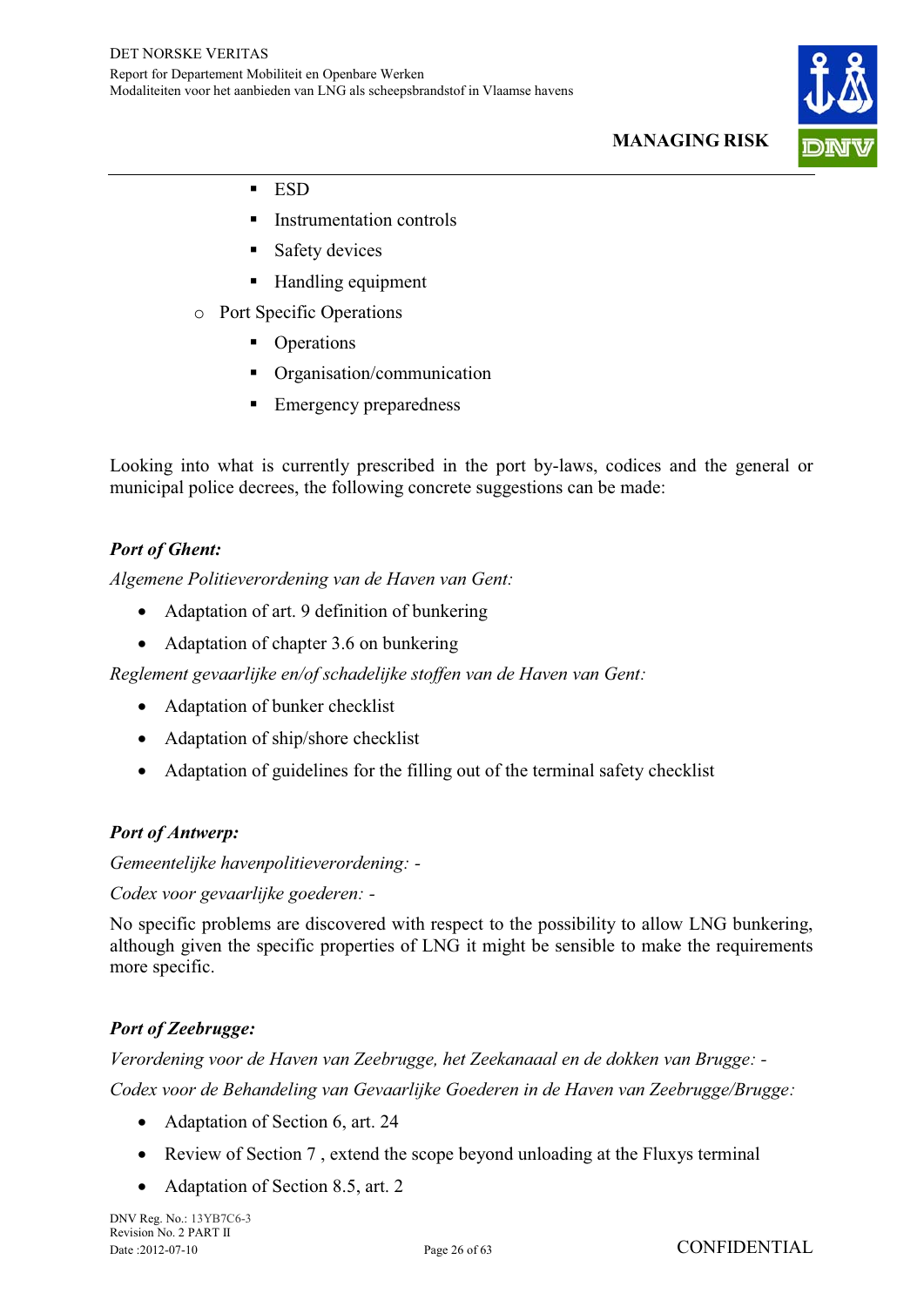

Next to the technical and safety aspects when bunkering LNG, also standards will be needed for metering & measurement, sampling, quality control.

 $\Rightarrow$  **Recommendation F6**: Develop standards (NBN) and procedures (or amend current standards and procedures) for metering, measurement, fuel sampling & quality control.

With regard to recommendation F6, it has to be mentioned that currently the port of Antwerp is developing a procedure for the recognition (erkenning) of bunker companies (which, once established, will also be valid in the other Flemish seaports), following the conditions set in annex VI (Reg. 18) of the MARPOL convention 73/78**.** The draft procedure indeed mentions, amongst other requirements, the necessity to have a yearly calibration of all metering equipment used by the bunkerers. The scope of this current recognition scheme is traditional oil bunkering. It is advisable to start, in parallel, a similar process for the recognition/accreditation of LNG bunkering companies.

 $\Rightarrow$  **Recommendation F7**: Initiate the process for accreditation/recognition of LNG bunkering companies valid in the Flemish seaports. Such an accreditation procedure should establish minimum safety and quality levels for the bunkering companies, and establish that non-compliance to the rules implies the loss of the accreditation and subsequently the denial of access to the ports.

It is of course also essential to establish procedures allowing the safe sampling of these gaseous fuels. To this purpose there are already reference standards available, e.g. "BS EN ISO 4257:2001 Liquefied petroleum gases – Method of sampling".

#### **2.3.6 Mobile tanks**

Another way of bringing LNG as shipping fuel on board a vessel, is via mobile tanks, e.g. ISO containers, which are hoisted or rolled on board to serve as fuel tanks after being connected to the engine system. In general, in class rules as well as in the IGF code, it is stated that such "mobile" gas tank systems should, in terms of safety, be equivalent to fixed/permanent gas fuel tanks.

Mobile or portable tank systems are an integral part of the scope of the certification/classification of a ship and as such are to be considered as fuel tanks and not as cargo tanks, as soon as they are received on board a vessel, even if they are not connected. The procedure for connecting/disconnecting these mobile or portable fuel tanks is subject to approval by the class society, as are the bunkering procedures for vessels with fixed tanks.

#### **2.4 Ship based activities (maritime based) – international regulations**

#### **2.4.1 The international convention for the safety of life at sea (SOLAS)**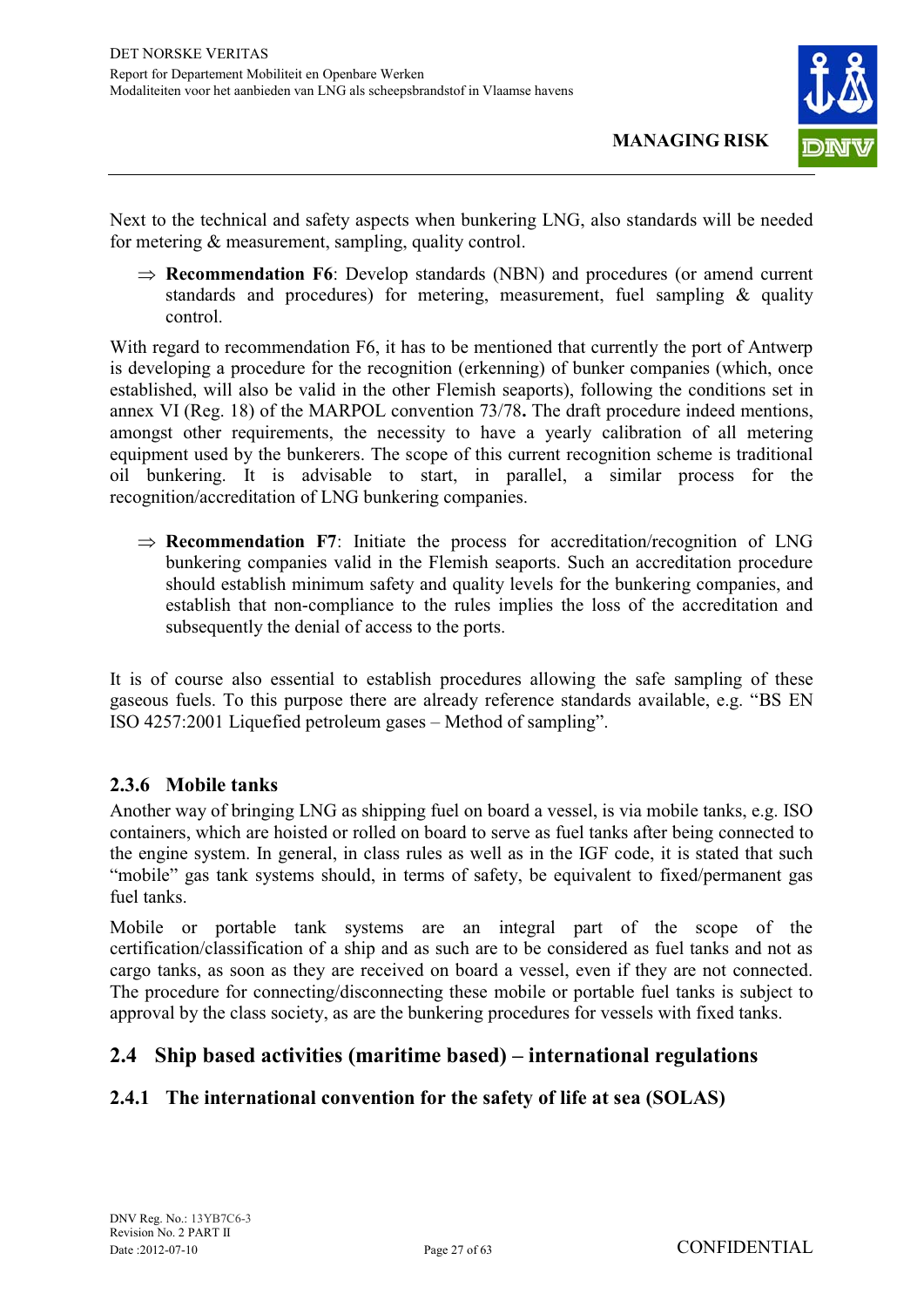

The International Convention for the Safety of Life at Sea (SOLAS), 1974, is an international maritime safety treaty. The SOLAS Convention in its successive form is generally regarded as the most important of all international treaties concerning the safety of (merchant) ships.

The SOLAS requires flag states to ensure that their ships comply with minimum safety standards in construction, equipment and operation. It includes articles setting out general obligations, followed by an annex divided into twelve chapters:

#### Chapter I – General Provisions

Includes regulations concerning the survey of the various types of ships and the issuing of documents signifying that the ship meets the requirements of the Convention.

Chapter II-1 – Construction – Subdivision and stability, machinery and electrical installations Describes inter alia the subdivision of passenger ships into watertight compartments so that after damage to its hull, a vessel will remain afloat and stable.

Chapter II-2 – Fire protection, fire detection and fire extinction

Describes minimum fire safety provisions for all ships with detailed measures for passenger ships, cargo ships and tankers.

Chapter III – Life-saving appliances and arrangements

Describes minimum requirements for life-saving appliances and arrangements, including requirements for life boats, rescue boats and life jackets according to type of ship.

Chapter IV – Radiocommunications

Incorporates the Global Maritime Distress Safety System (GMDSS), requires passenger and cargo ships on international voyages to carry adequate radio equipment.

Chapter  $V -$  Safety of navigation

Requires governments to ensure that all vessels are sufficiently manned from a safety point of view. It is different to the other chapters, which only apply to certain classes of commercial shipping, in that these requirements apply to all vessels and their crews, including yachts and private craft, on all voyages and trips including local ones.

Chapter VI – Carriage of Cargoes

Contains requirements for the stowage and securing of all types of cargo and cargo containers except liquids and gases in bulk.

Chapter VII – Carriage of dangerous goods

Requires the carriage of all kinds of dangerous goods to be in compliance with the International Maritime Dangerous Goods Code (IMDG Code)

Chapter VIII – Nuclear ships

Nuclear powered ships are required, particularly concerning radiation hazards, to conform to the Code of Safety for Nuclear Merchant Ships

Chapter IX – Management for the Safe Operation of Ships

Requires every shipowner and any person or company that has assumed responsibility for a ship to comply with the International Safety Management Code (ISM).

Chapter  $X -$  Safety measures for high-speed craft

Makes mandatory the International Code of Safety for High-Speed Craft (HSC Code). Chapter XI-1 – Special measures to enhance maritime safety

Requirements relating to organisations responsible for carrying out surveys and inspections, enhanced surveys, the ship identification number scheme, and operational requirements.

Chapter XI-2 – Special measures to enhance maritime security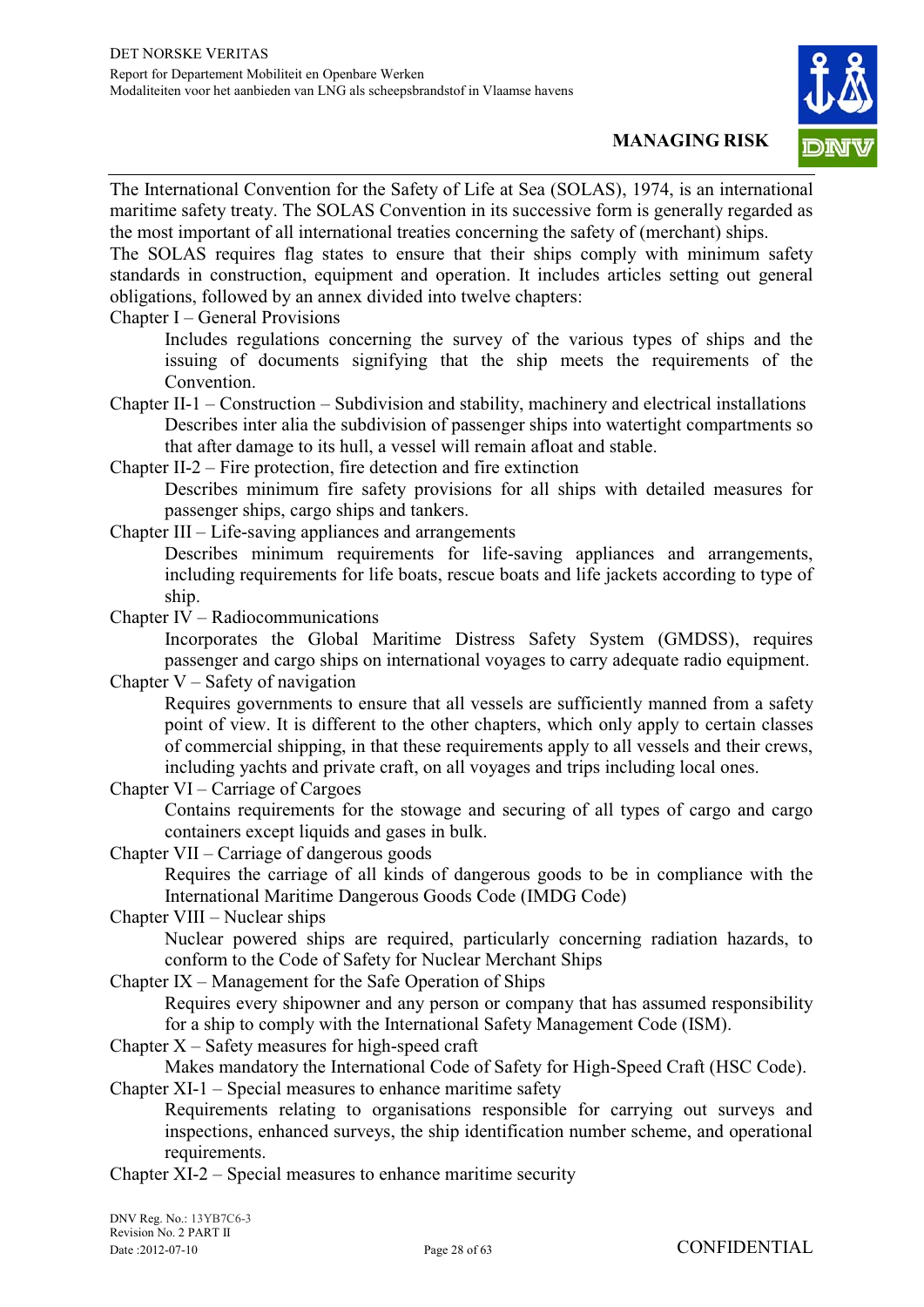

Includes the International Ship and Port Facility Security Code (ISPS Code). Controls the delay, detention, restriction, or expulsion of a ship from a port. Requires that ships must have a ship security alert system, as well as detailing other measures and requirements.

Chapter XII – Additional safety measures for bulk carriers

Specific structural requirements for bulk carriers over 150 metres in length.

Of main relevance for LNG are the following:

#### **Chapter VII – Carriage of dangerous goods**

The regulations for Chapter VII - Carriage of dangerous goods are contained in several parts: Part A - Carriage of dangerous goods in packaged form - includes provisions for the classification, packing, marking, labelling and placarding, documentation and stowage of dangerous goods. Contracting Governments are required to issue instructions at the national level and the Chapter makes mandatory the International Maritime Dangerous Goods (IMDG) Code, developed by IMO, which is constantly updated to accommodate new dangerous goods and to supplement or revise existing provisions.

Part A-1 - Carriage of dangerous goods in solid form in bulk - covers the documentation, stowage and segregation requirements for these goods and requires reporting of incidents involving such goods.

Part B covers Construction and equipment of ships carrying dangerous liquid chemicals in bulk and requires chemical tankers to comply with the International Bulk Chemical Code (IBC Code).

#### **Part C covers Construction and equipment of ships carrying liquefied gases in bulk and gas carriers to comply with the requirements of the International Gas Carrier Code (IGC Code).**

Part D includes special requirements for the carriage of packaged irradiated nuclear fuel, plutonium and high-level radioactive wastes on board ships and requires ships carrying such products to comply with the International Code for the Safe Carriage of Packaged Irradiated Nuclear Fuel, Plutonium and High-Level Radioactive Wastes on Board Ships (INF Code).

The chapter requires carriage of dangerous goods to be in compliance with the relevant provisions of the International Maritime Dangerous Goods Code (IMDG Code).

#### **Chapter II-2 – Fire protection, fire detection and fire extinction**

Part B - Prevention of fire and explosion

Regulation 4 - Probability of ignition

2. Arrangements for oil fuel, lubrication oil and other flammable oils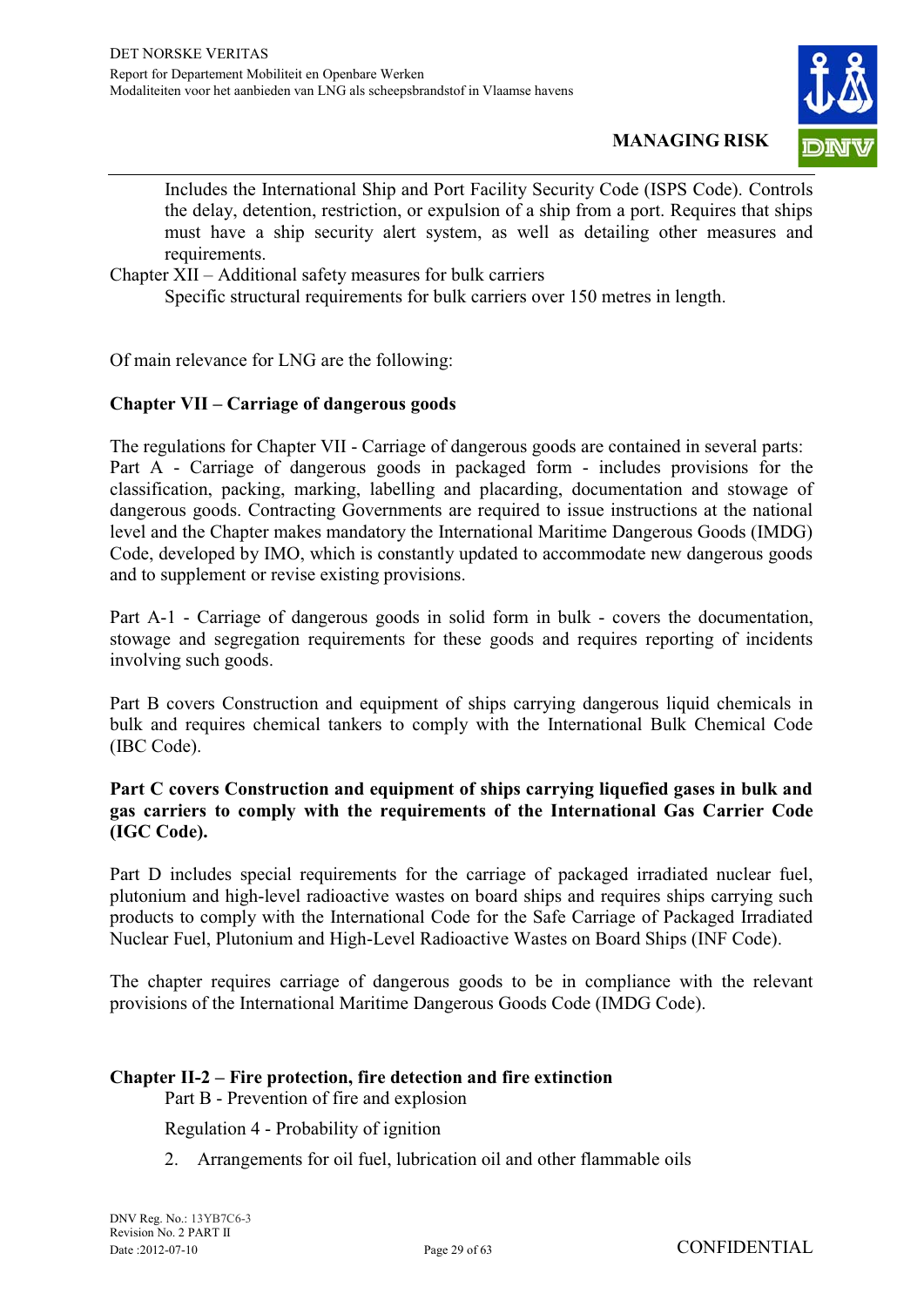

2.1 Limitations in the use of oils as fuel

The following limitations shall apply to the use of oil as fuel:

**2.1.1 except as otherwise permitted by this paragraph, no oil fuel with a flashpoint of less than 60ºC shall be used.** 

#### **2.4.2 The international code for the construction and equipment of ships carrying liquefied gases in bulk (IGC code)**

The International Code for the Construction and Equipment of Ships Carrying Liquefied Gases in Bulk (IGC Code) applies to gas carriers constructed on or after 1/7/1986. Gas carriers constructed before that date should comply with the requirements of the Code for the Construction and Equipment of Ships Carrying Liquefied Gases in Bulk (GC Code) (gas carriers constructed between 31/12/1976 and 1/7/1986) or the Code for Existing Ships Carrying Liquefied Gases in Bulk (gas carriers constructed before 31/12/1976).

The purposes of these codes is to provide an international standard for the safe transport by sea in bulk of liquefied gases and certain other substances, by prescribing the design and construction standards of ships involved in such transport and the equipment they should carry so as to minimize the risk to the ship, its crew and to the environment, considering the nature of the products involved. The IGC Code is currently under review, updates are expected by 2014.

The IGC Code covers the design of vessels transporting liquefied gases; therefore, it is applicable to LNG feeder ships & bunkering barges.

The IMO IGC Code consists of the following chapters:

- 1) 1983 IGC Code Preamble
- 2) General Code
- 3) Ship survival capability and location of cargo tanks
- 4) Ship arrangements
- 5) Cargo containment
- 6) Process pressure vessels and liquid, vapour and pressure piping systems
- 7) Materials of construction
- 8) Cargo pressure/temperature control
- 9) Cargo tank vent systems
- 10) Environmental control
- 11) Electrical installations
- 12) Fire protection and fire extinction
- 13) Mechanical ventilation in the cargo area
- 14) Instrumentation (gauging, gas detection)
- 15) Personnel protection
- 16) Filling limits for cargo tanks
- 17) Use of cargo as fuel
- 18) Special requirements
- 19) Operation requirements
- 20) Summary of minimum requirements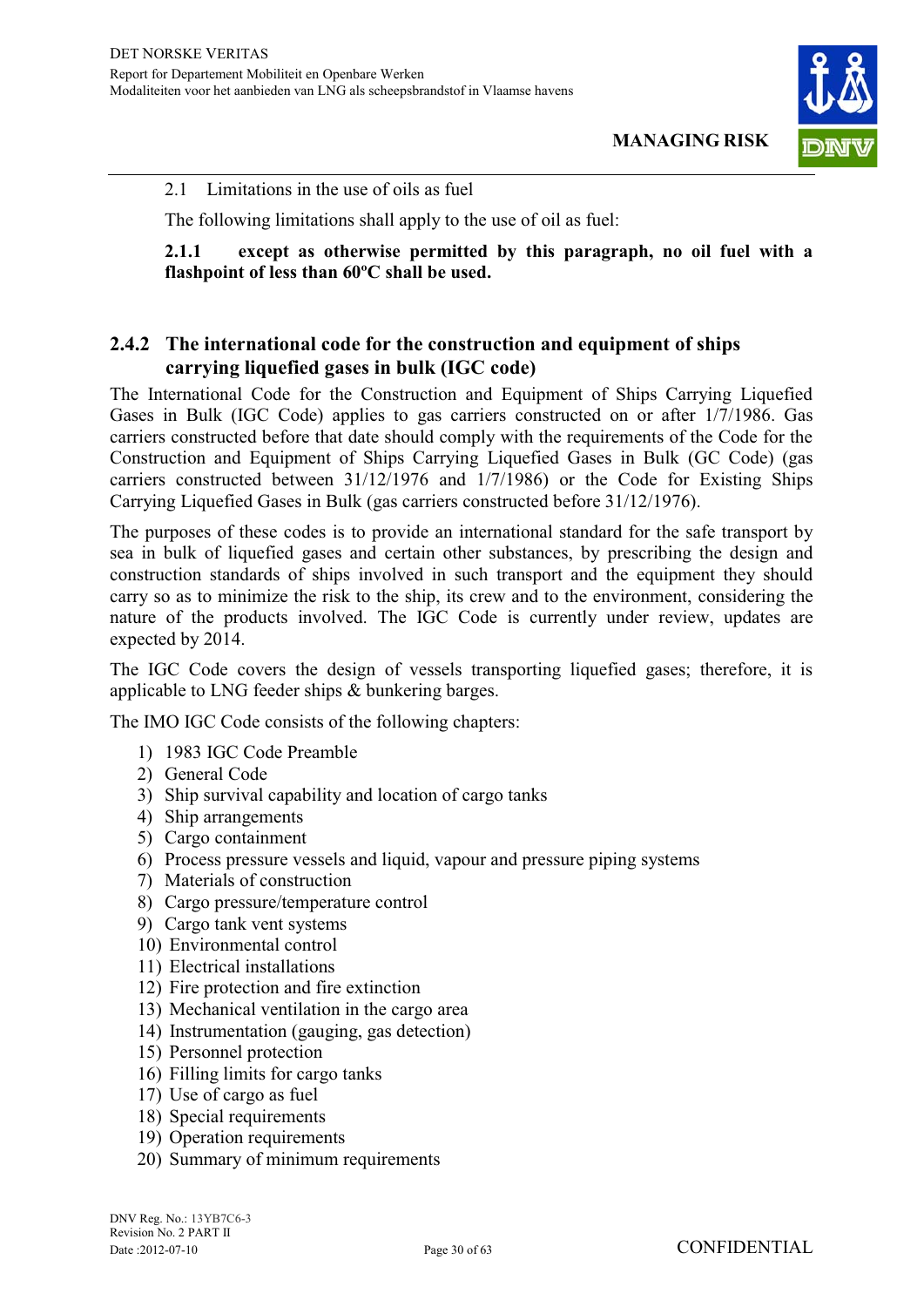

#### **2.4.3 The international code for the construction of gas fuelled ships (IGF code)**

Currently, there is no formal IMO rule concerning (L)NG fuelled vessels other than the IGC code that allows LNG carriers to use their boil-of-gas as a fuel. The expected publication of the formal International Code for the construction of gas fuelled ships, IGF code, will be no earlier than 2013-14. To allow vessels to use fuels with a low (i.e. below 60°C) flashpoint an interim guideline was published by the IMO in 2009. This guideline is formally known as Resolution MSC 285(86). MSC 285(86) indicates arrangement and installation of LNG fuelled machinery to achieve an equivalent level of safety, reliability and dependability compared to conventional oil fuelled machinery.

The IGF code is applicable for the receiving vessel, the ship using LNG as bunker fuel. The bunkering of LNG is at this moment not included in the scope of the IGF code.

The goal of the International Code of Safety for Gas-fuelled Ships (IGF Code) is:

- to provide criteria for the arrangement and installation of machinery for propulsion and auxiliary purposes, using various gases as fuel,
- to ensure an equivalent level of integrity in terms of safety, reliability and dependability as that which can be achieved with new and comparable conventional oil fuelled main and auxiliary machinery,
- to facilitate the application to all ship types in a flexible way without inhibiting technical innovation.

The scope of the IGF code

- should provide safety measures for ships using various gases as fuel including liquefied gas tankers,
- is intended to address natural gas fuel and also other gas fuel types, such as butane, hydrogen, propane,
- will cover the energy conversion systems of relevance (low and high pressure ICE, gas turbines, boilers, fuel cells,
- should only address issues not already covered by SOLAS and serve as an addition to SOLAS,
- should revoke the interim guidelines and Chapter 16 of the IGC Code,
- should be set into force with SOLAS 2014.

The provisions of the IGF Code will be developed to the extent possible in a functional manner.

The Interim Guidelines already developed:

- may serve as guidance for the issues to be addressed,
- are not intended to restrict the development of the IGF Code with regard to the scope of application or regulatory style,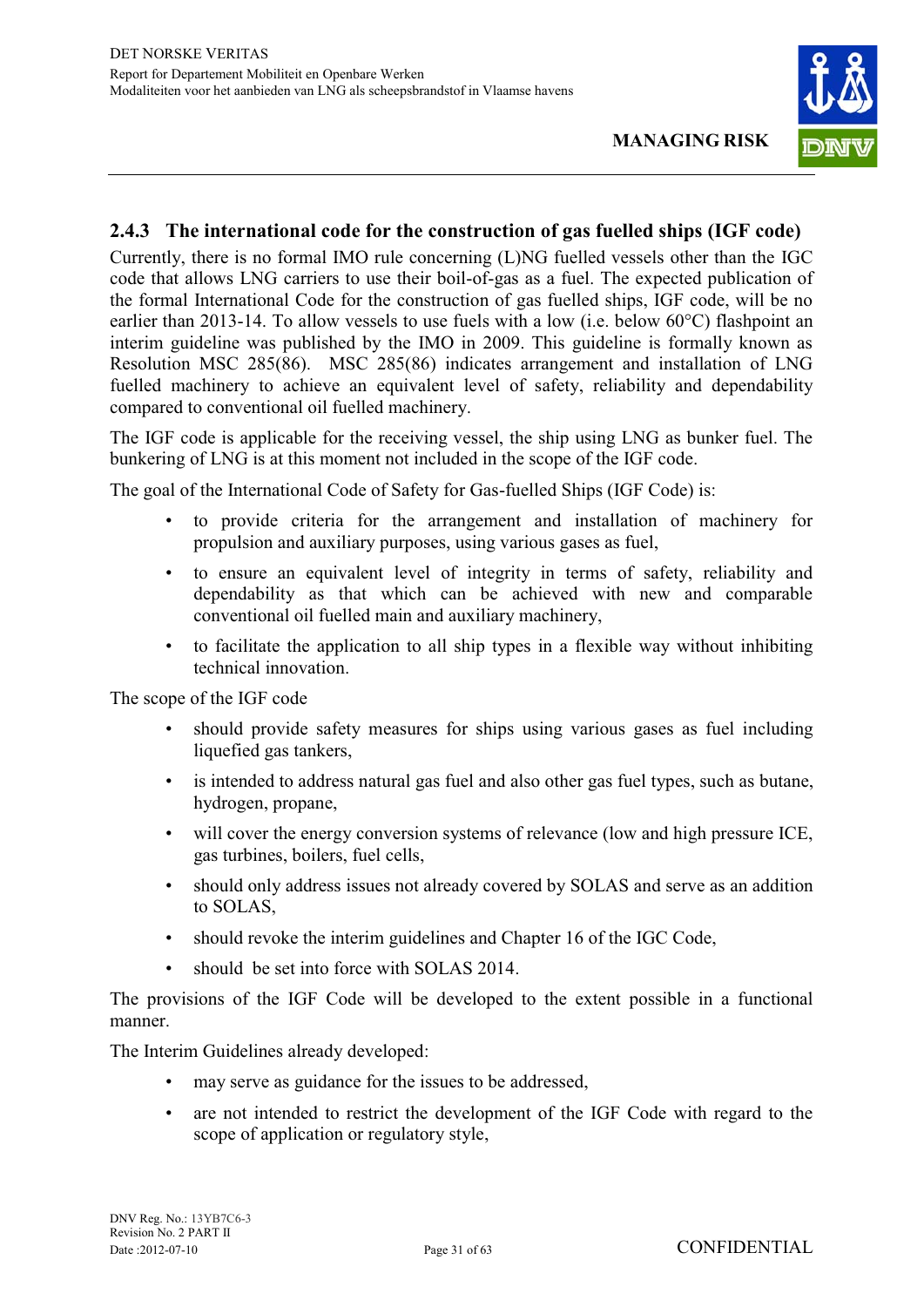

Resolution MSC.285(86): Interim Guidelines on Safety for Natural Gas-fuelled Engine Installations in Ships covers:

- 1) General hazards, applications and survey requirements for gas-fuelled engines
- 2) Ship arrangements and system design
- 3) Fire safety
- 4) Electrical systems and hazard zones
- 5) Control, monitoring and safety systems
- 6) Compressors and gas engines
- 7) Manufacture, workmanship and testing
- 8) Operational and training requirements

#### **2.4.4 Work on developing IGF and IGC Codes**

The latest working session of the IMO Sub-Committee on Bulk Liquids and Gases (BLG): BLG 16, took place from 30 January to 3 February 2012.

The Sub-Committee continued its work on the development of a new international code of safety for ships using gases or other low-flash point fuels (IGF Code) and on the revision of the International Code for the Construction and Equipment of Ships carrying Liquefied Gases in Bulk (IGC Code), with agreement to forward relevant parts of the draft revised IGC Code to other Sub-Committees for their input. The Sub-Committee also established a correspondence group to further develop the IGF Code intersessionally.

Moreover, the Sub-Committee agreed a number of proposed amendments to chapters 17, 18 and 19 of the International Code for the Construction and Equipment of Ships carrying Dangerous Chemicals in Bulk (IBC Code), relating to specific products, for submission to MEPC 63 (Maritime Environment Protection Committee) and MSC 90 (Maritime safety committee) for approval and subsequent adoption.

A timetable for the review of safety criteria guidelines in chapter 21 of the IBC Code, to address inconsistencies in chapters 17 and 18, was also agreed, with a view to completing the process by 2016.

#### **2.4.5 The international maritime dangerous goods code (IMDG)**

The International Maritime Dangerous Goods (IMDG) Code was developed as a uniform international code for the transport of dangerous goods by sea covering such matters as packing, container traffic and stowage, with particular reference to the segregation of incompatible substances. The IMDG code does not cover requirements related to storage of ship fuels and as such does not contain direct requirements for LNG as a fuel.

#### **2.4.6 Class rules: general**

All seagoing ships are built under the class rules of a classification society. (Inland vessels in general fall under national requirements that are derived from class rules but class as such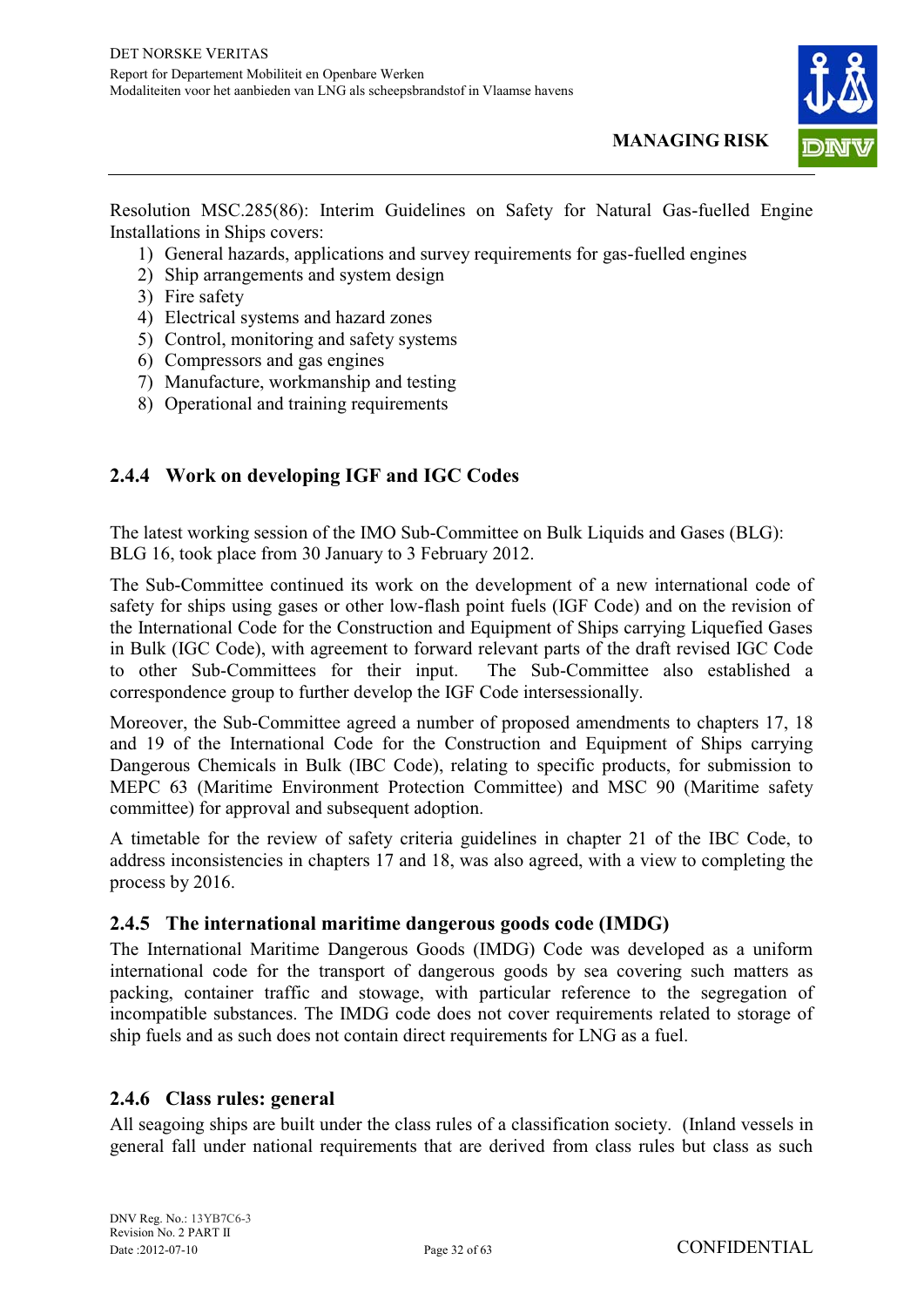

does not exist for general inland vessels. However, there is an exception for inland tank ships, see further).

The objective of ship classification is to verify the structural strength and integrity of essential parts of the ship's hull and its appendages, and the reliability and function of the propulsion and steering systems, power generation and those other features and auxiliary systems which have been built into the ship in order to maintain essential services on board. Classification Societies aim to achieve this objective through the development and application of their own Rules. With the introduction of the first LNG carrier the classification societies developed specific rules for the construction and safety of LNG carriers. The use of gas as a shipping fuel will require additional measures. The introduction of gas in the fuel tanks and the introduction of gas processing equipment will necessitate additional safety systems to mitigate the specific risks. To ensure the safety and technical integrity of the LNG system for propulsion the classification societies developed/are developing additional class rules. The use of gas as fuel in ships other than LNG carriers is not yet covered by international conventions and such installations will need additional acceptance by flag authorities.

While every classification society issues its own set of rules, there are general class requirements issued by the IACS (International Association of Classification Societies), the so-called Unified Requirements. Of relevance to LNG fuelled vessels is requirement M59: Control and Safety Systems for Dual Fuel Diesel Engines (1996) from Chapter M: requirements concerning machinery installations.

Regarding the gas fuelled installations onboard there are numerous class requirements that have to be met. These requirements are for example described in the DNV rules for gas fuelled engines installations; Part 6, chapter 13).

Det Norske Veritas was the first classification society which issued rules for gas fuelled engine installations. The use of gas as fuel in ships other than LNG carriers needs acceptance from flag states due to lack of international conventions. The first ever gas fuelled vessel, not being a gas carrier, the ferry GLUTRA, was built in 2000 based on DNV's class rules. At this moment other class societies have issued rules for gas fuelled engine installations as well.

The following section discusses the differences and similarities between the class rules of Det Norske Veritas (DNV), Bureau Veritas (BV), Germanischer Lloyd (GL) and ABS.

The full texts of these class rules are added to the report as an electronic appendix (pdf files on CD-ROM).

#### **2.4.6.1 Class rules: comparison**

#### *General*

Some of the class rules refer to the IGC code for the design specification, while for other rules reference is made to a class society specific set of rules regarding storage of gas. What all rules have in common are the restrictions on the location of the pressure relief valve, the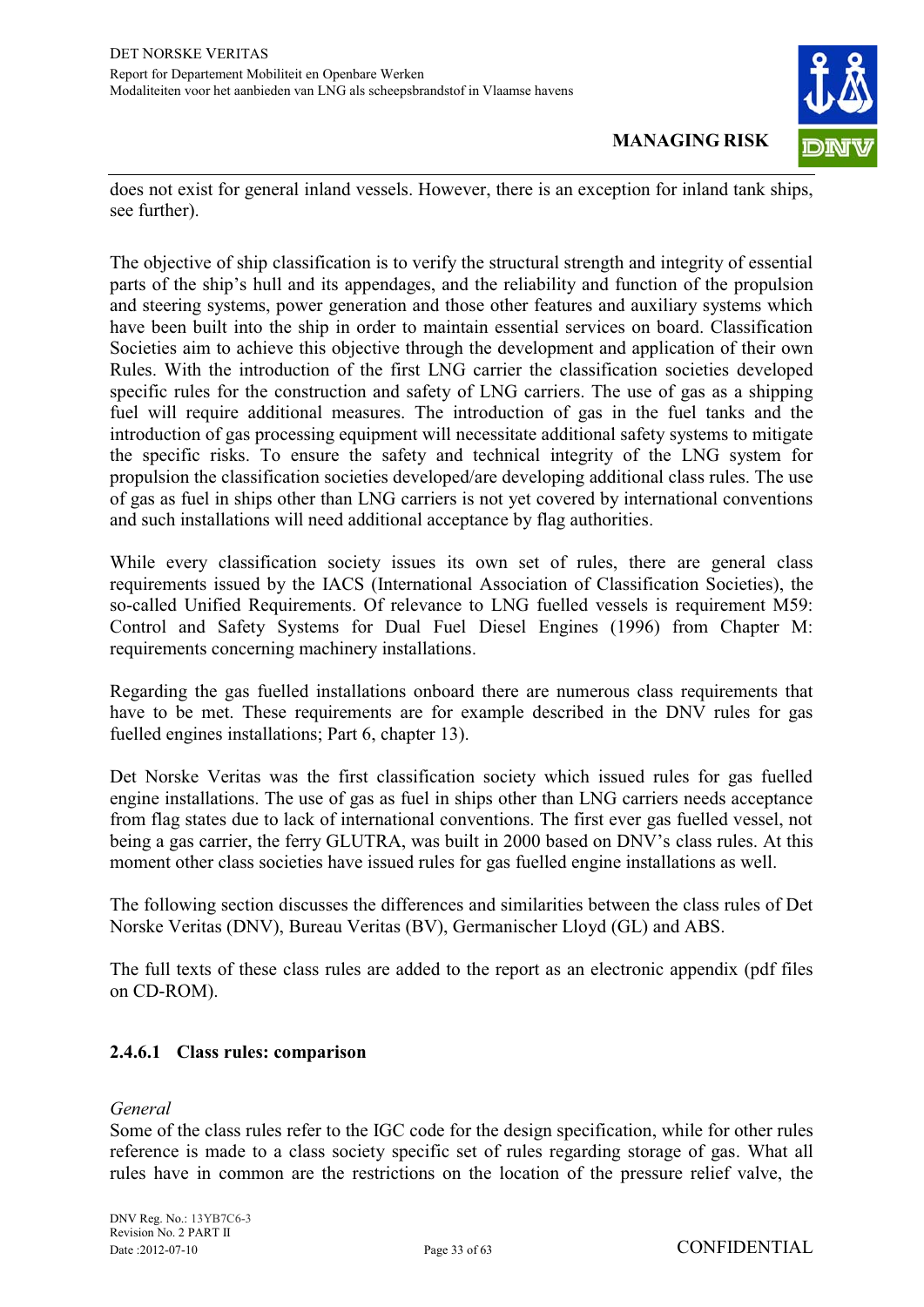

maximum filling degree of the fuel tank and the requirements to empty, purge and vent fuel tanks.

Besides these common restrictions, class societies can impose some additional requirements. For example:

ABS requires additional requirements for the full and partial secondary barrier. Their rules state that the secondary barrier must be able to contain spilled LNG for a period of at least 15 days. ABS also requires that the fuel storage (in case of single fuel installation) needs to be divided in two or more tanks of approximately equal size. The two of more tanks should be located in separate compartments.

GL and BV impose additional requirements regarding the pipe connection to the fuel tank. They require that pipe connections to the tank should normally be mounted above the highest liquid level in the tanks. However, both societies have specified different cases in which exceptions are acceptable. BV for instance accepts lower connected piping if the storage tank does not exceed  $60 \text{ m}^3$ , a drip tray and efficient spill detection is present and the piping is arranged with a quick closing valve.

#### *Storage in enclosed spaces*

All four societies have specified additional rules for tanks located in enclosed spaces. All four rules specify that gas in a liquid state may only be stored till a maximum working pressure of 10 bar. However, pressures higher than 10 bar may be permitted after special consideration and approval by the class society, if specific measures are taken into account. They all prescribe that the storage tank must be located as close as possible to the centerline of the ship. To be more specific, they prescribe a minimum distance from the storage tank to the ship's side. The prescribed minimum distance is equal for each society.

All four societies prescribe that the storage tank and associated valves and piping must be located in a space designed to act as a secondary barrier in case of liquid gas leakage. This requires special attention to the material of the second barrier, because of the temperature and pressure that could occur in case of leakage. The rules also prescribe thermal isolation of the second barrier to prevent the hull of the ship to unacceptable low temperatures.

#### *Storage on open deck*

All four societies have specified additional rules for tanks located on open deck. They prescribe a minimum distance from the storage tank to the ship's side, sufficient natural ventilation and characteristics of the drip tray. The rules of BV and DNV include the statement that gas storage tanks on open deck must be protected against mechanical damage.

#### *Portable tanks*

The class rules of GL and ABS do not specify additional rules for portable tanks. The (conceptual) class rules of DNV and BV do. The BV rules give additional requirements for transportable type C tanks located on open deck. The term additional requirements suggests that all requirements for normal tanks apply to the portable tanks as well. The DNV rules do not give any restrictions about the type and location of the portable tank. The DNV rules state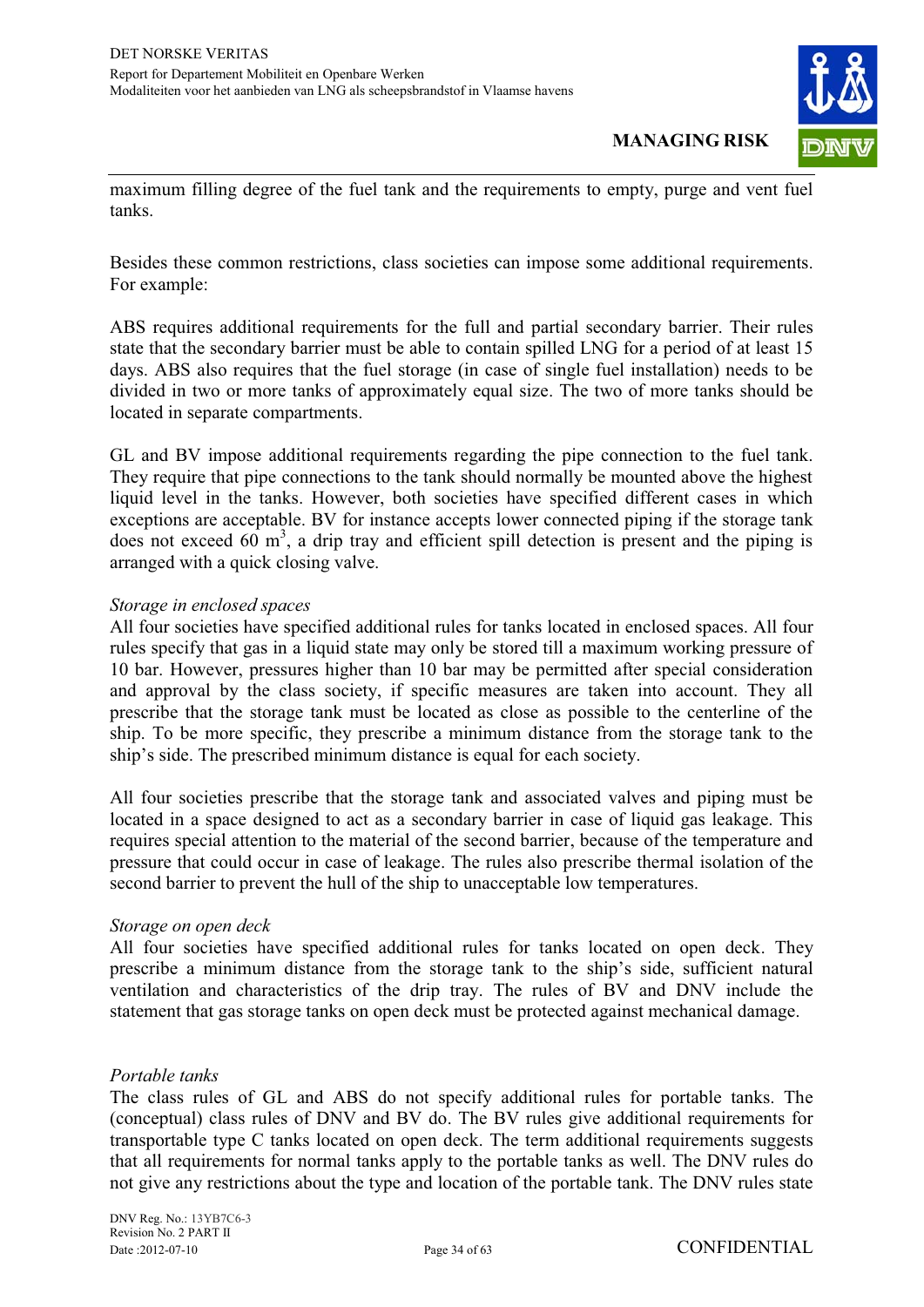

that the gas fuel systems of portable tanks must have equivalent safety as permanent gas fuel tanks and that tanks are dedicated as LNG fuel tank and certified as such.

In principle the DNV and BV rules do show similarities. The difference can be found in additional guidance on some specific topics. For example; the BV rules give some guidance about the handling of the portable tank, the DNV rules don't.

#### **2.4.7 Recommendations for ship based activities (maritime based)**

The shipping industry is transporting LNG as cargo for many years. During those years of service many guidelines and regulations have been developed to ensure safe transport of LNG. However, most of those guidelines and regulations are applicable on LNG cargo carriers and installations. For LNG fuel tanks, no detailed regulations are available. To make the application of LNG fuelled vessels in the value chain feasible, comprehensive (international) legislation is needed. The safety and integrity of the construction of ships that will use LNG as fuel is under supervision of the classification societies that developed specific class rules for this purpose. However these rules are only for classification purposes and cannot be seen as guidelines for operation activities like bunkering (see further).

Competencies of crew & other stakeholders:

 $\Rightarrow$  **Recommendation C1**: The use of LNG as shipping fuel will create new hazards compared to conventional fuels. Perform a training needs analysis for people who board LNG fuelled vessels in their line of duty, e.g. ship pilots, surveyors, government inspectors, customs officials, firemen, rescue services,... and on how to potentially enforce this by law.

Related to this recommendation; such a training could contain

- the hazards of LNG,
- the bunkering procedure,
- the measures to be taken in case of calamities.

A distinction could be made according to the vessels type (inland or seagoing).

Currently, the International Convention on Standards of Training, Certification and Watchkeeping for Seafarers (or STCW), sets qualification standards for masters, officers and watch personnel on seagoing merchant ships. (STCW was adopted in 1978 by conference at the IMO in London, and entered into force in 1984. The convention was significantly amended in 1995).

The following publications of are offered by SIGTTO as guidance to the industry and, as such, their adoption and implementation cannot be, and is not, mandatory. However, the standards are produced after consultation within the industry and are intended to represent the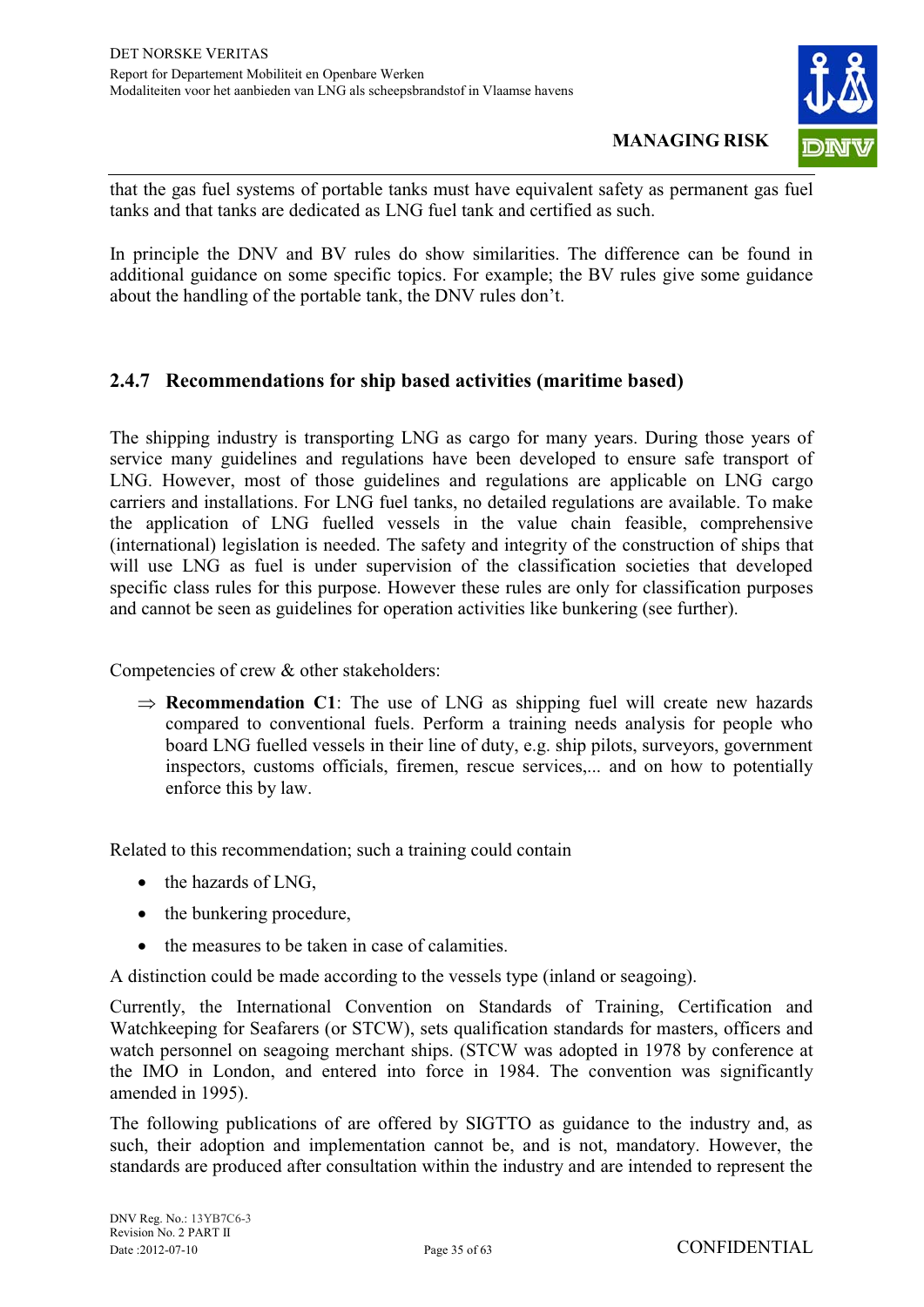

default best practice operational training standard for officers serving onboard LNG carriers. The content is at least partly applicable for LNG fuelled vessels:

- LNG Shipping Suggested Competency Standards 2008 Second Edition
- LNG and LPG Experience Matrix

"The SIGTTO LNG/LPG Officer Experience Matrix offers transparent guidance to the assessment of the risk profile in relation to the officer complement by balancing thresholds of experience in ranks. The experience matrix considers a number of elements, including length of sea service, experience in rank, experience in LNG/LPG operations and training assessment."

- Crew Safety Standards and Training for Large LNG Carriers

"This document has been prepared primarily for the guidance of ship owners and operators who may be entering LNG ship operation for the first time. It is also of use to existing LNG operators who are training new crews due to expansion. It highlights the salient statutory requirements for the training of LNG tanker crews and the provisions of the STCW, as it applies to gas tankers. It outlines the publications which are recommended for carriage on board all LNG tankers. It also provides advice on the application of the International Safety Management Code to the training and management of tanker crews. In all these matters, it draws heavily on the experience of SIGTTO member companies that have extensive operating experience with this class of vessel. Hence, it may be considered, as a guide to current best industry practice."

#### **2.5 Ship based activities (inland shipping)**

This section gives an overview of the regulatory framework for inland vessels and the available standards. At the moment there are some exceptions to the regulatory framework which are addressed in this section.

In Europe two large organizations have come up with technical rules regarding shipping on inland waterways; the Central Commission for the Navigation of the Rhine (CCNR) and the United Nations Economic Commission for Europe (UNECE).

It has to be noted that in Belgium inland vessels can have limited permission to not only sail on inland waterways but also in the Belgian seawaters. This is regulated through the Royal Decree (KB) of 8 March 2007 (Koninklijk besluit betreffende binnenschepen die ook voor niet-internationale zeereizen worden gebruikt) which states the conditions to be fulfilled for an inland vessel to be allowed in seawaters (e.g. sailing no further than 5 nautical miles away from the coast, and meeting certain requirements for vessel  $\&$  crew). Before that date, inland vessels could receive permission to sail in the Belgian seawaters based on art. 3 of the Law of 5 June 1972 (Wet op de veiligheid van de vaartuigen) after the receipt of a certificate of vessel integrity (certificaat van deugdelijkheid) indicating the areas of the Belgian seawaters where the vessels are allowed to sail.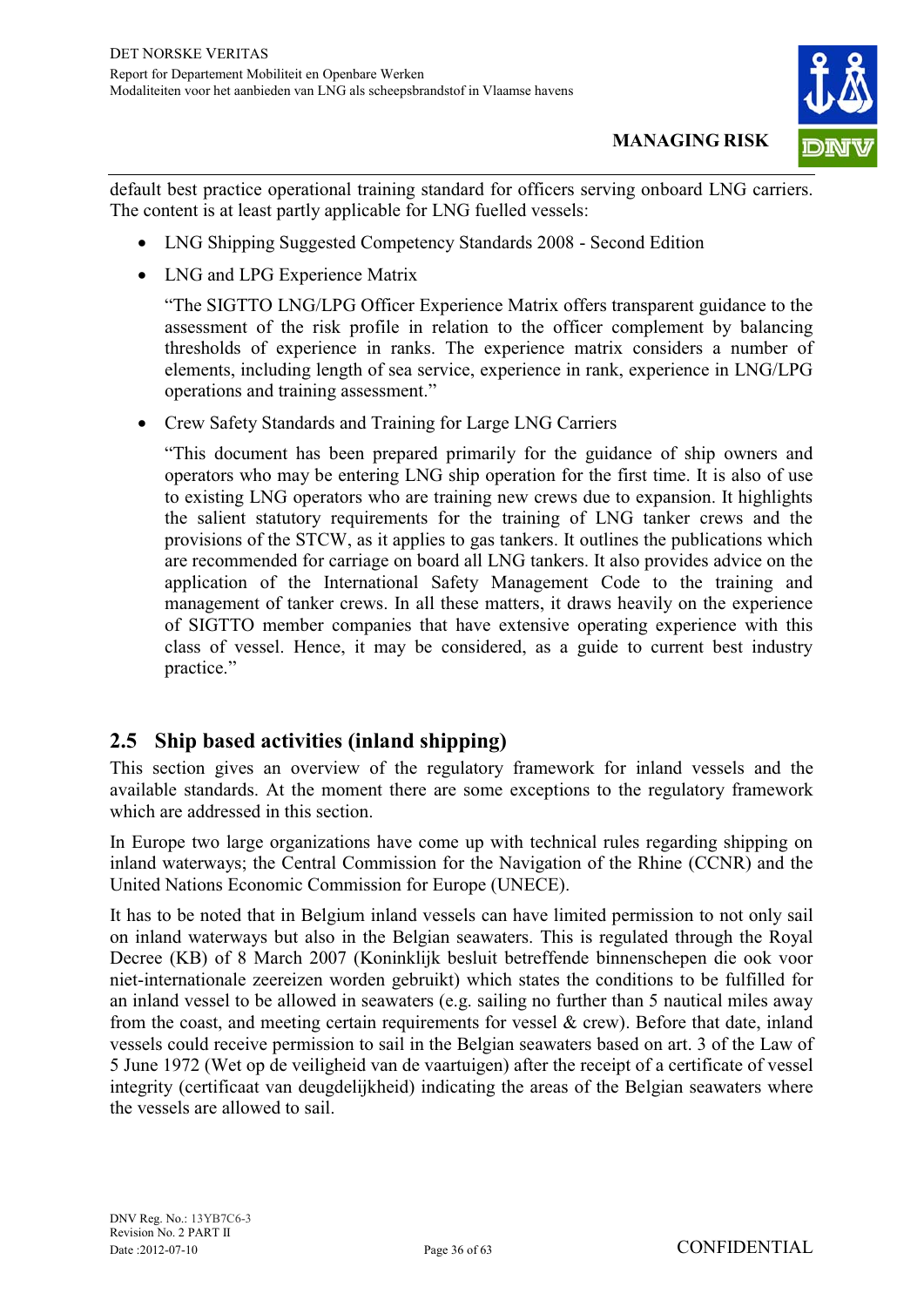

#### **2.5.1 The Rhine vessel inspection regulations (RVIR)**

The technical rules of the Central Commission for the Navigation of the Rhine (CCNR) are captured in the Rhine Vessel Inspection Regulations (RVIR). By virtue of its stringent requirements, factoring in cutting-edge technology, the Rhine inspection regulations, which is only legally applicable on the Rhine itself, has become Europe's technical reference base for the construction of new vessels, irrespective of whether they are intended for use on the Rhine or elsewhere. The regulation has been transposed into national regulations, and adopted by UNECE, and by the European Community (Directive 82/714/EC superseded by Directive 2006/87/EC).

In 2006, an EC Directive laid down the technical requirements for inland waterway vessels (Directive 2006/87/EC of the European Parliament), and this introduced full harmonization of the technical requirements for inland waterway vessels and Rhine regulatory provisions (with regard to category 3 of major waterways). On the basis of this equivalence, the CCNR has recognized the validity of Community certificates on the Rhine, while Rhine certificates have also been recognized on all EU waterways. In future, Rhine and EU regulations will evolve in tandem so as to remain identical.

This technical regulation is quite stringent but also flexible. The stringency is demonstrated by the fact that the requirements are the strictest and the most technically advanced. Its flexibility can be seen from the range of implementation options:

- transitory provisions, so as to take account of the vested rights of older vessels;
- $\bullet$  temporary 3-year provisions: before adopting a new technical rule, the CCNR may test it out for 3 years, after which the provision will be either abandoned or definitively adopted;
- waivers: vessel operators may request the use of technology other than that laid down by regulation if comparable guarantees can be provided; the use of alternative technologies as a result of the waivers may thus open the door to regulatory amendments.

#### **2.5.2 The international carriage of dangerous goods by inland waterways (ADN)**

For the transport of dangerous goods on inland waterways the United Nations Economic Commission for Europe (UNECE) developed in 2000 the European agreement concerning the International Carriage of Dangerous Goods by Inland Waterways (ADN). The objective of the ADN is to:

- ensure a high level of safety of international carriage of dangerous goods by inland waterways contribute effectively to the protection of the environment, by preventing any pollution resulting from accidents or incidents during such carriage
- $\bullet$ facilitate transport operations and promoting international trade in dangerous goods.

The Regulations annexed to the ADN contain provisions concerning dangerous substances and articles, provisions concerning their carriage in packages and in bulk on board inland navigation vessels or tank vessels, as well as provisions concerning the construction and operation of such vessels. They also address requirements and procedures for inspections, the issue of certificates of approval, recognition of classification societies, monitoring, and training and examination of experts.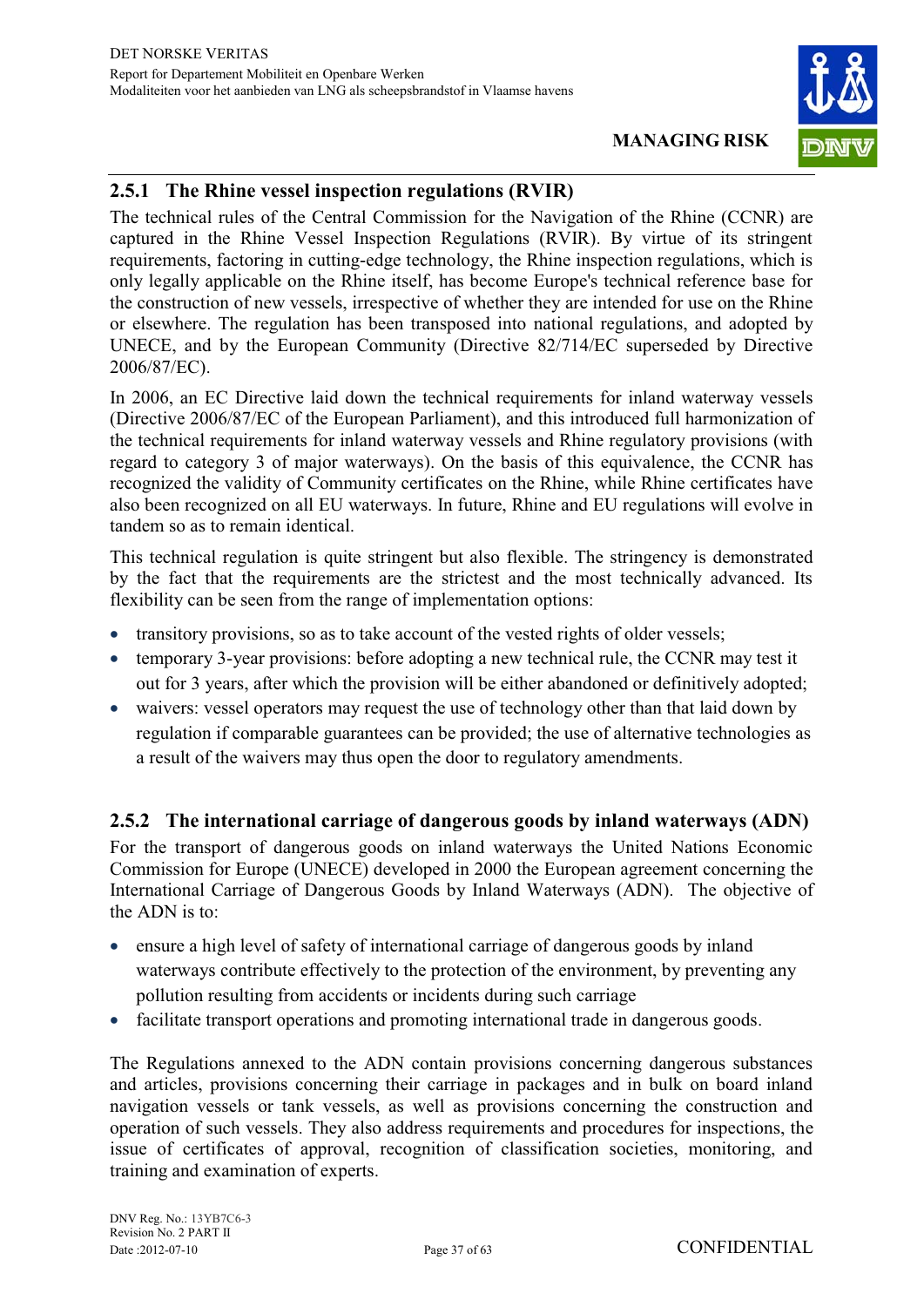

The inland shipping legislation, ADN, RVIR and European directive, contain specific information about the use of fuel in a shipping engine. In article 8.01 sub. 3 of the RVIR and the European directive 2006/87/EG states that the use of fuel with a flashpoint below 55°C is not allowed. Also the ADN prohibits the installation and utilization of engines that use a fuel with a flashpoint below 55°C. The flashpoint of LNG is around -181 °C, which means that the current legislation does not allow the use of LNG as a fuel for inland shipping.

In summary, from the above it can be seen that the regulatory framework for inland ships and barges in Europe is covered by the European Agreement concerning the International Carriage of Dangerous Goods by Inland Waterways (ADN), the Rhine Vessel Inspection Regulations (RVIR) and the European directive 2006/87/EG. The member states of the European Union transformed the European directive in country specific shipping rules, implying that LNG as a fuel for inland shipping cannot be used in any of the member states.

In Belgium, the ADN directive is transformed in national legislation via the Royal Decrees (Koninklijke Besluiten) of 31/01/2009 and 4/6/2011 and an addendum of 8/7/2011 (bijlage bij het KB van 4 juni 2011 tot aanpassing van de regelgeving betreffende het vervoer van de gevaarlijke goederen over de binnenwateren aan de wetenschappelijke en technische vooruitgang).

In "Tabel A" of this addendum, a list of substances is mentioned specifying the conditions of transportation via inland waterways for each of the substances. According to this list, it is prohibited to transport LNG as cargo (UN number 1972) over the inland waterways.

#### **2.5.3 Construction requirements for inland tankers**

Chapter 9.3 of the addendum of 8/7/2011 to the Royal Decrees (Koninklijke Besluiten) of 31/01/2009 and 4/6/2011 is concerned with construction requirements for tanker ships (defined as ships built to transport substances in cargo tanks). More specifically, so-called type G vessels are defined as tankships destined to transport pressurized or cooled gases, construction requirements 9.3.1.0 to 9.3.1.99 are applicable to these vessels. Specifically, under 9.3.1.8 it is stated that this type of tanker ship has to be built under the supervision of and the rules of a class society.

#### **2.5.4 Current situation for inland shipping**

LNG as cargo:

The ADN legislation and its Belgian implementation thus prohibit the transport of LNG as cargo over inland waterways. Eventually, this issue has to be resolved on a European and multilateral level.

LNG as fuel:

The ADN legislation does only apply to inland ships that are certified for the transport of dangerous goods by inland waterways. Ferries and other ships that do not transport dangerous goods do not have to obey to the ADN legislation.

Despite the fact that the current European legislation prohibits the use of LNG as a fuel there are already inland ships inside the European Union that are using LNG as a fuel. In the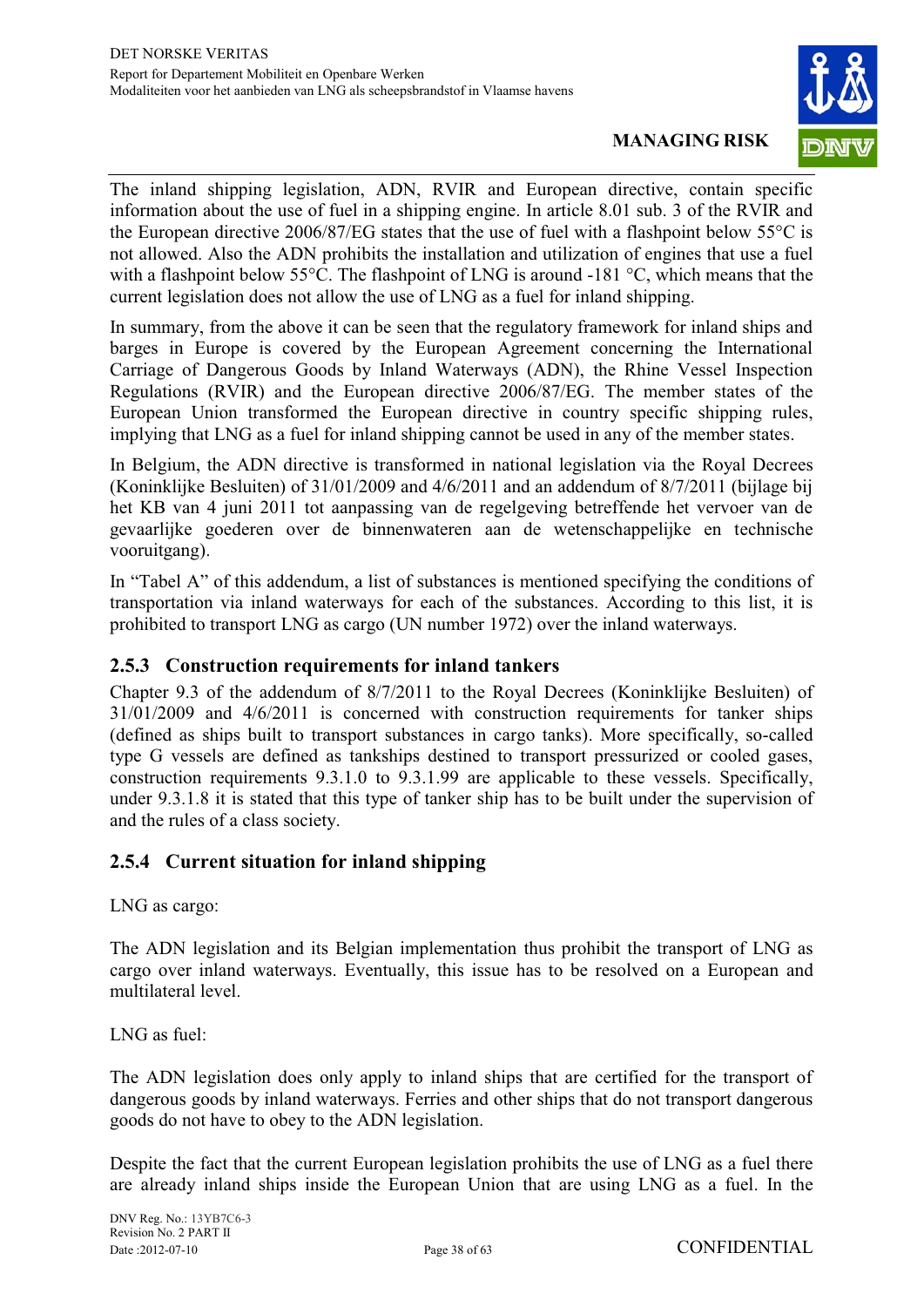

Netherlands the first dual fuel inland bunker vessel started to use LNG as a fuel since November 2011. To accomplish the transformation to a LNG fuelled ship and allow it on national waters the Dutch allowed a temporary exemption through UNECE / CCNR. This implies that the vessel that obtained the exemption can sail in all EU countries

This temporary exemption is allowed because of the waiver principle in the RVIR that gives ship-owners and -builders the opportunity to develop alternative equivalent arrangements. (The RVIR states that vessel operators may request the use of technology other than that laid down by regulation if it can provide comparable guarantees). To start the discussion of an alternative arrangement a member state should presented a proposal for a recommendation in which the alternative arrangement is described. The proposal must demonstrate that the alternative arrangement is at least as safe as the original in the RVIR. In the Dutch example the safety of the LNG propulsion system was demonstrated through a hazard identification (HAZID) session organised by a classification society.

In the HAZID analysis, the main hazard was considered to be the bunkering procedure, in particular the possibility of overfilling and thereby over pressurising the storage tank on deck:

*"The supply pressure from the delivery tanker is likely to exceed the design pressure of the storage tank. The main safeguard is the installation of two independent level gauges with automatic closure of the LNG supply valve on deck on high-high level of either of the level gauges on the tank.* 

*The bunkering system that was proposed at the HAZID was manual, with the vessel's operator in attendance at all times during bunkering to adjust the tank pressure and filling valves. The system will shut down on various fault conditions including high-high tank level and pressure as well as ship blackout. Providing the ships operator is adequately trained and understands the hazards then these safeguards were considered to provide an acceptable level of safety.* 

*Port and Stbd. bunkering manifolds are located at least 2m from the ship side. LNG bunkering manifolds are normally at the ship side and any leakage will be close to the ship side rather than directly on deck. This issue was not resolved and was left open.* 

*In the follow up of this HAZID an automated bunkering procedure was proposed, in which operator supervision and intervention is still required, but some tasks are now controlled by the automation system. The most important ones are maintaining stable pressure in the tank and the purging of the bunkering lines. The revised plan and procedure are subject to plan approval and do not affect this approval in principle."*

(extract from Report No. ROT/11.M.0080 Issue 2, dated May 23rd 2011, MTS Argonon HAZARD IDENTIFICATION STUDY, by P. A. Stanney, for Lloyd's Register)

#### **2.5.5 Recommendations for inland shipping**

The Central Commission for Navigation on the Rhine (CCNR), which is the responsible organization of the RVIR, met during a plenary session in autumn 2011 to discuss the use of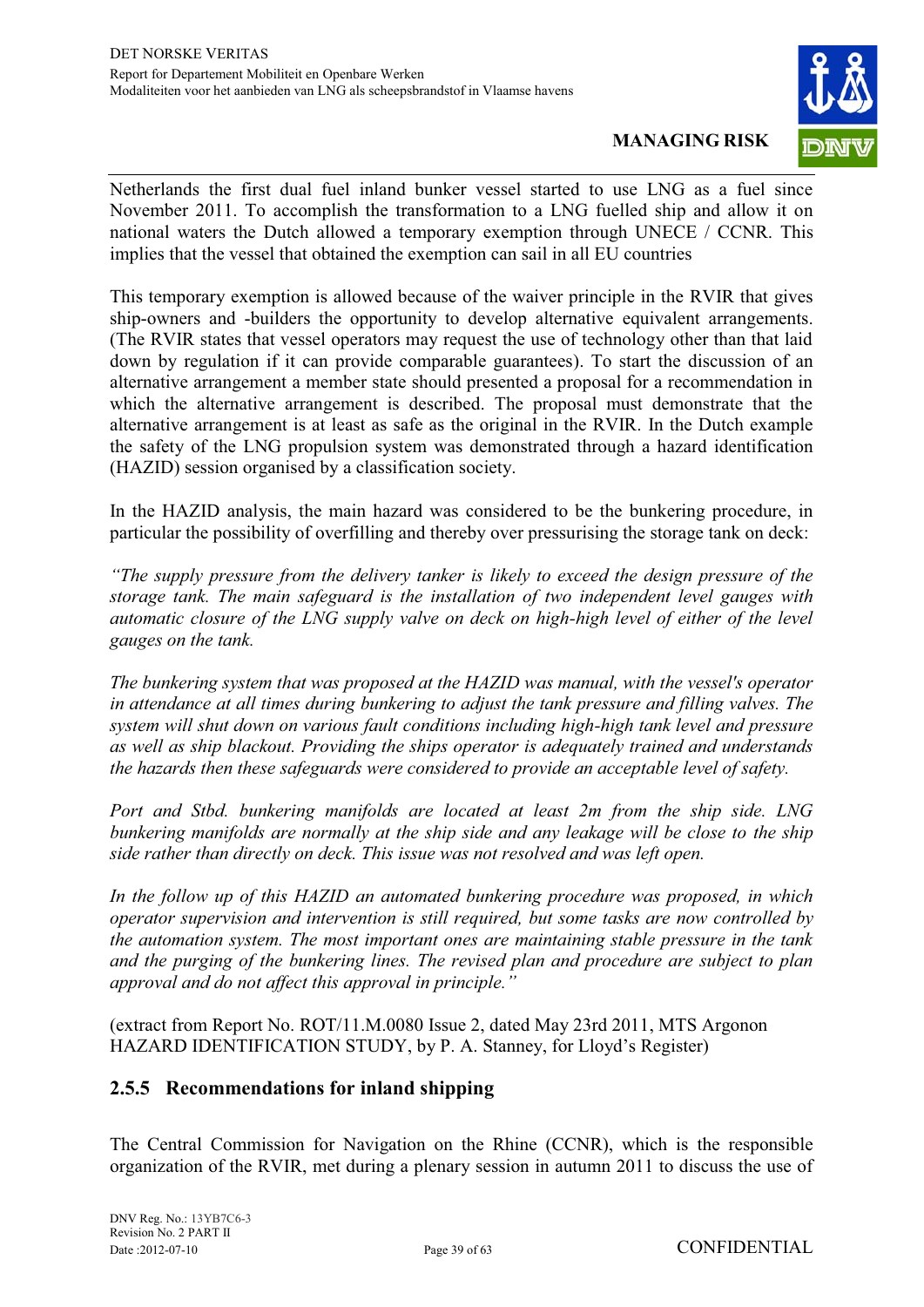

LNG in inland shipping. During this session the CCNR gave a positive advice to start the process of developing new legislation and standards to allow LNG as fuel. The responsible organization of the ADN, The United Nations Economic Commission for Europe (UNECE), discussed the use of LNG as a fuel in January 2012. However, both organizations have not updated technical guidelines yet. (As mentioned in section 2.5.4, for the vessel Argonon, the Dutch allowed a temporary exemption through UNECE / CCNR).

To create a possible market for LNG propulsion of inland vessels, European regulations need to be adapted to allow shipping fuels with flashpoints lower than 55°C. Before this can be accomplished the European legislations must be extended with additional safety rules for the application of LNG propulsion systems.

In previous paragraphs it has been established that currently, using LNG as fuel for inland ships is prohibited by European directive 2006/87/EG and the ADN. Eventually, this has to be resolved on a European and multilateral level.

Furthermore, as stated in Section 2.5.2 also the transportation of LNG as cargo currently is prohibited over inland waterways by the Royal Decrees (Koninklijke Besluiten) of 31/01/2009 and 4/6/2011 and an addendum of 8/7/2011 (which is the European directive 2006/87/EG and the ADN).

- $\Rightarrow$  **Recommendation B1**: Actively pursue an expeditious change of the EU regulations, in order to allow shipping fuels with flashpoints lower than 55°C to be used for inland vessels, guaranteeing involvement of Belgian/Flemish stakeholders in this process.
- $\Rightarrow$  **Recommendation B2**: Actively pursue an expeditious change of the EU regulations, in order to make possible the transport of LNG as cargo on inland waterways, guaranteeing involvement of Belgian/Flemish stakeholders in this process.

In the meantime, the Flemish and/or Belgian legislative bodies can only proceed by using temporary exemptions.

 $\Rightarrow$  **Recommendation B3**: Consider to draft a frame for temporary exemptions or derogations, e.g. inspired by the Dutch example (By the Federal authorities, department mobility and transport, in consultation with UNECE & CCNR).

Competencies of crew & other stakeholders:

The requirements for obtaining a "Vaarbewijs" are general and seem to cover all types of inland ships. Typical general requirements are knowledge about navigation and boating regulations, basic technical knowledge about the vessels, its engines and emergency procedures … No exclusions are made for LNG fuelled ships, so one could assume that the current legislation is sufficient.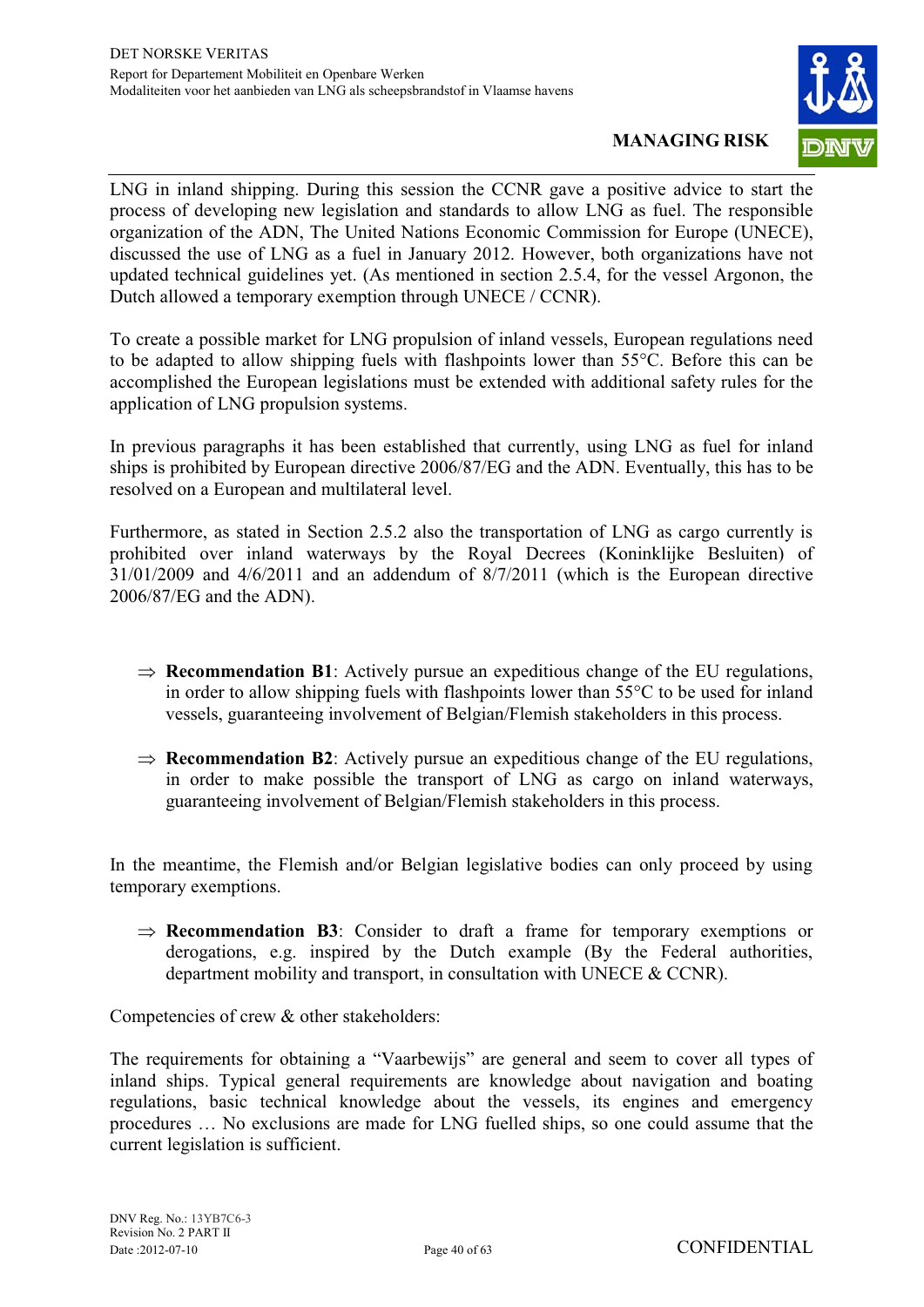

 $\Rightarrow$  **Recommendation B4**: Investigate the necessity to adapt the requirements for obtaining a "vaarbewijs" in case of LNG fuelled ships (described in *art. N4 van het KB van 23 december 1998 betreffende het verkrijgen van vaarbewijzen voor het besturen van binnenvaartuigen bestemd voor het goederen- en personenvervoer*)

Related to the competencies and training of people who board LNG fuelled vessels in their line of duty, e.g. ship pilots, surveyors, government inspectors, customs officials, firemen, rescue services, reference is made to recommendation C1.

Necessary requirements for crew of inland vessels transporting dangerous substances are regulated in ADN, and thus in the derived Royal Decrees (Koninklijke Besluiten) of 31/01/2009 and 4/6/2011 and the addendum of 8/7/2011. Specifically, chapter 8.2 of the addendum is concerned with this.

### **2.6 Specific regulations for the Belgian waterways and the access to the Flemish ports**

Next to the internationally applicable regulations, a list of local regulations exists, either applicable to a specific waterway or more generally applicable to all Belgian waterways. The following list gives an overview of these local regulations.

Generally applicable:

- Algemeen Reglement der Scheepvaartwegen van het Koninkrijk
- Algemeen Politiereglement voor de Scheepvaart op de Binnenwateren

Locally applicable:

- $\bullet$ Politiereglement van de Beneden-Zeeschelde
- $\bullet$ Scheepvaartreglement van de Beneden-Zeeschelde
- $\bullet$ Politie en scheepvaartreglement der Belgische territoriale zee, kusthavens en stranden
- $\blacksquare$ Scheepvaartreglement voor het kanaal van Gent naar Terneuzen
- $\bullet$ Scheepvaartreglement voor het kanaal Brussel – schelde
- $\bullet$ Scheldereglement
- $\bullet$  Reglement betreffende het zeekanaal van Brussel naar de Rupel en de haveninrichtingen van Brussel
- $\bullet$ Scheepvaartreglement Gemeenschappelijke Maas
- $\bullet$ Bemanningsvoorschriften (KB 9/3/2007)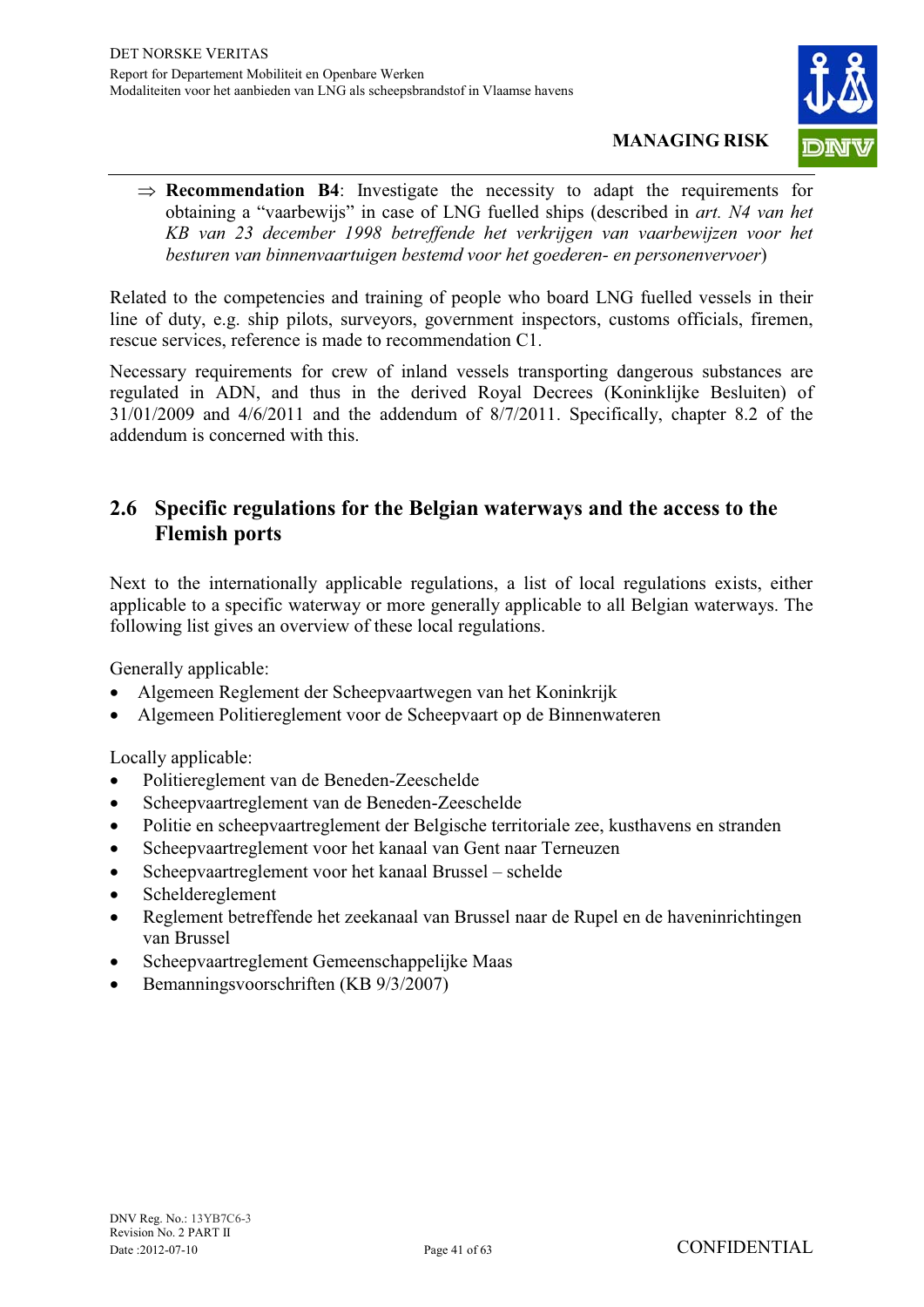



|                | Waterweg                                                         | <b>Reglement</b>                                                                                     |  |
|----------------|------------------------------------------------------------------|------------------------------------------------------------------------------------------------------|--|
| $\overline{3}$ | Volle zee en de wateren die<br>daarmee in verbinding staan       | Internationale bepalingen ter voorkoming van aanvaringen op zee                                      |  |
|                | Belgische territoriale zee,<br>kusthavens en stranden            | Politie- en scheepvaartreglement voor de Belgische territoriale zee, kusthavens<br>en stranden       |  |
|                | Kanaal Gent-Terneuzen                                            | Scheepvaartreglement voor het kanaal van Gent naar Terneuzen                                         |  |
| 6 <sub>b</sub> | Politiereglement van de Beneden-Zeeschelde<br>Beneden-Zeeschelde |                                                                                                      |  |
|                |                                                                  | Scheepvaartreglement van de Beneden-Zeeschelde                                                       |  |
|                | Kanaal Brussel-Schelde                                           | Reglement betreffende het zeekanaal van Brussel naar de Rupel en de<br>haveninrichtingen van Brussel |  |
|                | Gemeenschappelijke Maas                                          | Scheepvaartreglement Gemeenschappelijke Maas                                                         |  |

#### **Figure 3 Belgian waterways & applicable regulations**

LNG is not mentioned as such in these local regulations. But in these regulations, substances mentioned in chapter 19 of the IGC-code (The International Code for the Construction and Equipment of Ships Carrying Liquefied Gases in Bulk) are considered as dangerous goods. Since liquid natural gas is mentioned in the IGC-code as such, one can conclude that the regulations concerning dangerous goods are relevant for LNG.

Below we will address the relevance of the regulations in the handling/carrying of LNG.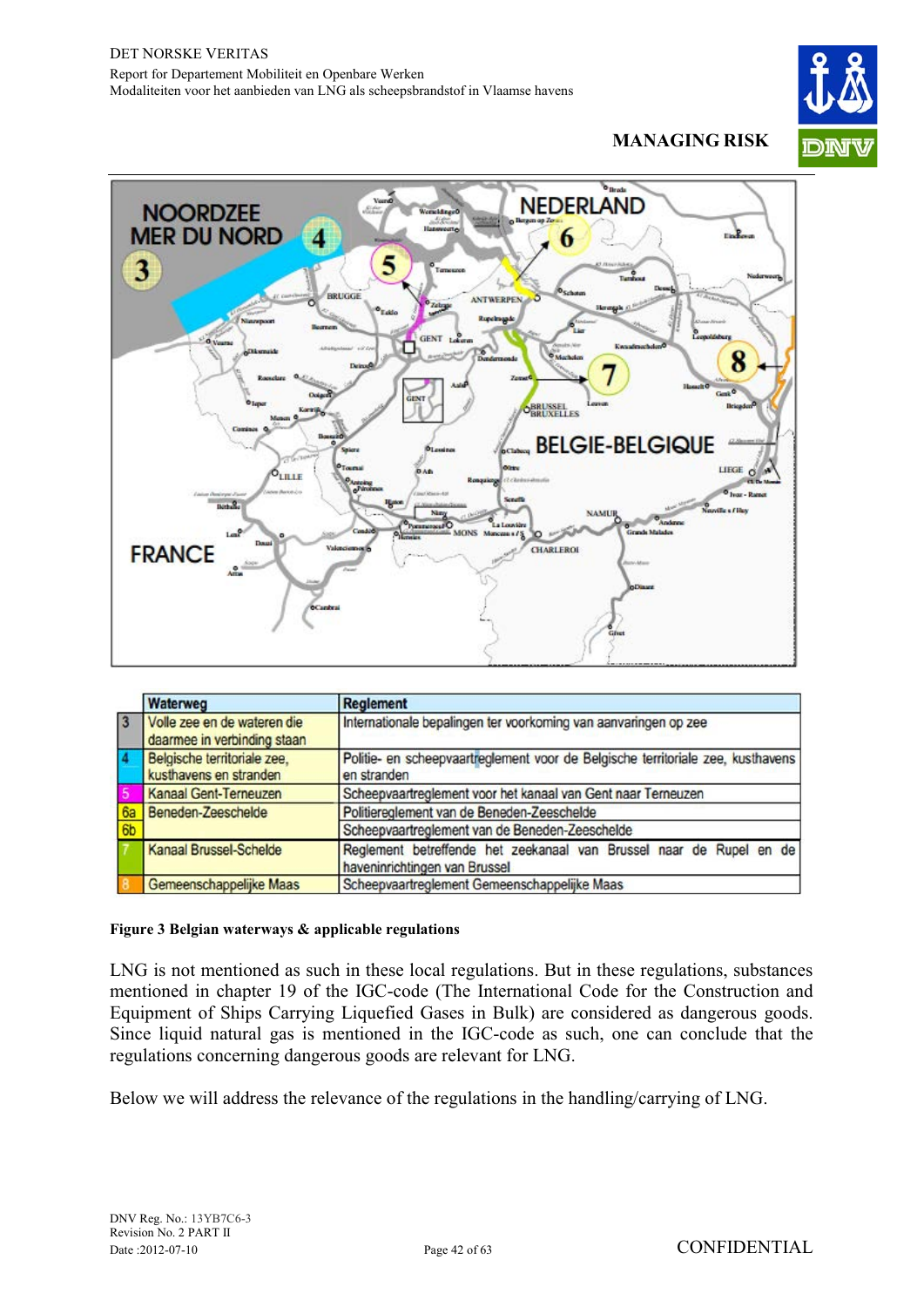

#### **'Algemeen Reglement der Scheepvaartwegen van het Koninkrijk' - (KB van 15 oktober 1935)**

These general rules for Belgian waterways do not contain specific additional rules relevant for dangerous goods. The only reference to the transportation of dangerous goods is made in Article 8§ 6, which states that if the vessel is used for the transportation of dangerous goods, the captain has to possess the required certificate.

#### **'Politie- en scheepvaartreglement voor de Belgische territoriale zee, kusthavens en stranden' – (KB van 4 augustus 1981)**

This regulation contains police- and shipping rules for the Belgian territorial sea, coastal ports and beaches. It describes the necessary lights and signs (Article 15§2) for inland vessels carrying dangerous goods. Furthermore an individual chapter (chapter 3) is dedicated to the specific provisions necessary for ships carrying dangerous or polluting substances. Rules of reporting of specific information to the harbor master's office and to the Vessel Traffic Service Scheldemonden before entering or leaving the port are mentioned here (Article 21 to 25). An important remark made here is that a vessel which has carried dangerous/polluting goods but which doesn't yet possess a declaration from the competent authority or recognized expert that confirms that the vessel is free of dangerous/polluting goods is concerned equal to a vessel carrying these goods. Furthermore, Article 26 gives a list of responsibilities for the captain of the vessel carrying dangerous goods (§1), such as compliance with the IMO Gas Carrier Code, SOLAS, continuous radio-telephone connection (*marifoonverbinding*) and responsibilities specific for the captain of a sea vessel carrying liquefied gasses in bulk included in the IMO Gas Carrier Code (§2), such as sufficient crew members on board to safely maneuvering the vessel, no cleaning or degassing of the tanks without permission, compliance with the IMO Gas Carrier Code. Also rules for announcement of incidents or unfavorable circumstances are described in this chapter (Article 27).

#### **'Scheldereglement'**

No specific rules are set for transportation of dangerous goods in the regulations specific for the river Scheldt. More general rules about ship pilots and the use of ship pilot services are mentioned here.

#### **'Scheepvaartreglement Westerschelde 1990'**

Specific requirements for vessels sailing on the Westerschelde River are described in this regulation. Specific lights and signs for sea vessels carrying dangerous goods are mentioned (Article 31§5), apart from the general required lights and signs. For inland vessels Article 31§6 is relevant, also indicating specific lights and signs required for transportation of certain flammable substances. Furthermore, article 51a makes clear which information has to be delivered by sea vessels transporting dangerous goods.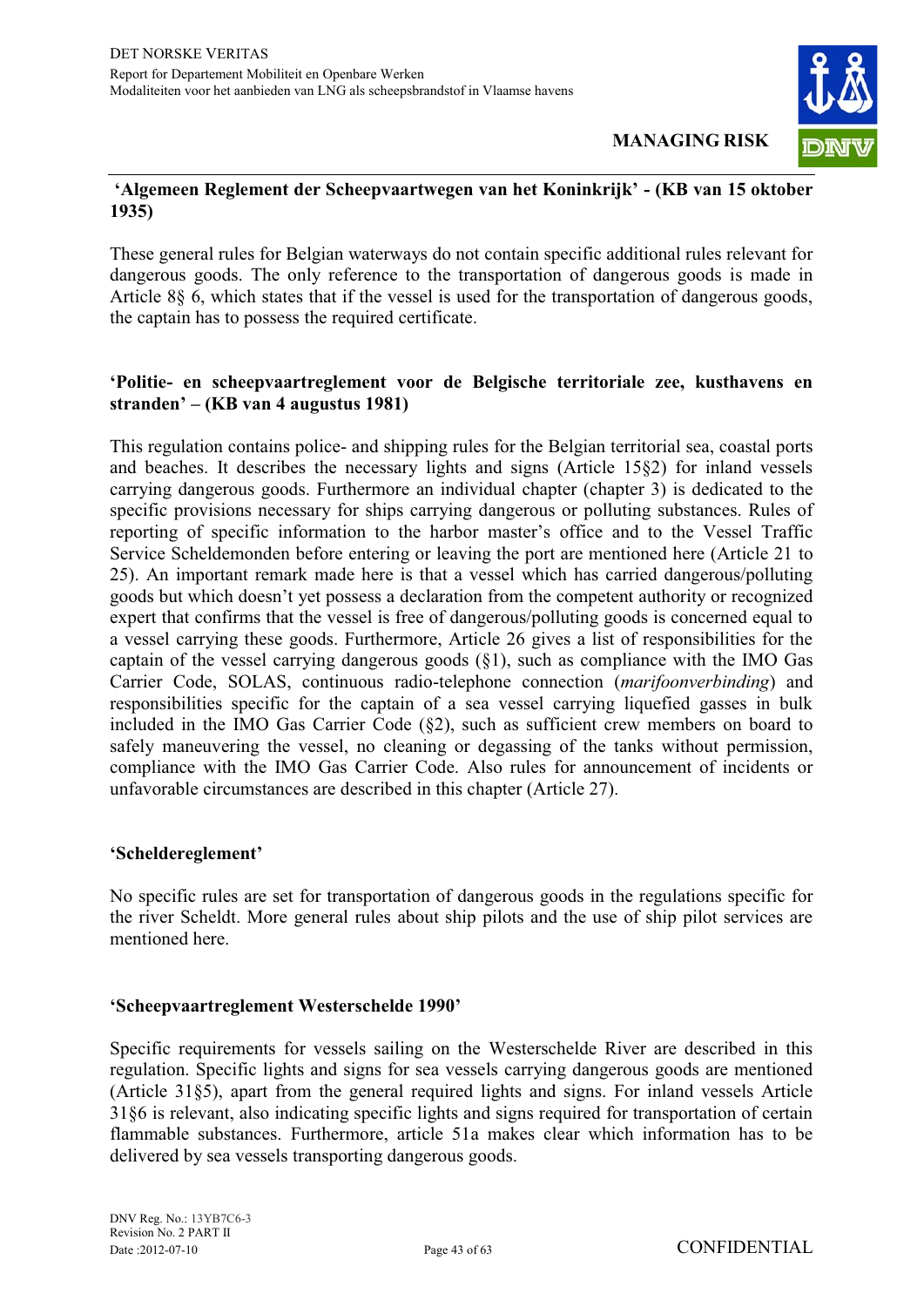

#### **'Politiereglement en Scheepvaartreglement van de Beneden-Zeeschelde'**

For the part of the river Scheldt named 'Beneden-Zeeschelde', specific police regulations and shipping rules exist. The shipping rules do not contain specific requirements concerning the transportation of dangerous goods or the transportation of substances in bulk; they contain more general requirements such as traffic rules for shipping and the general requirements for signs and lights on ships.

The police regulations do contain relevant information. Chapter 4 contains requirements applicable to ships carrying dangerous or polluting goods. Differences are made between requirements for sea vessels and requirements for all types of vessels. Rules are set concerning the announcement of all the relevant information to the harbormaster (Articles 27- 28) and to the 'Vessel Traffic Service Scheldemonden' (Article 29). Furthermore, some responsibilities of the captain of a sea vessel are mentioned, such as the compliance with the IMDG code and with SOLAS, the use of the necessary signs, the use of checklists (Article 31). Furthermore, Article 31§1 sets specific requirements for sea vessels carrying liquefied gases in bulk, so relevant for LNG. These requirements describe for example the necessity of a sufficient amount of crew members on the vessel to safely maneuver the sea vessel, the prohibition of cleaning or degassing of the vessel without permission, compliance with the IMO Gas Carrier Code.

An explicit requirement is made in relation to the weather conditions, stating that departure is prohibited and sailing has to be interrupted as much as possible when the visibility is (less) than 2000 m. Article 33, relevant for all vessels transporting dangerous goods, describes the prohibition of anchoring or mooring in a specific part of the Beneden-Zeeschelde, Article 34 describes the regulations concerning lights and signs, comparable to the requirements set in the *'Scheepvaartreglement Westerschelde 1990'* and in *'Politie- en scheepvaartreglement voor de Belgische territoriale zee, kusthavens en stranden'.* Also obligations for the operators of loading and unloading stations are described, stating that the responsible of the station has to inform the responsible police department with the relevant information of the vessel carrying the dangerous goods and that it's prohibited to load or offer dangerous goods for transport without first supplying the captain with the relevant information.

#### **'Scheepvaart reglement voor het kanaal Gent-Terneuzen' – (KB van 23 september 1992)**

Most of the relevant regulations here are again related to the supply of the necessary information to different parties when transporting dangerous goods over the Ghent-Terneuzen canal and the necessary lights and signs on the ship. Furthermore Article 12 states that ships carrying dangerous goods can't sail within a distance of 50m when passing each other.

Furthermore, the Dutch Ministry of Infrastructure and the Environment, Rijkswaterstaat, was contacted to discuss the possibilities or limitations of the future passage of vessels with LNG through the Terneuzen lock complex. They have answered as follows: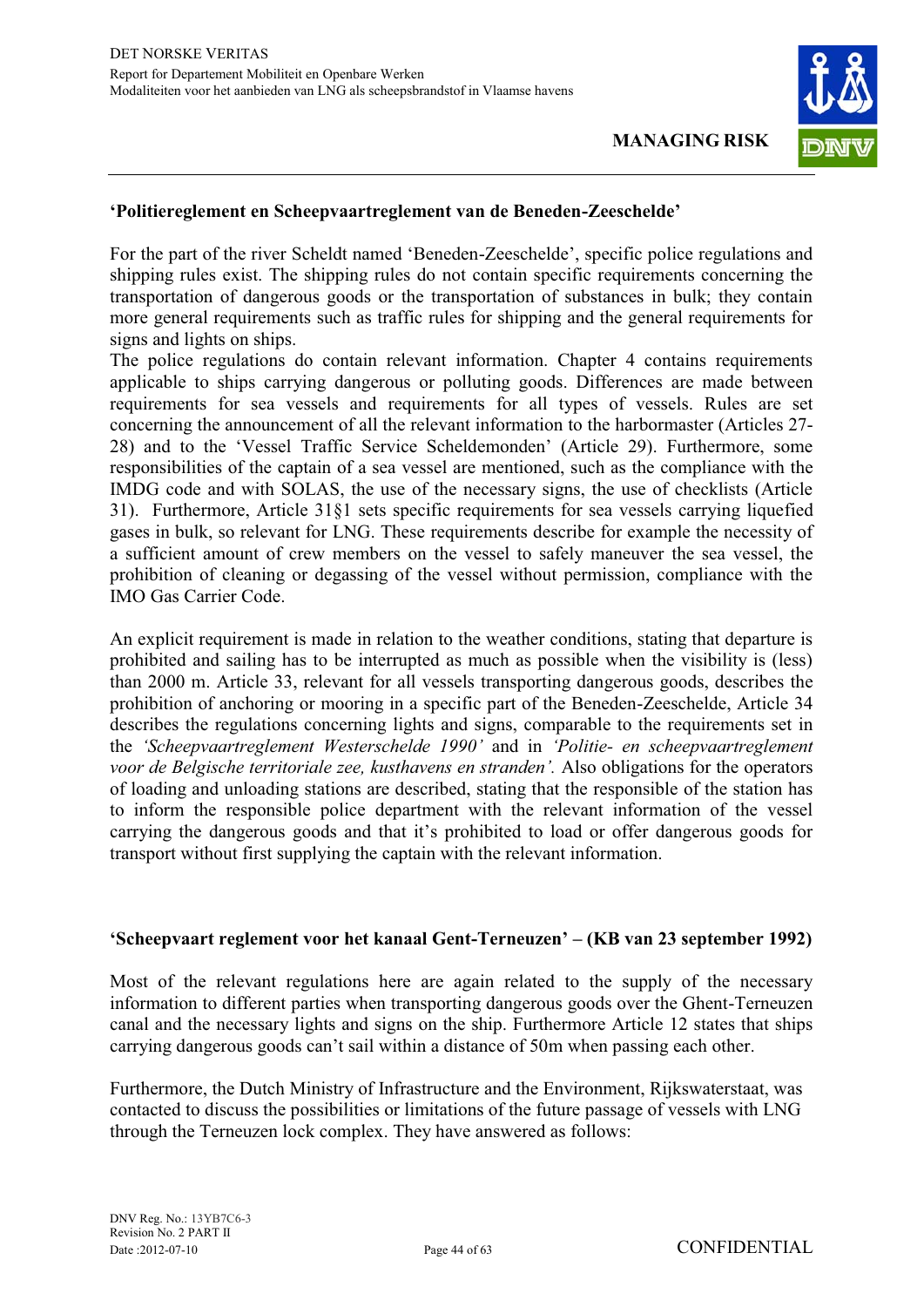

*Wij hebben in reactie op een vraag van […] al eens gekeken. Voor de E[xterne]V[eiligheids] risico's hebben wij aangegeven dat het vooralsnog niet relevant is (ten eerste is de kans op lekvaren van de LNG tank erg klein / verwaarloosbaar en daarnaast wordt LNG ingedeeld in de stofcategorie GF0 waarvan de risico's voor EV transport verwaarloosd worden)* 

So, currently, there are no limitations for the locks of Terneuzen..

#### **2.6.1 General nautical regulations with procedures for LNG traffic**

Next to the abovementioned local regulations, there are the general nautical regulations with procedures for LNG traffic that are defined and maintained by the following institutions:

- DAB Loodswezen (Flemish government agency for ship piloting)
- MRCC Ostend (Maritime Rescue & Coordination Centre)
- MBZ (Maatschappij der Brugse Zeevaartinrichtingen: Zeebrugge Port Authorities)

These procedures contain the regulations valid for LNG traffic in the port of Zeebrugge (to and from the Zeebrugge terminal). There are two sets of regulations, one for large LNG carries (ships with a hull length exceeding 200m) and one for small LNG vessels (hull length  $< 200$ m).

The procedures prescribe:

- Nautical regulations upon arrival:
	- o Pilot boarding
	- o Route
	- o Permission to enter the port
	- o Reports
	- o Shipping regulations
	- o Police patrol
- Stay in the port of Zeebrugge
- Nautical regulations upon departure:
	- o Permission to leave the port
	- o Reports
	- o Route and pilot disembarking
	- o Shipping regulations
	- o Police patrol

The rules contain: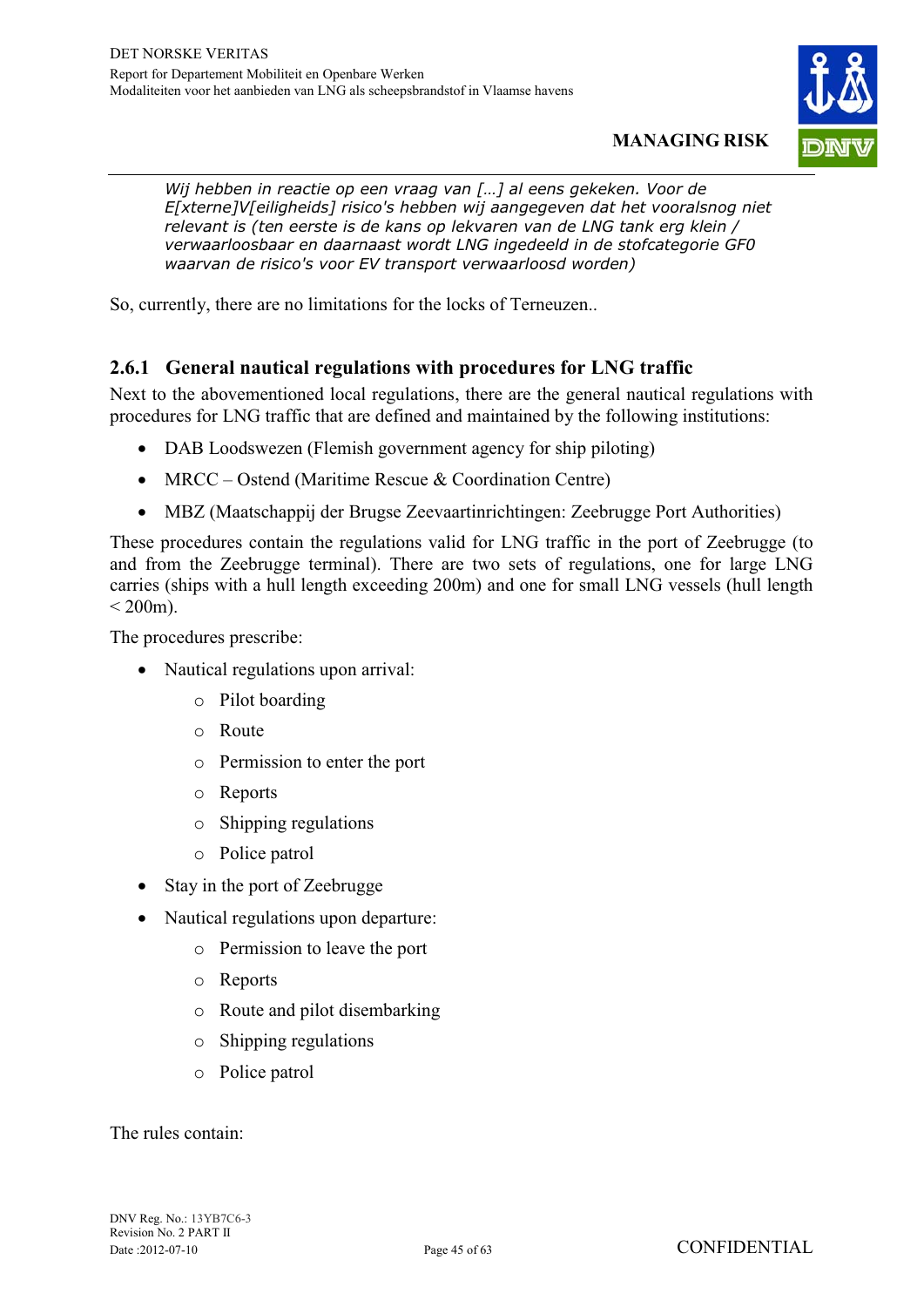

- $\bullet$  Specifications regarding the simultaneous presence of other gas tankers or ammunition carrying vessels
- Specifications concerning the availability of tugs and their equipment
- Specifications concerning the under-keel clearance of the LNG tanker
- Specifications concerning the meteorological conditions:
	- o Wind force
	- o Visibility
	- o Tidal currents

#### **2.6.2 Dutch – Flemish cooperation for the Westerscheldt**

The estuary of the Scheldt is located partly on Dutch territory and partly on Belgian (Flemish) territory. Both countries have signed several treaties and cooperation agreements in order to efficiently manage all aspects of traffic on the Westerschelde together, through the joint "Vlaams-Nederlandse Scheldecommissie (VNSC)". This is of relevance for the ports of Antwerp and Ghent, since the access route to these ports passes through the Dutch territory.

The treaty concerning the common nautical management (het Verdrag inzake het Gemeenschappelijk Nautisch Beheer, 2005) sets the scene for the common traffic management. The treaty ensures safe and smooth traffic in the Scheldt estuary, with special attention for an integrated traffic chain approach for all traffic from sea to berth and vice versa.

The treaty contains agreements to monitor the external safety along the Westerscheldt. More specifically it concerns requirements to:

- keep the risks of transport of dangerous substances at an acceptable level. This means that the risks are analysed for all spatial-economical developments and evaluated against existing risk normation (if any)
- the authorities' responsibles will aim for prevention of the risks at the source
- the authorities' responsibles will follow up developments with regard to transport of dangerous substances and take appropriate action

In respect to the developments in relation to LNG, the impact on safety should be monitored according to the above treaty. In relation to the existing risk criteria, it can be mentioned that Flanders has no specific risk criteria for the transport of dangerous substances. The Dutch risk criteria defines that the  $10^{-6}$  risk contour should never attain the shore. This is defined in Basisnet (frame for transport of dangerous substances for road, rail and water). The legal frame for Basisnet Water is defined in the Law Transport Dangerous Substances (Wet Vervoer Gevaarlijke Stoffen).

In Basisnet Water, the Westerscheldt river is defined as seagoing route. The table below summarizes the requirements along the Westerscheldt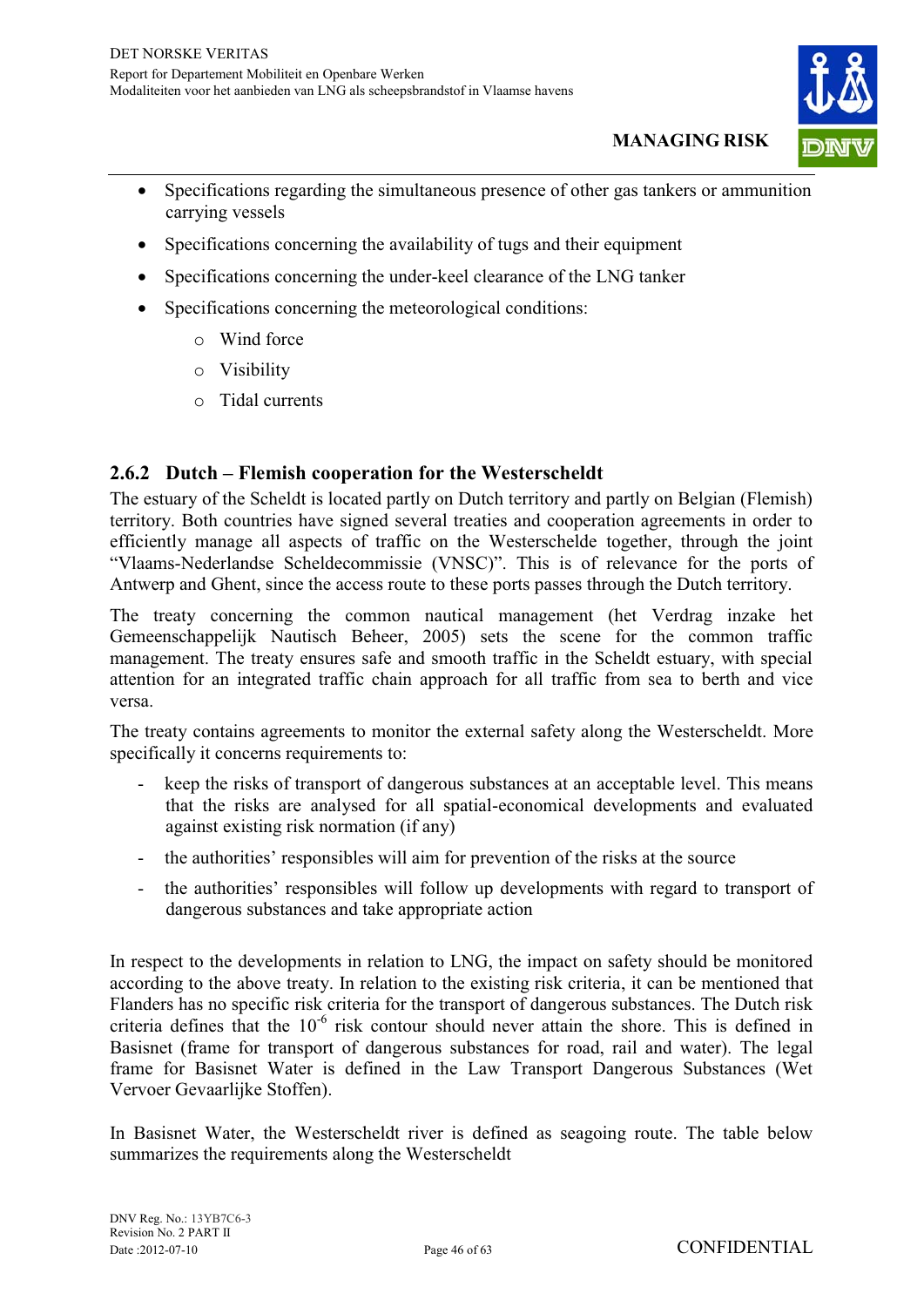

|                       | Related to traffic on the water |                                                                 |  |
|-----------------------|---------------------------------|-----------------------------------------------------------------|--|
|                       | Individual risk $(10^{-6}$ max) | <b>Group risk</b>                                               |  |
| Westerscheldt estuary | On the shore line               | Not applicable, guidance<br>on individual risk is<br>sufficient |  |

#### **Table 2 Requirements with regard to external safety on the Westerscheldt and its shores**

In order to monitor the risks on the Westerscheldt river a set of studies have been drafted. The most important ones are mentioned underneath:

- **Basic study 2003:** quantitative risk analysis performed by DNV in 2003 for the Province of Zeeland "Quantitative Risk Assessment (Wester)Schelde river", in order to assess the risk of transport of dangerous goods by (sea) transport on the Westerscheldt river.
- **Forecast study 2004:** quantitative risk analysis performed by DNV in 2004 for ProSes "QRA future transport of dangerous goods on the Westerscheldt river", in order to assess the risks of the dangerous goods transport on the Westerscheldt river in 2010, 2020 and 2030 based on the previous model.
- Actualisation study 2011: quantitative risk analysis performed by DNV in 2011 for VNSC (Flemish/Dutch Scheldt Commission) "QRA future transport of dangerous goods on the Westerscheldt river", in order to assess the risks of the dangerous goods transport on the Westerscheldt river in 2015 en 2030 based on the previous model and new developments/insights.

The Actualisation study has shown that traffic on the Westerscheldt involving hazardous substances can still grow without this having as effect that the  $10^{-6}$  risk contour will attain the shore. In this report an overview is given of the location specific risks (for 2015 and 2030) at the locations Hansweert, Breskens, Oostgat, Terneuzen en Vlissingen. The highest location specific risk is calculated at Oostgat (3.04E-07 and 4.36E-07 for respectively 2015 and 2030), followed by Vlissingen (2.94E-07 and 2.93E-07 for 2015 en 2030). The risks at Hansweert and Terneuzen are more or less at the same level and between 1.5 and 2E-07. The level of the location specific risk at Breskens is much lower. On can conclude that this would mean that risk can still increase with a factor 2,3 before being critical and having the  $10^{-6}$  risk contour attaining the shore at Oostgat.

Transport of dangerous goods on the Westerscheldt is dominated by the category of 'flammable gases'. This leads to the conclusion that this category is mainly responsible for the risks rather than the transport of toxic substances (mainly ammonia).

Increased transport of LNG (carriers and feeders and ship LNG fuel tanks) will influence the risks on the Westerscheldt river. It should be analyzed to what extent the increased transport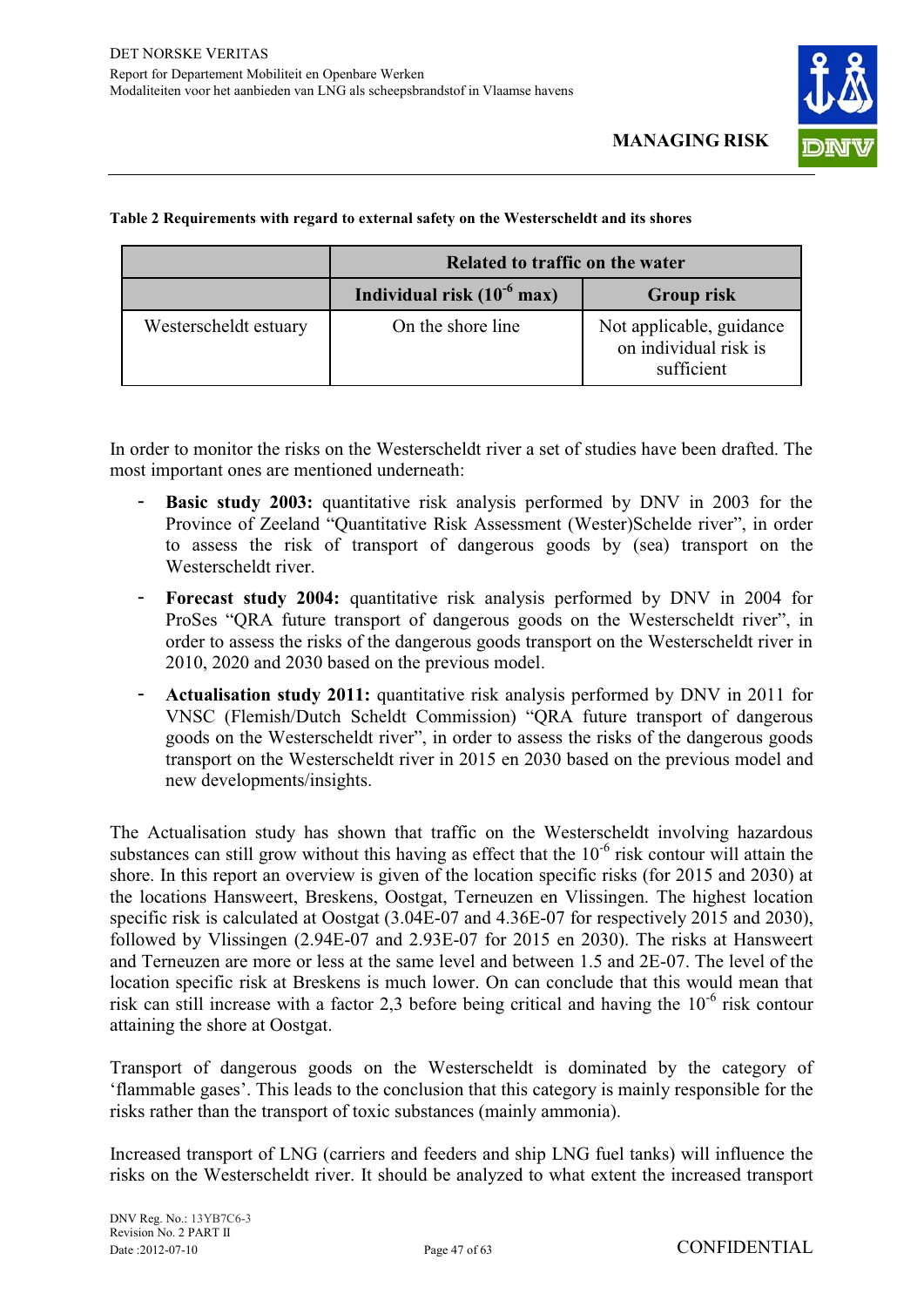

of LNG carriers and LNG fuelled ships will have an impact on the safety risk on the Westerscheldt river.

 $\Rightarrow$  **Recommendation E1**: In respect to the treaty concerning the common nautical management (het Verdrag inzake het Gemeenschappelijk Nautisch Beheer, 2005) and its specific requirements 'to keep the risks of transport of dangerous substances at an acceptable level and to follow up developments with regard to transport of dangerous substances' it should be noted that a revision of the Actualisation study 2011 is to be performed. This is to be addressed by the responsibles of Flemish Authorities' department MOW in the VNSC.

#### **2.6.3 Recommendations for vessels holding LNG as fuel**

Looking at the situation of LNG as propulsion fuel, stakeholder platform discussions such as the European Seaports Organisation (ESPO) Workshop on LNG Bunkering indicate that "it is not desirable to apply the stringent safety measures for large scale LNG import vessels to ships running on LNG fuel […]. The safety rules and procedures for those ships need to be carefully considered in order to make LNG bunkering in ports both safe and realistic." (ESPO News 18.06 - 20/04/2012- ESPO Workshop on LNG Bunkering).

In the current regulatory framework, LNG as fuel is not explicitly considered. This void could lead to a possible conflict if one the one hand vessels holding LNG as cargo are bound by a set of stringent regulations regarding hazardous cargo, while on the other hand LNG fuelled ships are not subjected to specific regulations; even when it is possible that the amount of LNG held as fuel on some large vessels is equal to or larger than the amount of LNG as cargo.

To illustrate this point the following example is given: following the Police regulations for navigation on the Beneden-Zeeschelde, for an LNG carrier (vessel A), departure is prohibited and sailing has to be interrupted as much as possible when the visibility is less than 2000 m, since vessels A carries LNG as cargo and is thus considered as a vessel transporting hazardous substances. For an LNG fuelled vessel (vessel B) this would not be the case, even if the amount of LNG in the fuel tanks of vessel B could exceed the amount of the LNG in the cargo tanks of vessel A.

 $\Rightarrow$  **Recommendation E2**: Establish a common point of view on the necessary/desired level of equivalence between vessels containing LNG as cargo and vessels only containing LNG as fuel, and further define specifications based on this decision. This decision should be made by the Federal authorities and the Flemish authorities together. This level of equivalence could be established following a risk based approach.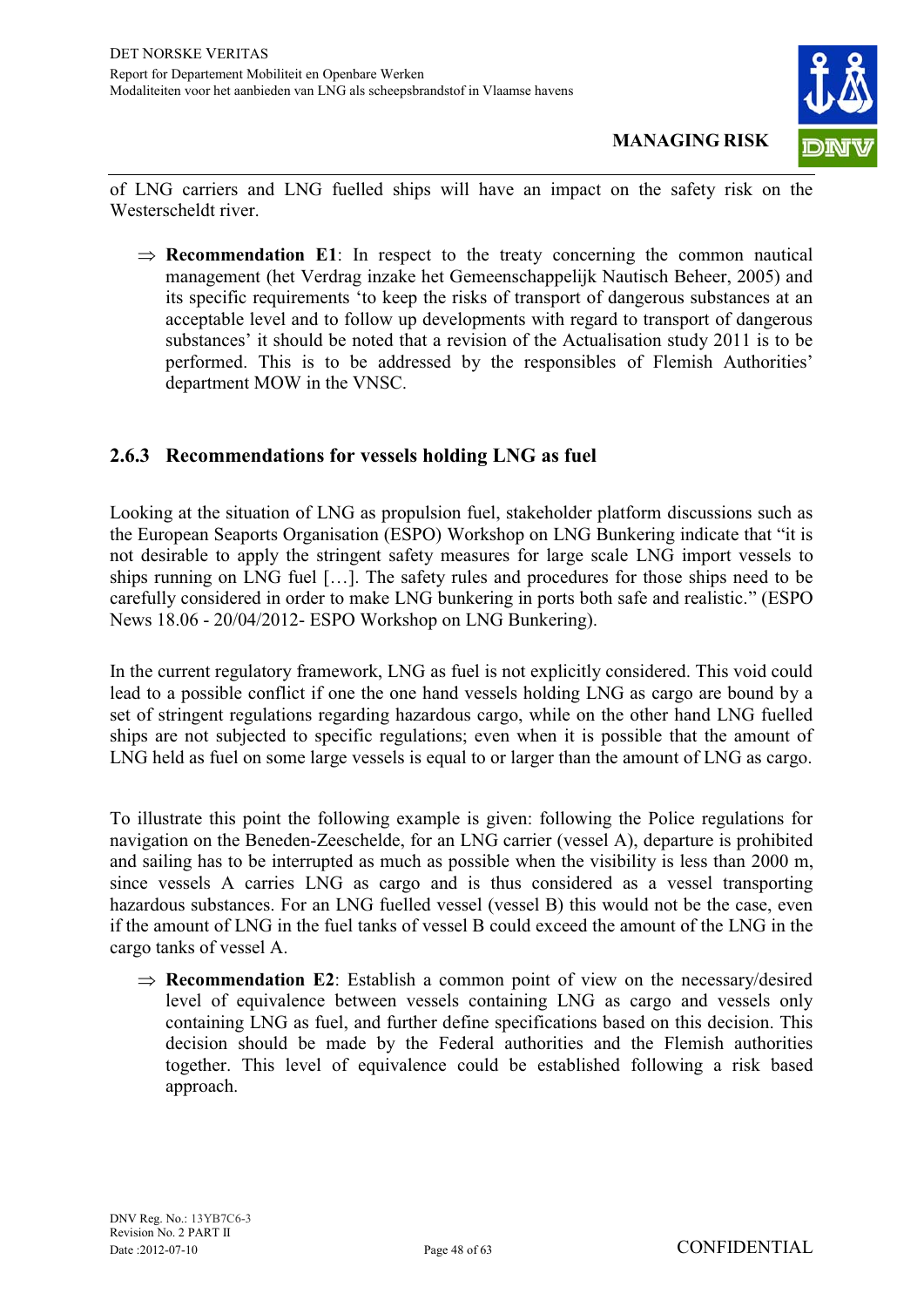

### **2.7 Unbundling of the gas and electricity market**

Pipelines, transmission lines and power stations were in the past often controlled by a single company, a so called vertically integrated company<sup>2</sup>. This made it hard for small businesses to get a foothold and for cross-border networks to develop. Since July 2007, all EU households are free to select a gas and electricity supplier, but their choice was still often limited by one company's market dominance within their region.

On the  $21<sup>st</sup>$  of April 2009, the European Parliament adopted the so called  $3<sup>rd</sup>$  Energy Package. One of the most important issues of the "3<sup>rd</sup> Energy Package" is "unbundling" - separating the operation of gas pipelines and electricity networks from the business of providing gas or generating power. This would mean for example that vertically integrated companies such as Électricité de France/ Gaz de France-Suez would not be able to simultaneously generate power and own the grid.

The regulation, being part of the  $3<sup>rd</sup>$  Energy Package, has come into force on the  $3<sup>rd</sup>$  of March 2011. This legislation needed to be adopted by the different Member States by the same date. In Belgium this legislation has been finally published in 2012 (Law of 8 January 2012, Belgian Publication Journal 11 January 2012).

The law of 8 January 2012 changes articles 8 to 8/6 of the Law of 12 April 1965 (Gaslaw). Through this changed legislation Belgium transposes the unbundling model via Ownership unbundling (In addition to legal unbundling, the holding company has to sell either its network activities or both its production and trade activities). Note that the existing text of articles 8 to 8/6 of the gaslaw – introduced by  $2<sup>nd</sup>$  Energy Package - remain unchanged, even though Fluxys<sup>3</sup> is no longer a vertically integrated gas company. The new unbundling legislation exits in parallel with existing legislation. The new legislation is not only applicable for the transportation activities of Fluxys but will be applied in the same manner to storage and LNG activities.

In respect of article 15/1 of the Gaslaw, NV Fluxys and NV Fluxys LNG are responsible for the exploitation, the maintenance and the development of the transportation grid. By enforcement of article 8/1 of the gaslaw, NV Fluxys has been temporary appointed as responsible for managing the gas grid and the storage installation for gas, and the NV Fluxys LNG for managing the LNG installations.

The impact of the unbundling of the Energy market has a potential impact on the LNG bunkermarket. While in the traditional oil bunkermarket, companies can either store oil and get paid for storage, or either buy and sell oil (become owner of the molecules) it is unclear whether these same two possibilities would exist for LNG bunkering given the provisions of

 $\overline{a}$ <sup>2</sup> Vertically integrated companies are companies which are active in one or more stadia of the production process. In the case of the Energy market this means a company active in at least the transportation and distribution or distribution and production of gas delivery. Production and delivery can remain integrated.

<sup>&</sup>lt;sup>3</sup> Distrigas has been split into two companies: Fluxys responsible for transport infrastructure, and Distrigas for trading and import of gas (a commercial company).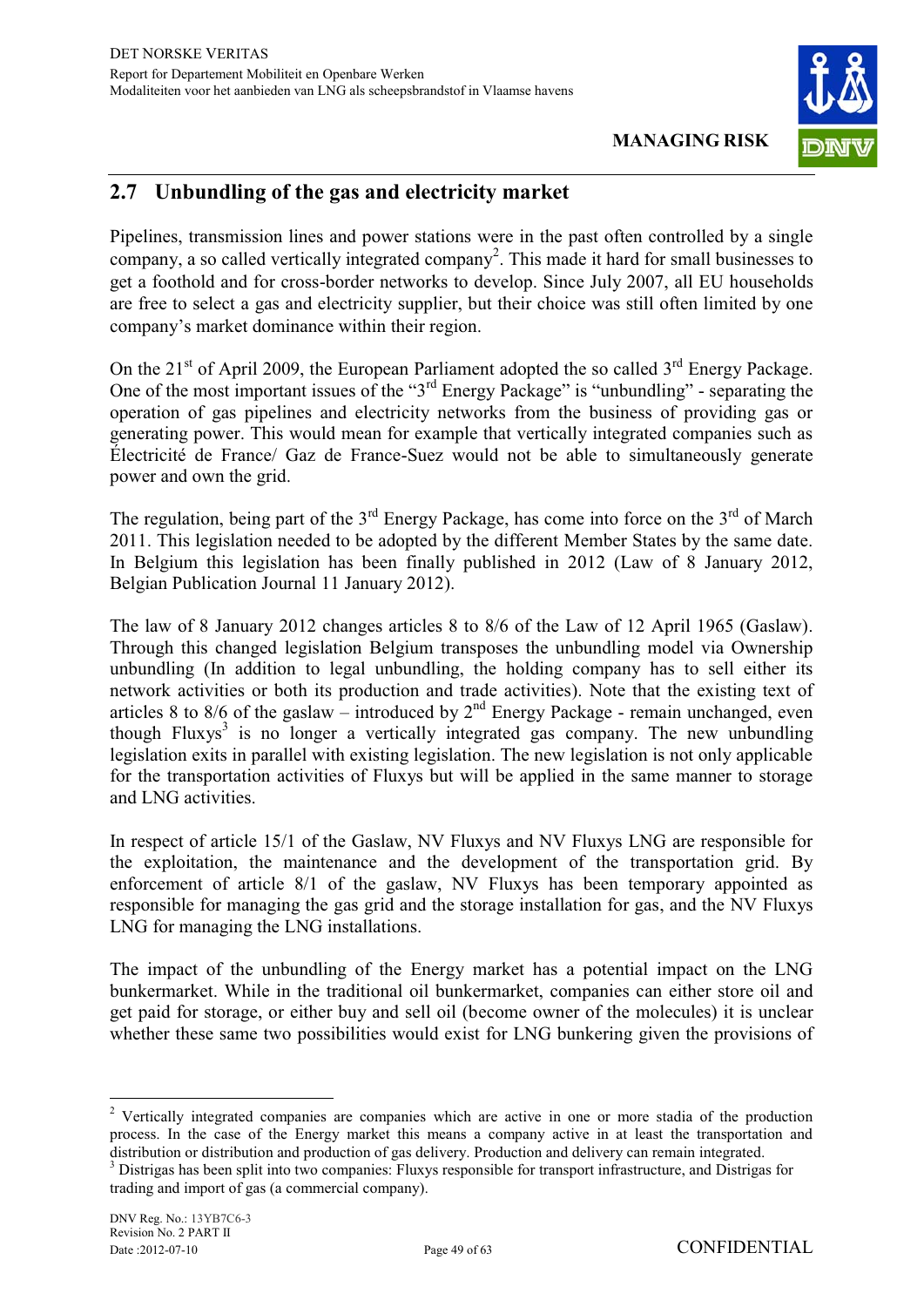

the 3<sup>rd</sup> Energy Package. In addition it needs to be clarified how to deal with bunker barges, more specific whether gas producers can own bunker vessels.

One could assume that LNG for bunkering purposes would not be covered by the  $3<sup>rd</sup>$  Energy Package-legislation, as this legislative framework seems intended for fuel for domestic or industrial consumption, rather than as fuel for vessels. Furthermore, definitions of transmission and distribution only relate to pipelines and not to ships. In addition it can be argued that the current developments in LNG shipping are not considered to be in conflict with the open market principle.

Eitherway, a clear answer needs to be provided, on European level by DG Energy and Transport, and on Belgian level by  $CREG<sup>4</sup>$  and Federal Government Department Economy (FOD Economie, K.M.O., Middenstand en Energie / FPS Economy, SMEs, Self-Employed and Energy).

 $\Rightarrow$  **Recommendation A6**: Actively pursue the CREG and the Federal Government Department Economy to provide a clear answer, validated by the European DG Energy and Transport, on whether or not LNG for bunkering purposes is covered by the 3rd Energy Package-legislation.

#### **2.8 Overview of the recommendations for the completion/adaptation of the regulatory framework**

#### **2.8.1 Overview of recommendations for onshore activities**

- $\Rightarrow$  **Recommendation A1**: LNG is not mentioned explicitly in Vlarem II as shipping fuel. It is recommended to start the process of incorporating the necessary requirements in Vlarem II; for example as an extra "subafdeling" under 5.16.4. Necessary requirements would for instance be fixed safety distances, technical requirements for materials  $\&$  installations, fire fighting requirements, permits  $\&$  legal compliance checks. This legislation has to be prepared on a regional level and more explicitly by the Flemish Government Department of Environment, Nature and Energy, division Environmental Permitting. (see §2.1.2)
- $\Rightarrow$  **Recommendation A2**: Ensure alignment with international standards available (and under development) when developing the regulations under Rec A1. Reference can be made to the Dutch PGS  $33^5$  (publicatiereeks gevaarlijk stoffen). (see §2.1.2)

 $\overline{a}$ 4 Commission for the Regulation of Electricity and Gas

<sup>&</sup>lt;sup>5</sup> The draft of PGS (Publicatiereeks gevaarlijke stoffen: publication series dangerous substances) 33 Natural Gas – delivery facilities for liquefied natural gas (LNG) for motorized verhicles ("PGS 33 Aardgas –

afleverinstallaties van vloeibaar aardgas (LNG) voor motorvoertuigen") is published and available for public consultation through

http://content.publicatiereeksgevaarlijkestoffen.nl/documents/other/PGS33\_Concept\_v0.1\_web.pdf It is expected that the final guideline will be published by the end of 2012.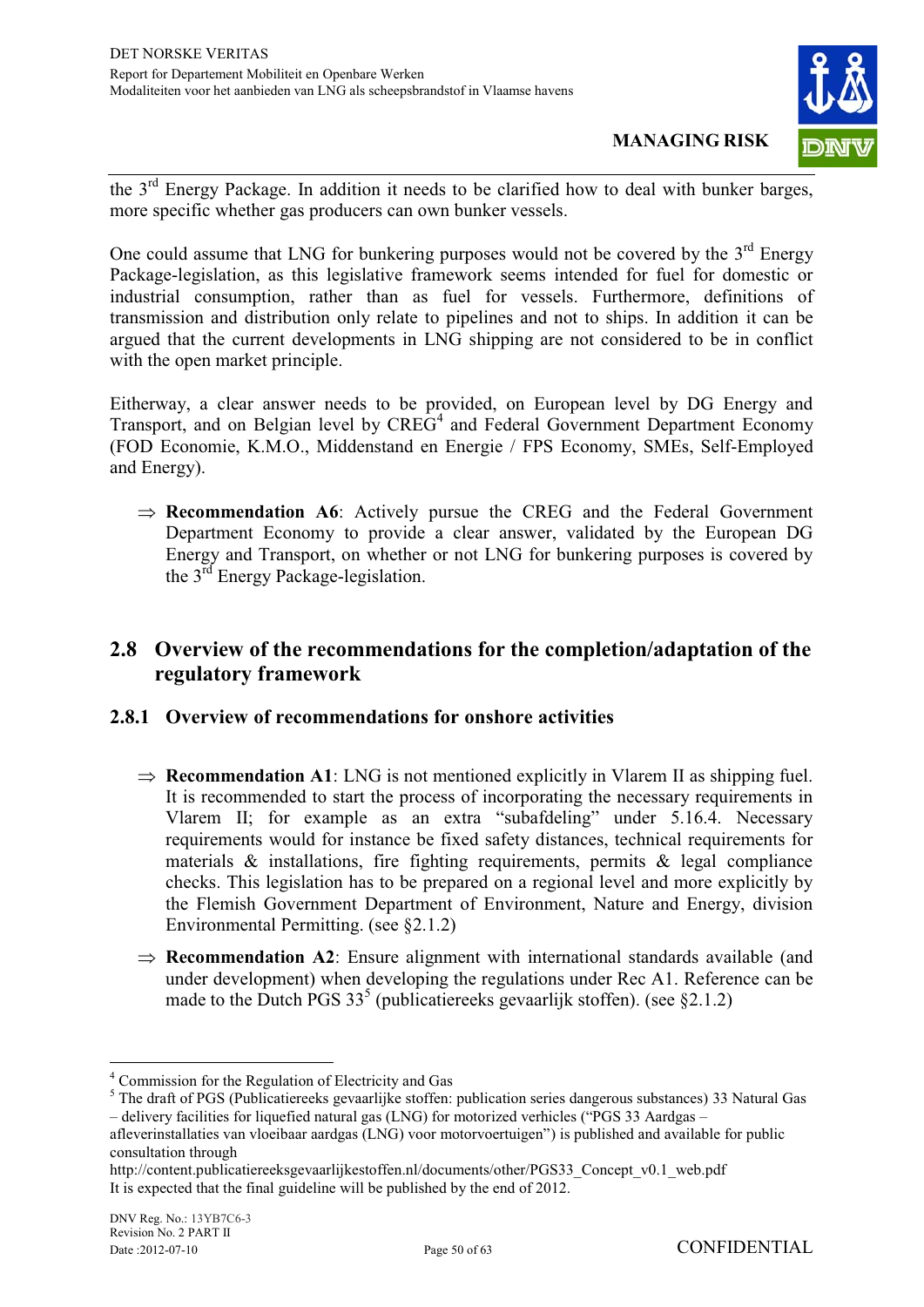

- $\Rightarrow$  **Recommendation A3**: Initiate a process to ensure early involvement and cooperation between local and regional authorities, port authorities, fire brigades and other stakeholders to get an idea on the suitability of locations for onshore LNG bunkering facilities and to guarantee a smooth permitting process. (see §2.1.2)
- $\Rightarrow$  **Recommendation A4:** Consider starting a public engagement process to inform the public and promote the (environmental) benefits of LNG compared to conventional fuels and to demonstrate that risks of LNG are well controlled. This can be a joint effort of federal, regional, local authorities and the harbors. (see §2.1.2)
- **Recommendation A5:** Even though the activities of LNG transportation by truck are fully covered by the existing ADR framework, Fluxys' practice to impose extra requirements + the truck approval procedure could serve as example for procedures/requirements the ports could impose on future LNG bunkering trucks, to guarantee safe operations as well as full compatibility between the truck/trailer systems and the receiving infrastructure. (see §2.1.4)
- $\Rightarrow$  **Recommendation A6**: Actively pursue the CREG and the Federal Government Department Economy to provide a clear answer, validated by the European DG Energy and Transport, on whether or not LNG for bunkering purposes is covered by the  $3<sup>rd</sup>$ Energy Package-legislation. (see §2.7)

#### **2.8.2 Overview of recommendations for ship based activities (inland shipping)**

- $\Rightarrow$  **Recommendation B1**: Actively pursue an expeditious change of the EU regulations, in order to allow shipping fuels with flashpoints lower than 55°C to be used for inland vessels, guaranteeing involvement of Belgian/Flemish stakeholders in this process. (see §2.5.5)
- $\Rightarrow$  **Recommendation B2**: Actively pursue an expeditious change of the EU regulations, in order to make possible the transport of LNG as cargo on inland waterways, guaranteeing involvement of Belgian/Flemish stakeholders in this process. (see §2.5.5)
- $\Rightarrow$  **Recommendation B3**: Consider to draft a frame for temporary exemptions or derogations, e.g. inspired by the Dutch example (By the Federal authorities, department mobility and transport, in consultation with UNECE  $\&$  CCNR). (see  $§2.5.5)$
- $\Rightarrow$  **Recommendation B4**: Investigate the necessity to adapt the requirements for obtaining a "vaarbewijs" in case of LNG fuelled ships (described in *art. N4 van het KB van 23 december 1998 betreffende het verkrijgen van vaarbewijzen voor het besturen van binnenvaartuigen bestemd voor het goederen- en personenvervoer*). (see  $§2.5.5)$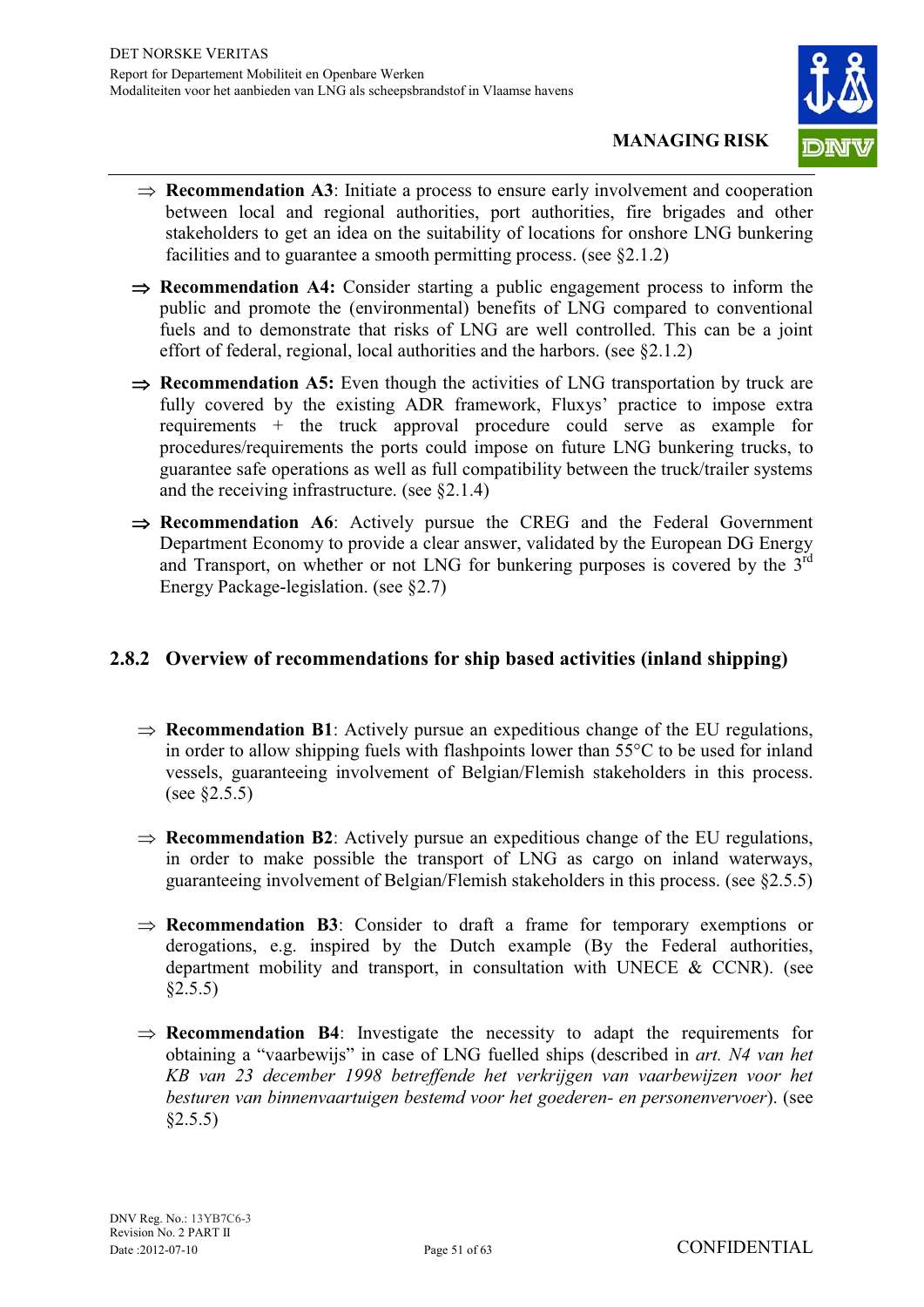

#### **2.8.3 Overview of recommendations for ship based activities (maritime based)**

 $\Rightarrow$  **Recommendation C1**: The use of LNG as shipping fuel will create new hazards compared to conventional fuels. Perform a training needs analysis for people who board LNG fuelled vessels in their line of duty, e.g. ship pilots, surveyors, government inspectors, customs officials, firemen, rescue services,... and on how to potentially enforce this by law. (see §2.4.7)

#### **2.8.4 Overview of recommendations for port activities (excluding bunkering)**

- **⇒ Recommendation D1:** It is recommended to consider the LNG on board LNG bunker vessels navigating in the port generally in a similar way as other hazardous cargo transported in the port. In this way all regulations applicable to the transport of hazardous cargo in the ports will be applicable to these bunker vessels. (see §2.2.3.1)
- $\Rightarrow$  **Recommendation D2**: Port authorities need to update their port by-laws, codices and general or municipal police decrees with specific aspects for LNG cargo vessels. (see §2.2.3.1)
- $\Rightarrow$  **Recommendation D3**: Consider to explicitly describe the case of floating installations in Vlarem instead of only having it as an internal guideline. This has to be done on a regional level and more explicitly by the Flemish Government Department of Environment, Nature and Energy, division Environmental Permitting. (see §2.2.3.2)

#### **2.8.5 Overview of recommendations for vessels holding LNG as fuel**

- $\Rightarrow$  **Recommendation E1**: In respect to the treaty concerning the common nautical management (het Verdrag inzake het Gemeenschappelijk Nautisch Beheer, 2005) and its specific requirements 'to keep the risks of transport of dangerous substances at an acceptable level and to follow up developments with regard to transport of dangerous substances' it should be noted that a revision of the Actualisation study 2011 is to be performed. This is to be addressed by the responsibles of Flemish Authorities' department MOW in the VNSC. (see §2.6.2)
- $\Rightarrow$  **Recommendation E2**: Establish a common point of view on the necessary/desired level of equivalence between vessels containing LNG as cargo and vessels only containing LNG as fuel, and further define specifications based on this decision. This decision should be made by the Federal authorities and the Flemish authorities together. This level of equivalence could be established following a risk based approach. (see §2.6.3)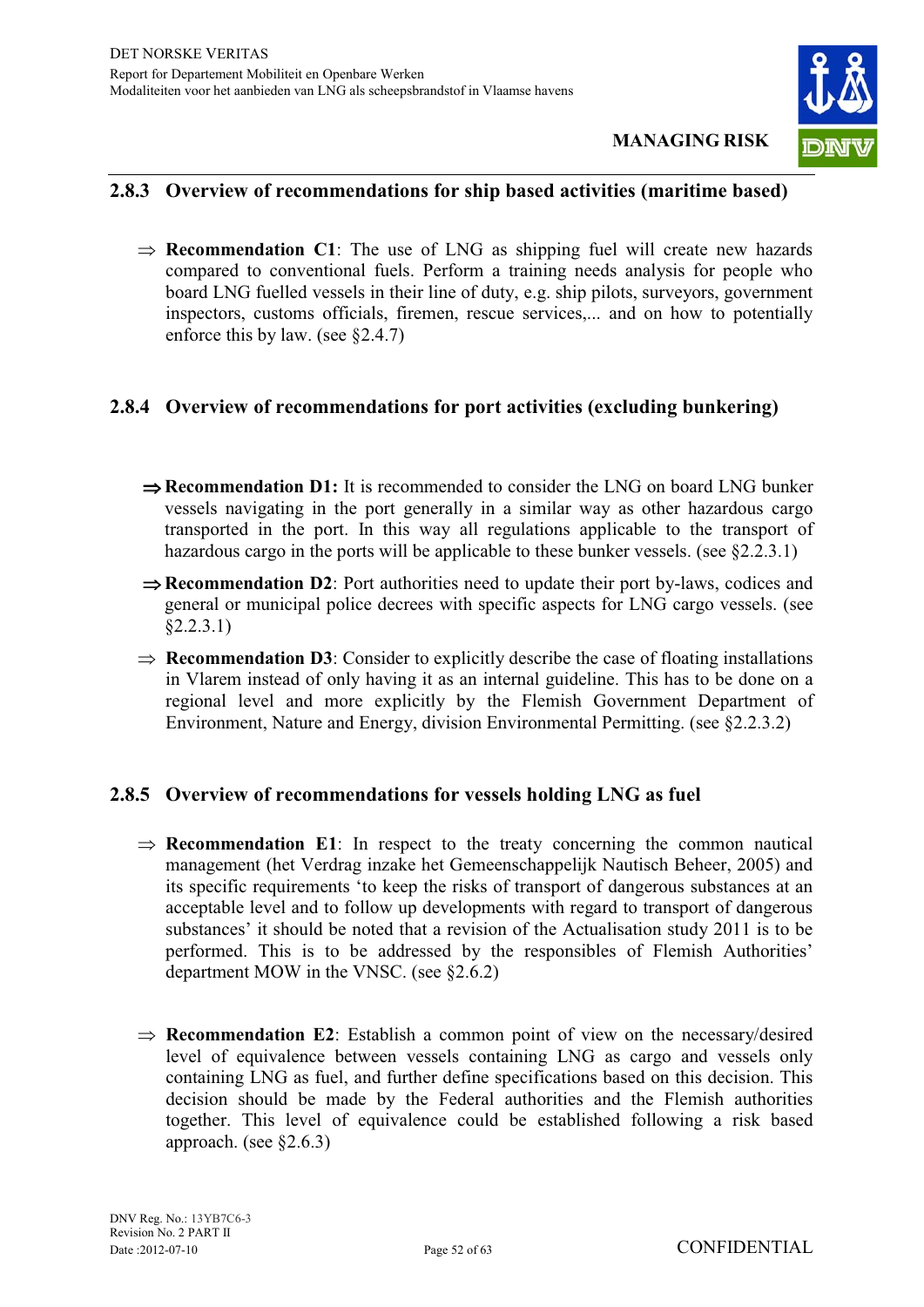

#### **2.8.6 Overview of recommendations related to bunkering**

- $\Rightarrow$  **Recommendation F1**: Develop regulations/procedures for truck to ship (TTS) bunkering. (see §2.3.5)
- $\Rightarrow$  **Recommendation F2**: Develop regulations/procedures for ship to ship (STS) bunkering. (see §2.3.5)
- $\Rightarrow$  **Recommendation F3**: Develop regulations/procedures for small scale LNG station to ship bunkering (ITPS: intermediary storage to ship via LNG pipeline). (see §2.3.5)
- $\Rightarrow$  **Recommendation F4**: Develop regulations/procedures for simultaneous bunkering & cargo handling. (see §2.3.5)
- $\Rightarrow$  **Recommendation F5**: Develop regulations/procedures for simultaneous bunkering  $\&$ passenger embarking/debarking. (see §2.3.5)
- $\Rightarrow$  **Recommendation F6**: Develop standards (NBN) and procedures (or amend current standards and procedures) for metering, measurement, fuel sampling  $\&$  quality control. (see §2.3.5)
- $\Rightarrow$  **Recommendation F7**: Initiate the process for accreditation/recognition of LNG bunkering companies valid in the Flemish seaports. Such an accreditation procedure should establish minimum safety and quality levels for the bunkering companies, and establish that non-compliance to the rules implies the loss of the accreditation and subsequently the denial of access to the ports. (see §2.3.5)

#### **2.8.7 Project/process approach**

#### **2.8.7.1 Stakeholders for LNG bunkering in ports**

Each party foreseeing a future role in the supply chain of LNG as shipping fuel in the ports, has to establish a plan in order to prepare appropriately. The first step is to define the stakeholders; indicative examples are given below. This will set boundary conditions for the plan, through revealing the drivers & enablers, roadblocks & showstoppers.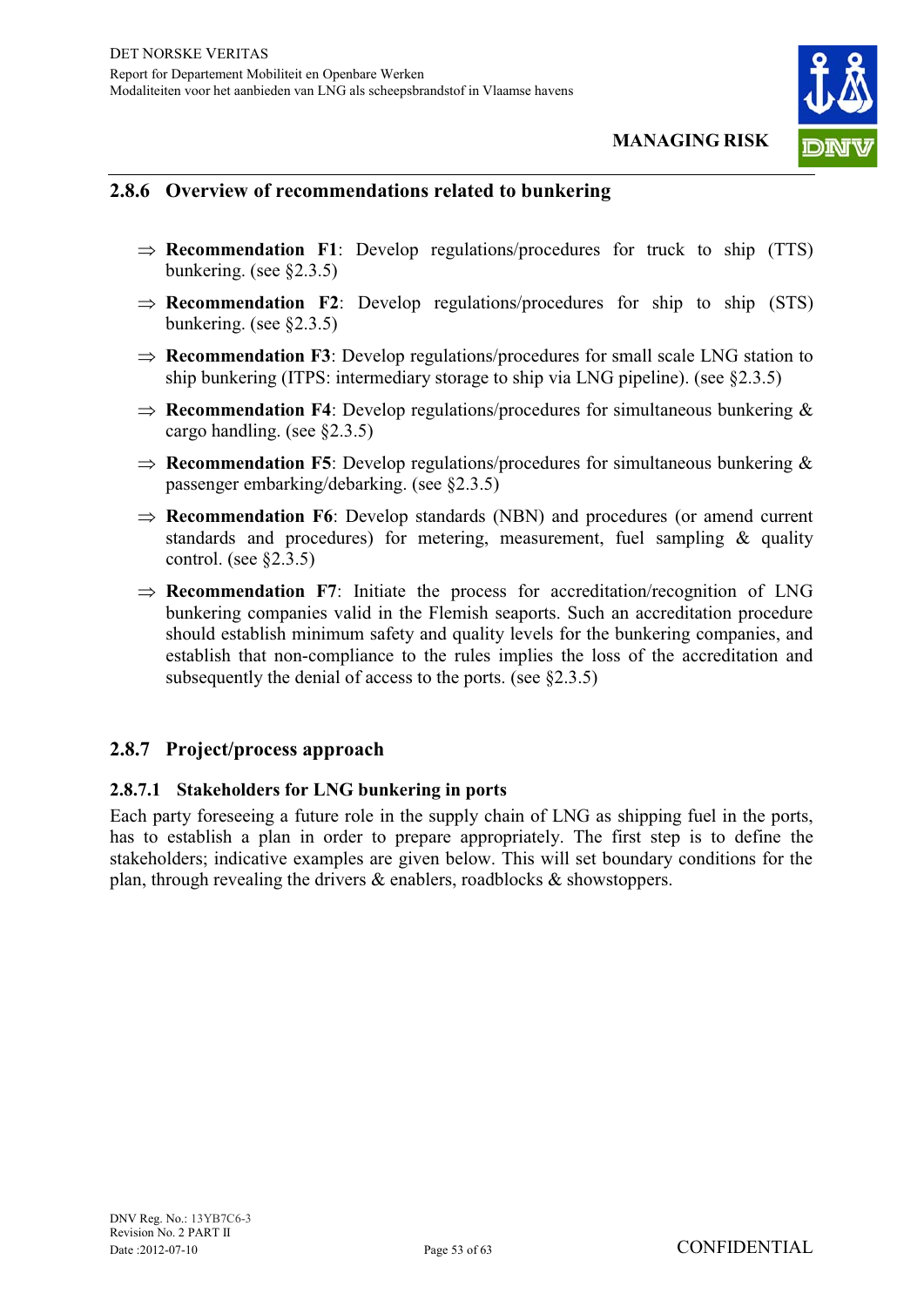

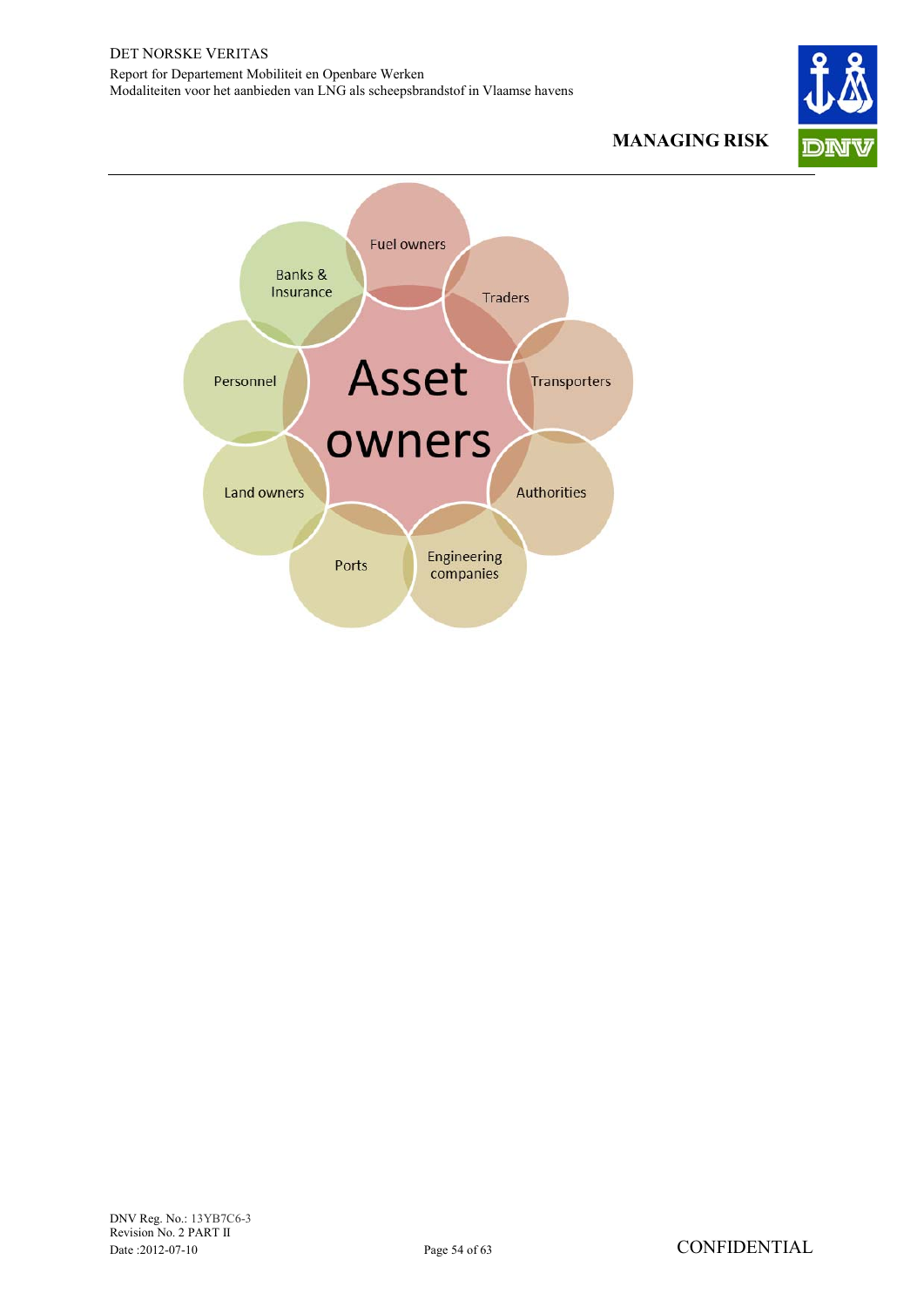

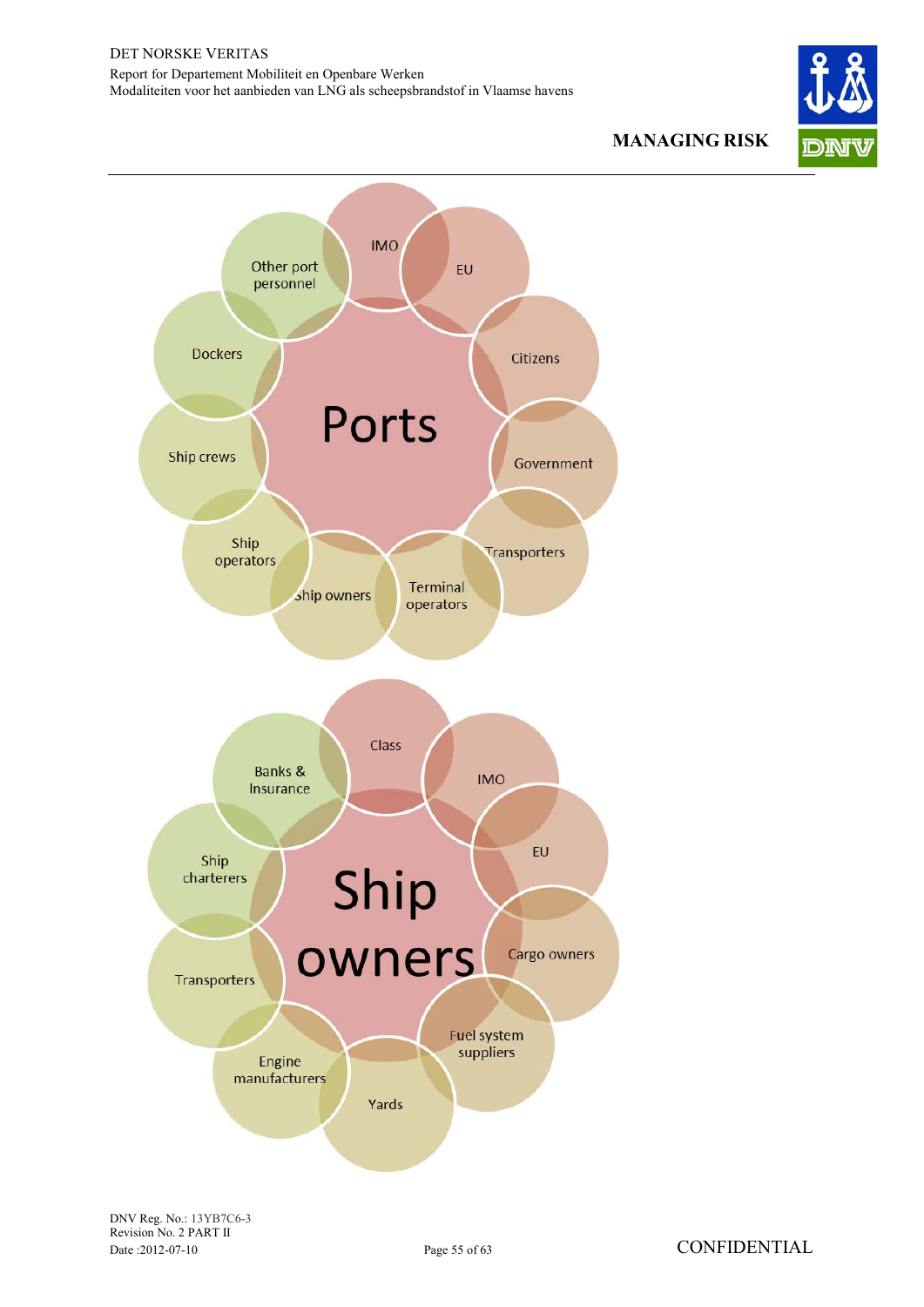

Below is a scheme illustrating the parties of interest in the LNG value chain & their major governing regulations:



#### **2.8.7.2 Construction and operation of land installations**

For the construction of land installations for the storage or handling of LNG, the following regulatory process steps have to be followed:

- 1. Application for an environmental permit:
- For a class 1 facility (storage of  $> 10000 \text{ m}^3$  of natural gas; or facilities for the nondomestic filling of compressed or liquefied toxic, explosive or flammable gases) or a class 2 facility dependent of a public authority: application with the province (bestendige deputatie van de provincieraad);
- For a class 2 facility (storage of 1 000 m<sup>3</sup> 10 000 m<sup>3</sup> of natural gas: application with the municipality (college van burgemeester en schepenen);
- For a class 3 facility (storage of  $\leq 1,000 \text{ m}^3$  of natural gas) : a notification (melding) has to be submitted to the municipality (college van burgemeester en schepenen.

If it concerns an installation for the above-ground storage of natural gas, in quantities exceeding  $100\ 000\ \text{m}^3$ ; the applicant must add an environmental impact assessment to the application, or otherwise issue a duly motivated request to be relieved of this obligation.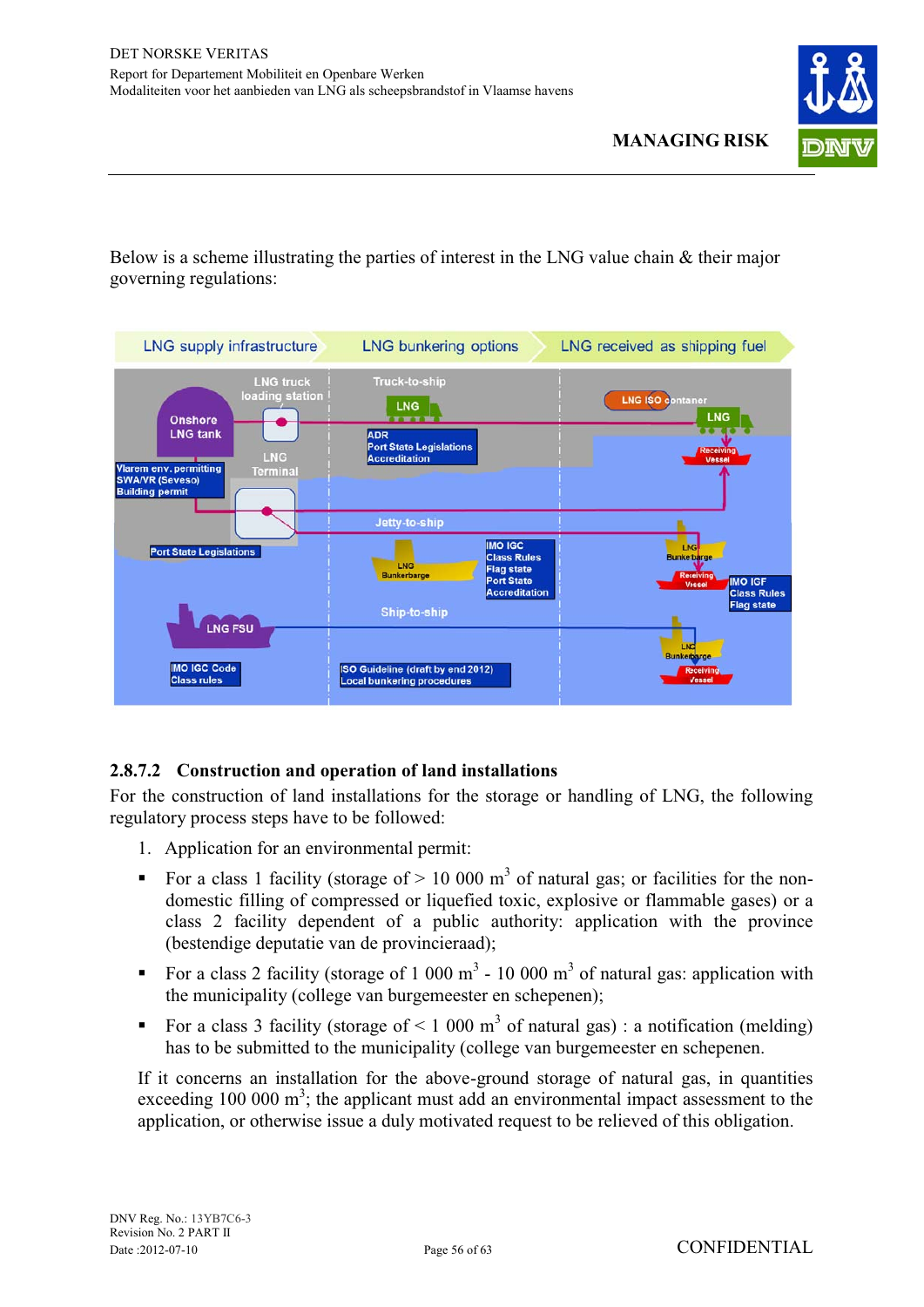

If the permit capacity exceeds 50 tons of LNG, a notification to the Department Environment, Nature  $\&$  Energy has to be submitted  $\&$  the other requirements stated in the left half of Table 1 have to be fulfilled.

If the permit capacity exceeds 200 tons of LNG, a notification to the Department Environment, Nature & Energy has to be submitted as well as a safety report (SWA-VR) has to be submitted & the other requirements stated in the right half of Table 1 have to be fulfilled.

2. Application for a building permit:

The application for a building permit can be joint to the application for an environmental permit as explained in section §2.1.3.

For the operation of land installations for storage or handling of LNG in the ports, following aspects have to be addressed:

Zoning (land exclusion zones and control of ignition sources around the jetty) will be addressed in the permitting process, port authorities and fire brigades can further advise in the facility siting and e.g. impose traffic (exclusion) zones and truck movement procedures. Other aspects to take into account are site security & access control, and adequate training of personnel. For loading/unloading facilities, earthing requirements will be part of the operational procedures.

#### **2.8.7.3 Construction and operation of LNG trucks**

As explained in section § 2.1.4, technical (construction) requirements for LNG trucks are governed by the ADR, and moreover port authorities or terminal operators can impose extra requirements; a practice currently already in place for trucks loading at Fluxys' Zeebrugge terminal. The same holds for minimum (training) requirements for the truck drivers. Ports can further coordinate truck logistics by imposing general and/or zone-specific traffic rules, speed limits, dedicate parking places, prescribe certain routes and define time schedules.

Truck loading and truck to ship bunkering operations will require specific bunkering procedures, describing a.o.t. connection, pre-cooling, inertisation, venting, prevention against overfilling, disconnection.

#### **2.8.7.4 Construction and operation of LNG feeder vessels, LNG bunker barges, LNG fuelled vessels**

As amply described in sections 2.4 and 2.5, construction of all vessels will be subject to IGF and/or IGC code and supervised by a class society. Requirements for ship crews was also discussed in these paragraphs.

Next to technical requirements and requirements for the crew, bunkering requires comprehensive bunkering procedures. Certain aspects of bunkering are specific to the vessel and will thus be governed in the verification process of the class and be part of the ship's operating guidelines.

Other aspects with regard to bunkering will be port- or location-specific. Ports will most likely impose designated locations for bunkering, based on safety and security considerations and taking into account specific limitations linked to e.g. the port lay-out and the vessels' specifications such as size, navigation and mooring restrictions, and prescribe the use of and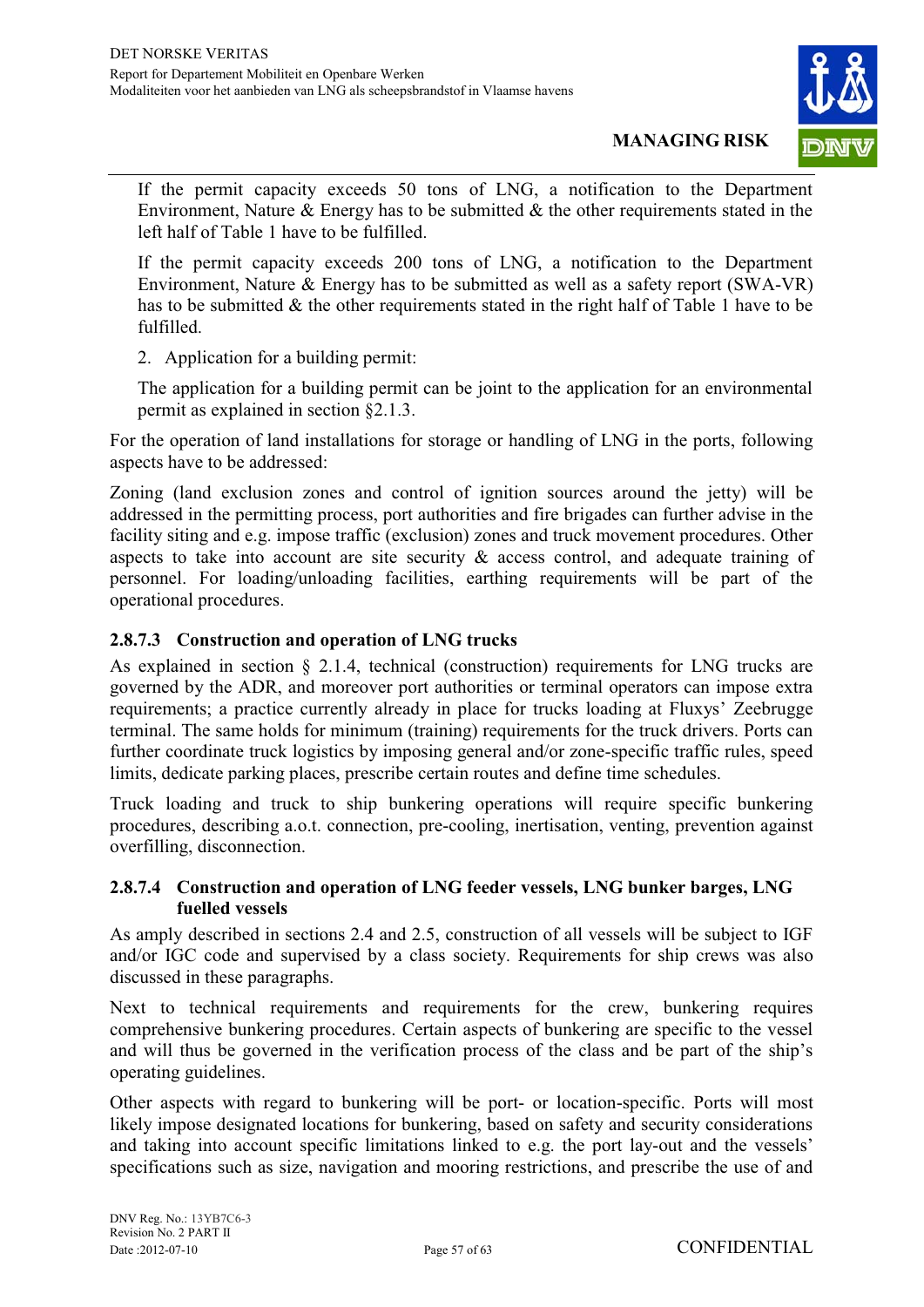

requirements for tug boats. Port specific regulations could further limit the distance (minimum distance) and speed (maximum speed) of other nautical traffic in the proximity of the locations where bunkering takes place in order to limit the likelihood of collisions but also the relative movement (roll, pitch and yaw) between either the two bunkering vessels (in case of ship-to-ship bunkering) or the bunkering vessel and the jetty, due to waves generated by other vessels passing. Furthermore, ports can restrict bunkering operations in low visibility conditions, bad weather conditions and so on.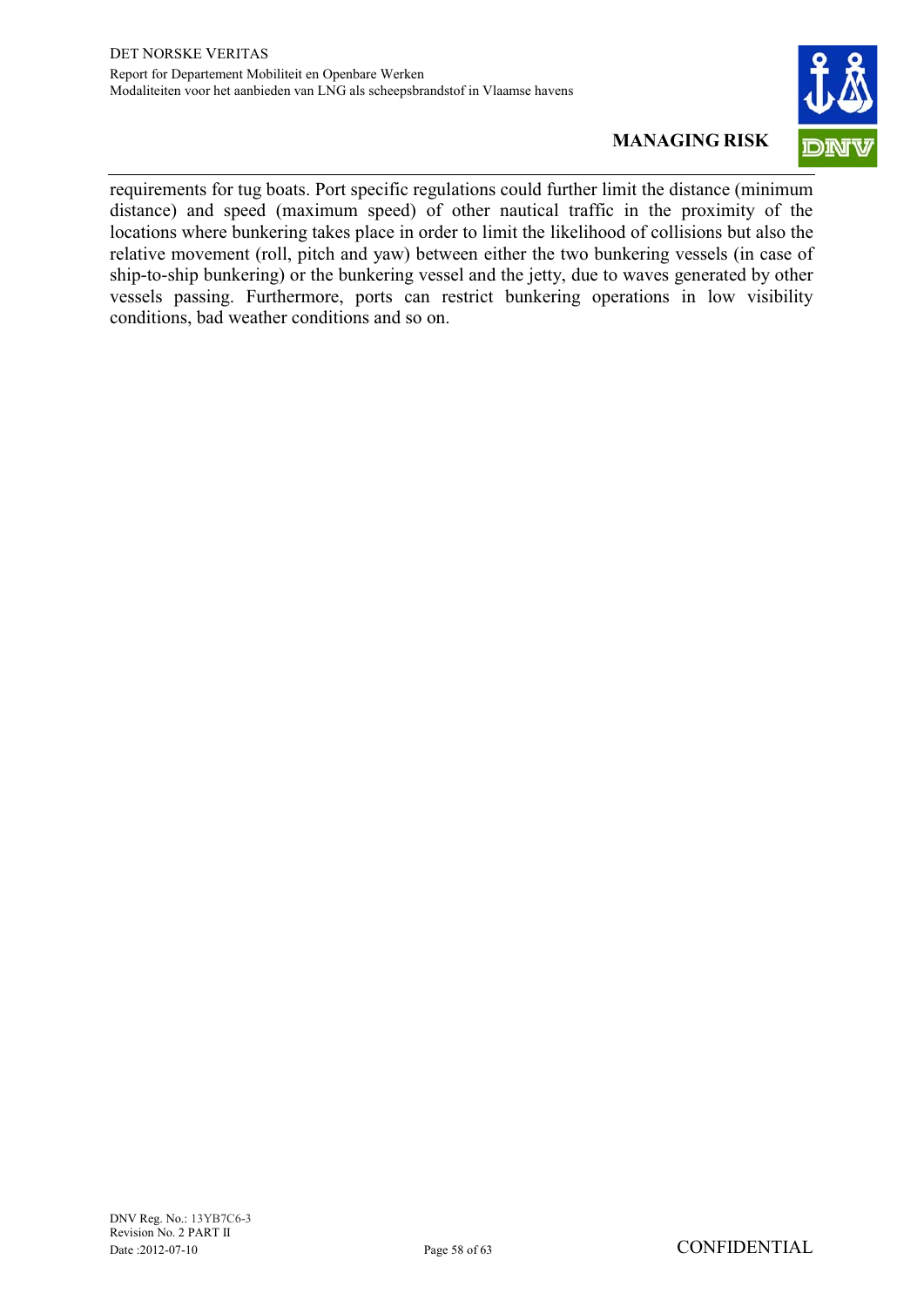

### **3 REFERENCES**

Banawan, A.A.; El Gohary, M.M. and Sadek, I.S. 2010. Environmental and economical benefits of changing from marine diesel oil to natural-gas fuel for short-voyage high-power passenger ships, Proceedings of the Institution of Mechanical Engineers, Part M: Journal of Engineering for the Maritime Environment , Vol. 224, no. 1: pp. 103-113.

Bengtsson, S. 2011. Life Cycle Assessment of Present and Future Marine Fuels, MSc Thesis, Chalmers Institute of Technology, Gothenburg, Sweden, 2011.

Bengtsson, S., Andersson, K. & Fridell, E. 2011. A comparative life cycle assessment of marine fuels; liquefied natural gas and three other fossil fuels. Proceedings of the Institution of Mechanical Engineers, Part M: Journal of Engineering for the Maritime Environment 225, 97-110.

Bergmann, J. Bunkering merchant ships with LNG - Impressions from a visit to CCB Kustbasen Ågotnes. [Powerpoint] Oslo : DNV, 2011.

Blikom, L. P. World outlook for alternatively fuelled vessels - Scenario for development of marine use alternative fuel. [Powerpoint] Oslo : DNV, 2010.

BP. BP Energy Outlook. London : BP, 2012.

BP. Statistical Review of World Energy. [Excel] London : BP, 2011.

Brett, B.C. 2006. Potential market for LNG-Fueled Marine Vessels in the United States, MSc in Ocean Systems management, Master thesis, Massachusetts Institute of Technology, June 2008.

Brown, N. 2011a. What Risk does Society want to manage? Well let's get the facts before we jump to conclusions, Lloyd's Register, 14-07-2011. Online. Accessed: 11-02-2012,

Brown, N. 2011b. Is LNG the solution for our complex world? Lloyd's register Blogs and Opinions, 08-06-2011. Online. Accessed: 11-02-2012, http://blog.lr.org/2011/06/is-lng-thesolution-for-our-more-complex-world/

Buhaug, Ø.; Corbett, J.J.; Endresen, Ø.; Evring, V.; Faber, J.; Hanayama, S.; Lee, D.S.; Lee, D.; Lindstad, H.; Markowska, A.Z.; Mjelde, A.; Nelissen, D.; Nilsen, J.; Pålsson, C.; Winebrake, J.J.; Wu, W.–Q.; Yoshida, K., 2009. Second IMO GHG study 2009, International Maritime Organization (IMO) London, UK, April 2009.

Chryssakis, C., Eide, M.S. Acciaro, M. and Endresen, Ø. 2012. Future Shipping Emissions, DNV Report no. 2012-0110.

Cofala, J., et al., et al. Analysis of Policy Measures to Reduce Ship Emissions in the Context of the Revision of the National Emissions Ceilings Directive. Laxenburg : International Institute for Applied Systems Analysis , 2007.

Coral Methane broadens LNG supply chain. LNG Worldshipping. 2009.

De Meyer P., Maes F., Volckaert A., Emissions from international shipping in the Belgian part of the North Sea and the Belgian seaports, Atmospheric Environment, Volume 42, Issue 1, January 2008, Pages 196-206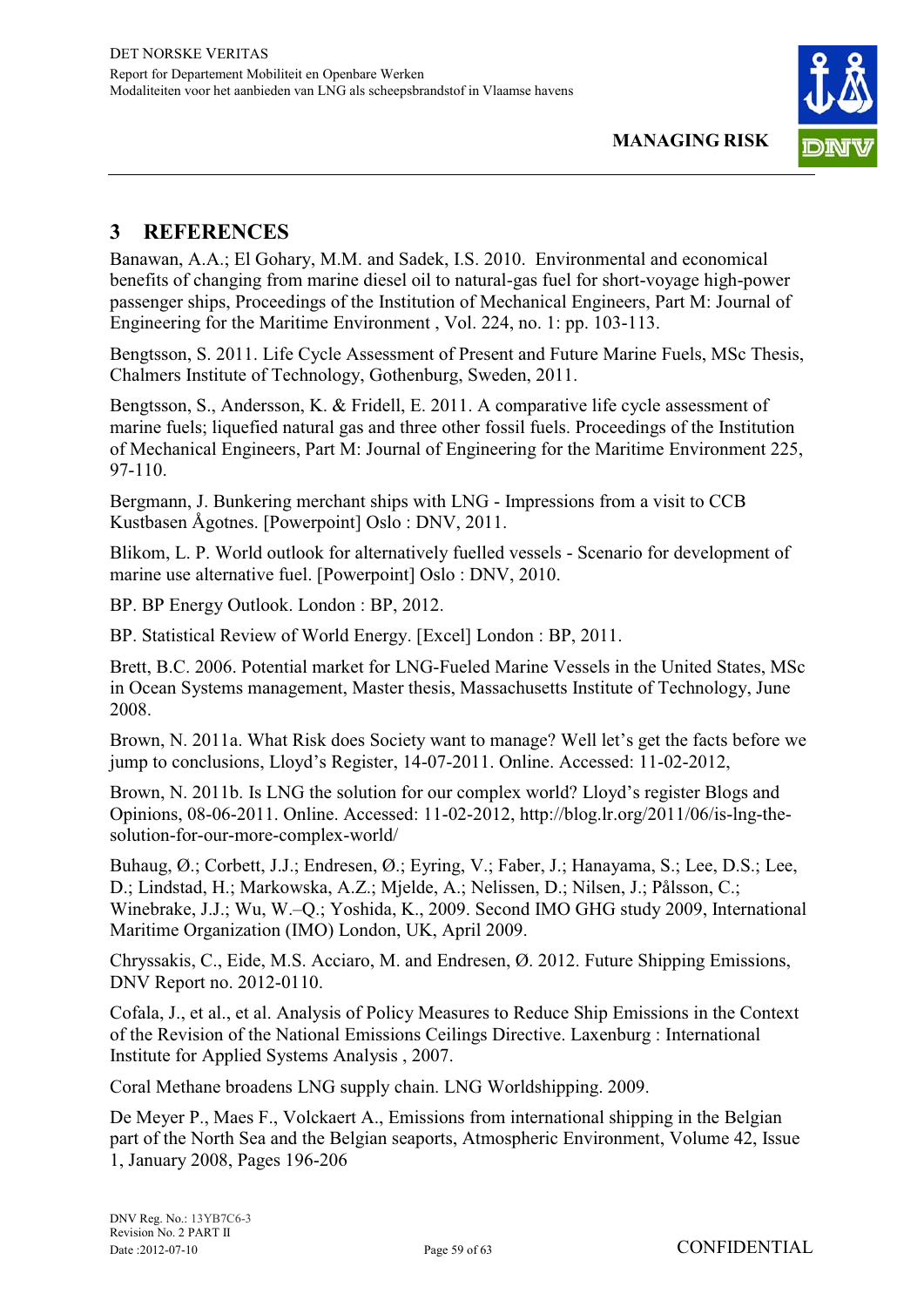

Degrauwe, Monitoring and Predicting Emissions of Sea-Going Vessels in Belgian Waters, Clean North Sea Shipping Conference (CNSS), 25-26 January 2012, Antwerp

Departement LNE. Een code van geode praktijken inzake risicocriteria voor externe mensrisico's van Seveso-inrichtingen. 2006.

Djønne, K. LNG – a short or a medium term solution? [Powerpoint] Oslo : DNV, 2011.

DNV 2010. Green Shipping in the Baltic Sea, DNV report, June 2010.

DNV 2011a. Technology Outlook 2020, DNV Research and Innovation.

DNV 2011b. LNG The New Fuel for Short Sea Shipping, DNV brochure, 2011.

DNV R&I 2010a. Biofuels 2020, DNV Research and Innovation Position Paper 03-2010: Høvik, Norway.

DNV R&I 2010b. Biofuel infrastructure – Managing in an Uncertain Future, DNV Research and Innovation Position Paper 02-2010: Høvik, Norway.

DNV, Short sea shipping moving towards LNG propulsion – Technical report, rev. 1, 2009

Ecofys 2012. Potential of Biofuels for Shipping, Final report by order of European Maritime Safety Agency (EMSA), project no. BIONL11332, January 2012.

EIA 2010a. The Annual Energy Outlook, US Energy Information Administration: Washington, DC, USA.

EIA 2010b. The International Energy Outlook, US Energy Information Administration: Washington, DC, USA.

EIA 2011a. The Annual Energy Outlook, with Projections to 2035, US Energy Information Administration: Washington, DC, USA.

EIA 2011b. The International Energy Outlook, US Energy Information Administration: Washington, DC, SUA.

Eide, M.S., Endresen, Ø., Mjelde, A., Mangset, L.E., Gravir, G. 2007. Quantify – Ship Emissions of the Future. DNV report no. 2007-1325.

Einang, P.M. and Haavik, K.M. 2000. The Norwegian LNG ferry, paper presented at the International Association for natural gas Vehicles, NGV conference, Yokohama, Japan.

Endresen, Ø., Eide, M., Dalsøren, S., Isaksen, I.S., Sorgård, E., OECD/ITF Global Forum on Transport and Environment in a Globalising World, 10-12 November 2008, Mexico

EPA 2009. Global Trade and Fuels Assessment—Additional ECA Modeling Scenarios, United States Environmental Protection Agency, May 2009.

Federale Overheidsdienst Mobiliteit en Vervoer. Algemeen Politiereglement voor de Scheepsvaart op de Binnenwateren. Brussels : Federale Overheidsdienst Mobiliteit en Vervoer, 2010.

Fluxys LNG. Fluxys LNG Truck Approval Procedure. 2010.

Garcia, S. LNG Fuel for Ships - Opportunities for application in Brazil. [Powerpoint] Rio : DNV, 2011.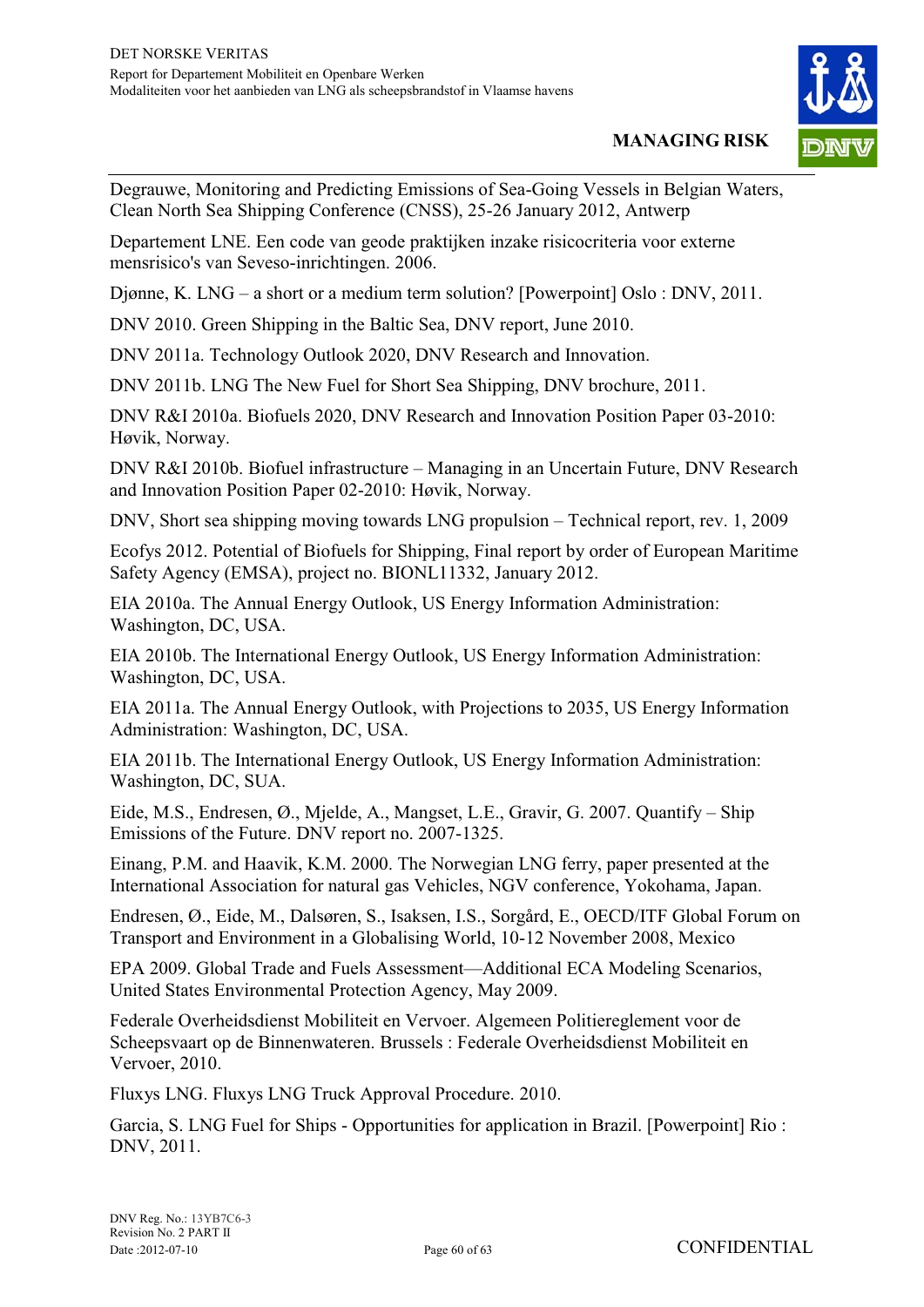

Gemeentelijk Havenbedrijf Antwerpen. Codex voor gevaarlijke goederen. Antwerp : Gemeentelijk Havenbedrijf Antwerpen, 2001.

GIIGNL. The LNG Industry in 2008. Levallois : GIIGNL, 2008.

GIIGNL. The LNG Industry in 2010. Levallois : GIIGNL, 2010.

Hamworthy Gas Systems AS. Small Scale and Mini LNG Systems for LNG production and emission recovery. Asker : s.n., 2009.

Harperscheidt, J. Bunkering, infrastructure, storage, and processing of LNG. Ship & Offshore. 2011, 1.

Hoffmann, P.N., Longva, T. and Eide, M.S. 2010. CAST System documentation and user manual, DNV report no 2010-0863.

Howarth, R.W., Santoro, R. and Ingraffea, A. 2011. Methane and the greenhouse-gas footprint of natural gas from shale formations, A Letter. Climatic Change, DOI 10.1007/s10584-011-0061-5.

http://www.lr.org/sectors/marine/News/223411-what-risks-does-society-want-to-managewell-lets-get-the-facts-before-we-jump-to-conclusions.aspx

IEA 2010a. Medium Term Oil and Gas Markets, The International Energy Agency: Paris, France.

IEA 2010b. The World Energy Outlook, The International Energy Agency: Paris, France.

IEA 2011a. Key World Energy Statistics, The International Energy Agency: Paris, France.

IEA 2011b. Natural Gas Information, The International Energy Agency: Paris, France.

IEA 2011c. Oil Information, The International Energy Agency: Paris, France.

IEA 2011d. Technology Roadmap, Biofuels for Transport, The International Energy Agency: Paris, France.

IEA 2011e. The World Energy Outlook Special Report: Are we Entering the Golden Age of Gas?, The International Energy Agency: Paris, France.

IEA 2011f. The World Energy Outlook, The International Energy Agency: Paris, France.

IMO 2007. Feasibility study into the use of biofuels in the Norwegian domestic fleet, MEPC, 57th session, agenda item 4.

IPCC (2000). IPCC Special Report: Emissions Scenarios, Summary for policy makers, IPCC, Geneva.

Johansson, L.; Jalkanen, J. and Stipa, T. 2011. Baltic Sea ship emissions in 2010, HELCOM Indicator Fact Sheets 2011. Online. Accessed: 06-09-2011, http://www.helcom.fi/environment2/ifs/en\_GB/cover/

Kidnay, A. J. and R., Parrish W. Fundamentals of Natural Gas Processing. s.l. : CRC Press, 2006.

Lang, M. and Schier, M. Consider Mid-Scale LNG to Monetize Natural Gas. Munich : Linde Engineering Division, Linde AG.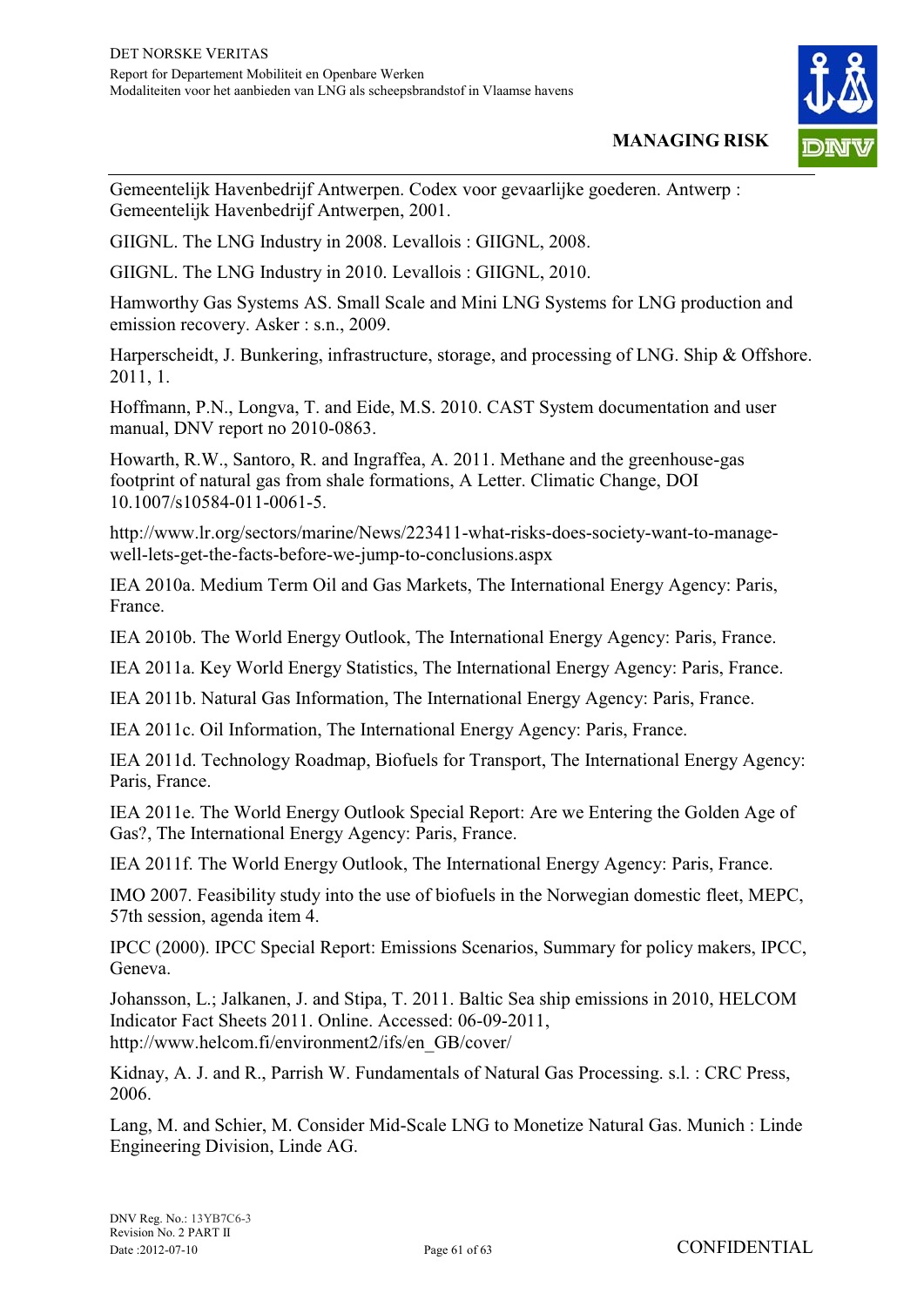

MARINTEK. Maritime Gas Fuel Logistics - Work Package 5 - D 5.6 LNG Supply Chain Feasibility Study - overall Report. Trondheim : MARINTEK, 2008.

Msangi, S. Sulser, T, Rosegrant, M and Valmonte-Santos, 2007. Global Scenarios for Biofuels: Impacts And Implications For Food Security And Water Use. Paper presented at the Tenth Annual Conference on Global Economic Analysis special session on "CGE Modeling of Climate, Land Use, and Water: Challenges and Applications", Purdue University, West Lafayette, 7-9 June 2007.

North European LNG Infrastructure Project. A feasibility study for an LNG filling station infrastructure and test of recommendations. Stockholm : s.n., 2012..

Oil Companies International Marine Forum (OCIMF), Central Commission for the Navigation of the Rhine (CCNR) . International Safety Guide for Inland Navigation Tankbarges and Terminals. 2010.

Pappos, N. and Skjølsvik, K.O. 2002. 'The European manrine fuel market – present and future', International Conference on Marine Science and Technology for Environmental Sustainability, 16-18 December 2002, Newcastle upon Tyne, UK.

Port of Ghent. Reglement gevaarlijke en/of schadelijke stoffen van de haven van Gent. Ghent : s.n., 2009.

Raine, B. All-concrete LNG tank for Small Scale LNG. 2007.

Righi, M., Klinger, C., Eyring, V., Hendricks, J., Lauer, A., and Petzold, A., 2011. "Climate Impact of Biofuels in Shipping: Global Model Studies of the Aerosol Indirect Effect", Environmental Science and Technology, Vol. 45 No. 8, pp. 3519-3525.

Scheepvaartbegeleiding. Algemene nautische beheersmaatregelen, Procedures LNG-Vaart. Zeebrugge : Scheepvaartbegeleiding, 2011.

Schrooten L., De Vlieger I., Panis L., Styns K., Torfs R., Inventory and forecasting of maritime emissions in the Belgian sea territory, an activity-based emission model, Atmospheric Environment, Volume 42, Issue 4, February 2008, Pages 667-676

Stopford, M. 2009. Maritime Economics, 3rd ed., Routledge: London, UK.

Swedish Marine Technology Forum. LNG ship to ship bunkering procedure, Greenshipping project. 2010.

Swedish Marine Technology Forum. LNG Supply Chain Definition, Clean North Sea Shipping Project, Work Package 4, Activity 2, Action D. 2011.

Tangermann, S.; Roux, B. and Rémy, J. 2007. Biofuels and food security. Économie Rurale, vol. 300, pg.100-104, 2007

The International Group of Liquefied Natural Gas Importers (GIIGNL). Study of the overland transport of LNG. 2009.

The World Fleet of LNG Carriers. [Online] 2012. http://www.shipbuildinghistory.com.

TRI-ZEN International. The Genesis of LNG Bunkers. LNG Markets Perspective. 2012.

VandeLaer, World Ports Climate Initiative – LNG fuelled vessels, Clean North Sea Shipping Conference (CNSS), 25-26 January 2012, Antwerp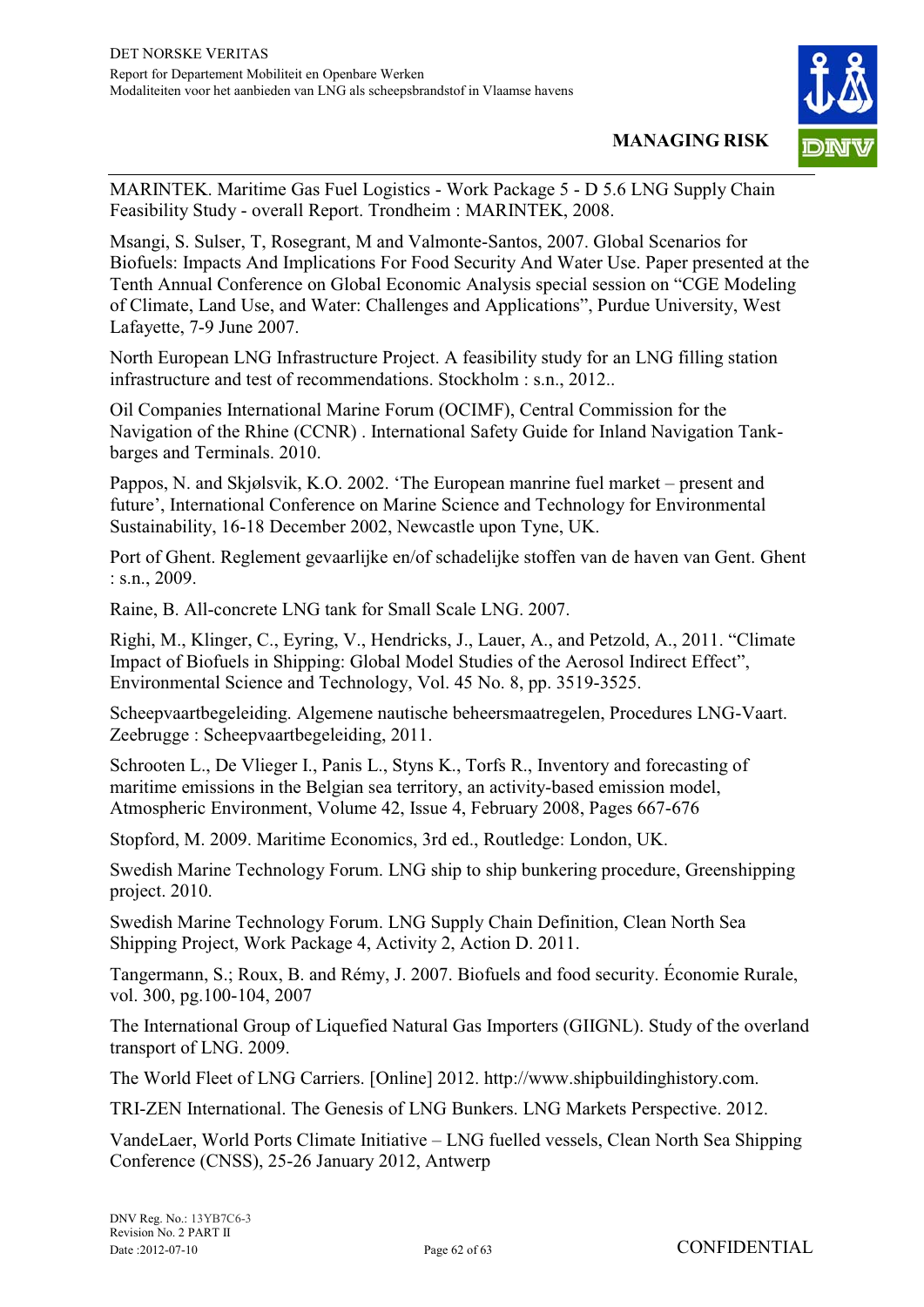

Verbeek, R. Kadijk, G, van Mensch, P, Wulfferts, C., van den Beemt, B, and Fraga, F. 2011. Environmental and Economic aspects of using LNG as a fuel for shipping in The Netherlands, TNO Report, TNO-RPT-2011-00166.

VMM, Rapport 'Lozingen in de lucht 1990-2010', 2011